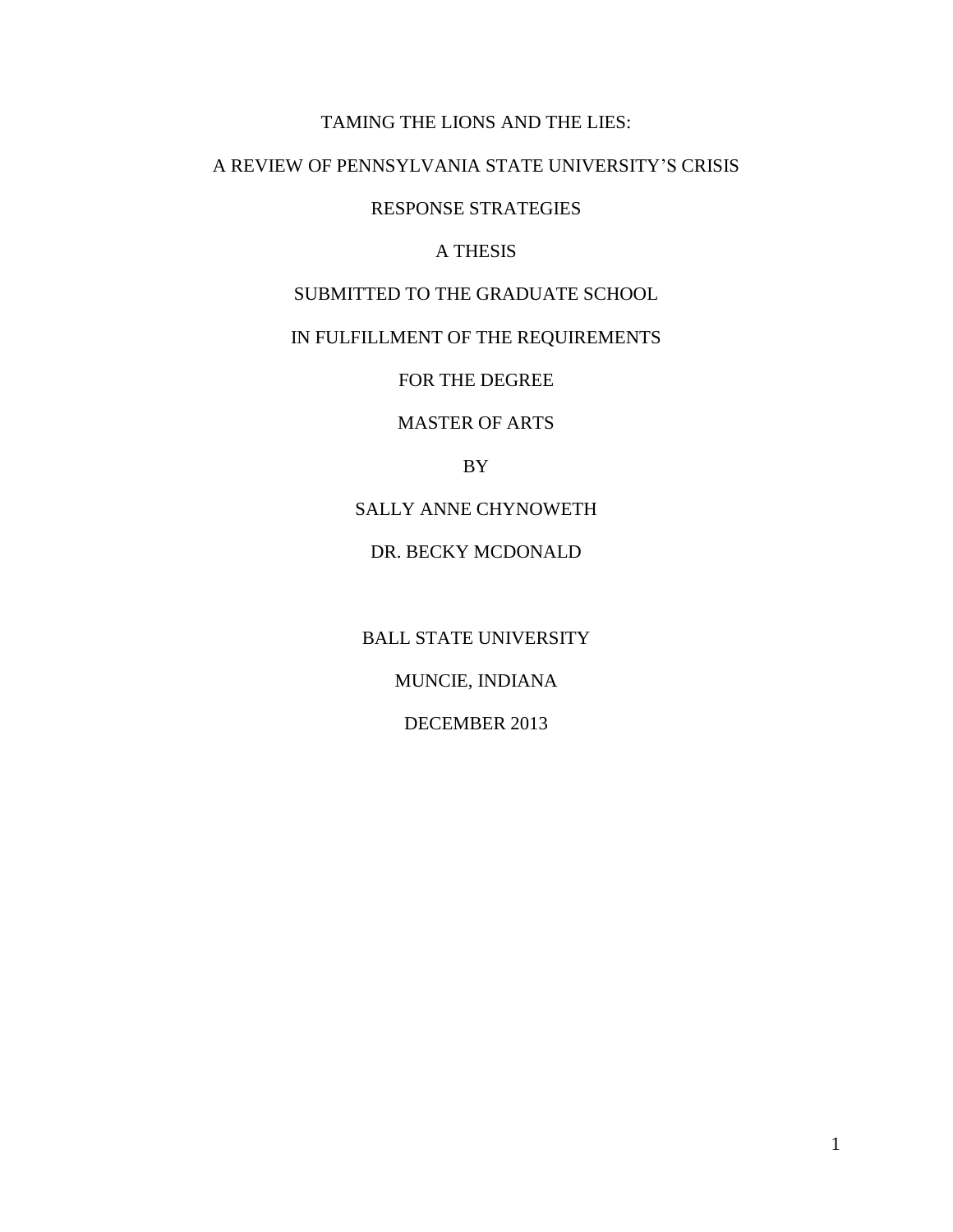# **TABLE OF CONTENTS**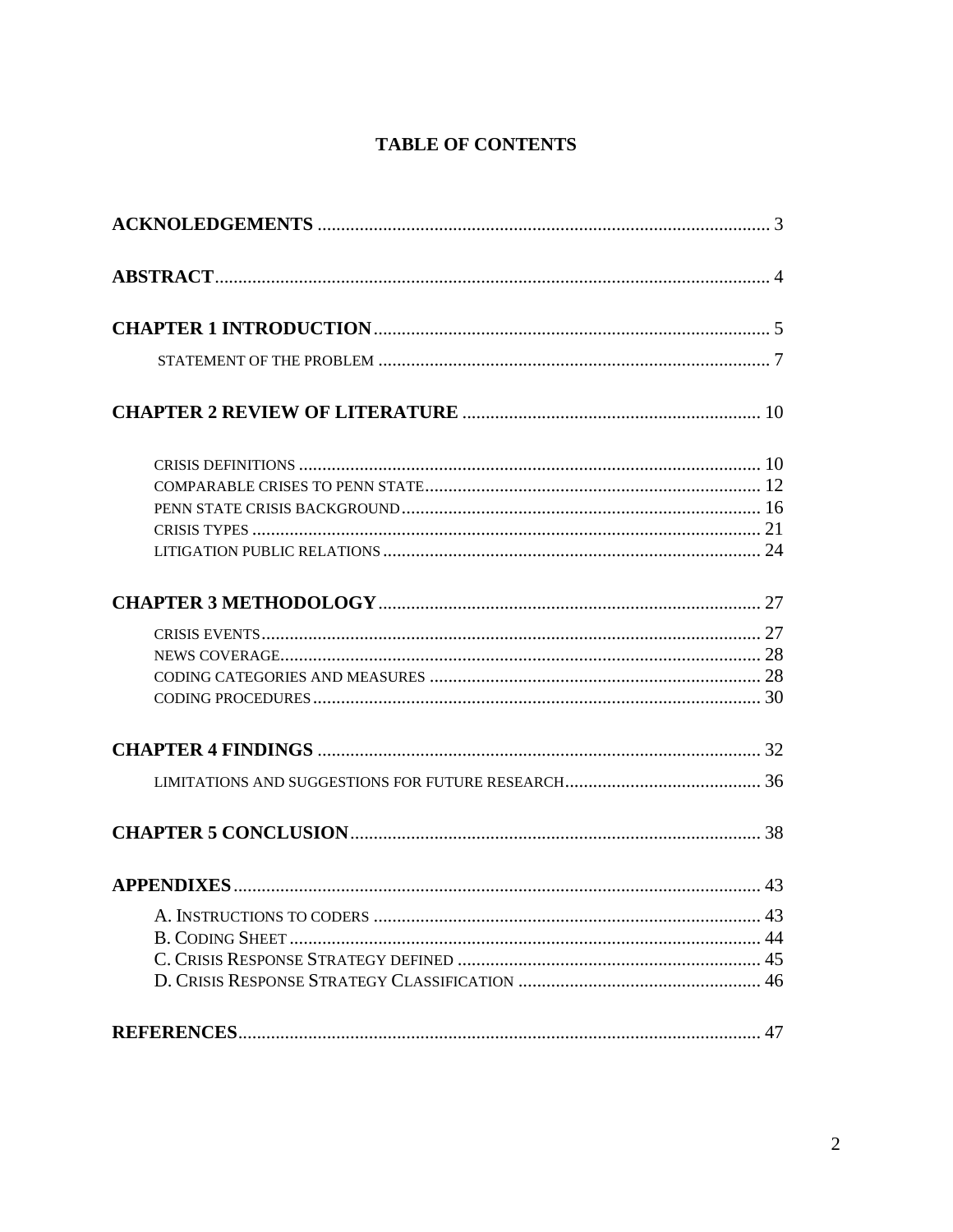# **ACKNOWLEDGEMENTS**

To God because He is made perfect in my weakness.

To my husband and best friend, Jordan, for his loving support, patience, and encouragement.

To my family, their love and confidence in me encouraged me to finish this project.

To my committee, for sacrificing their time and energy to help me with this.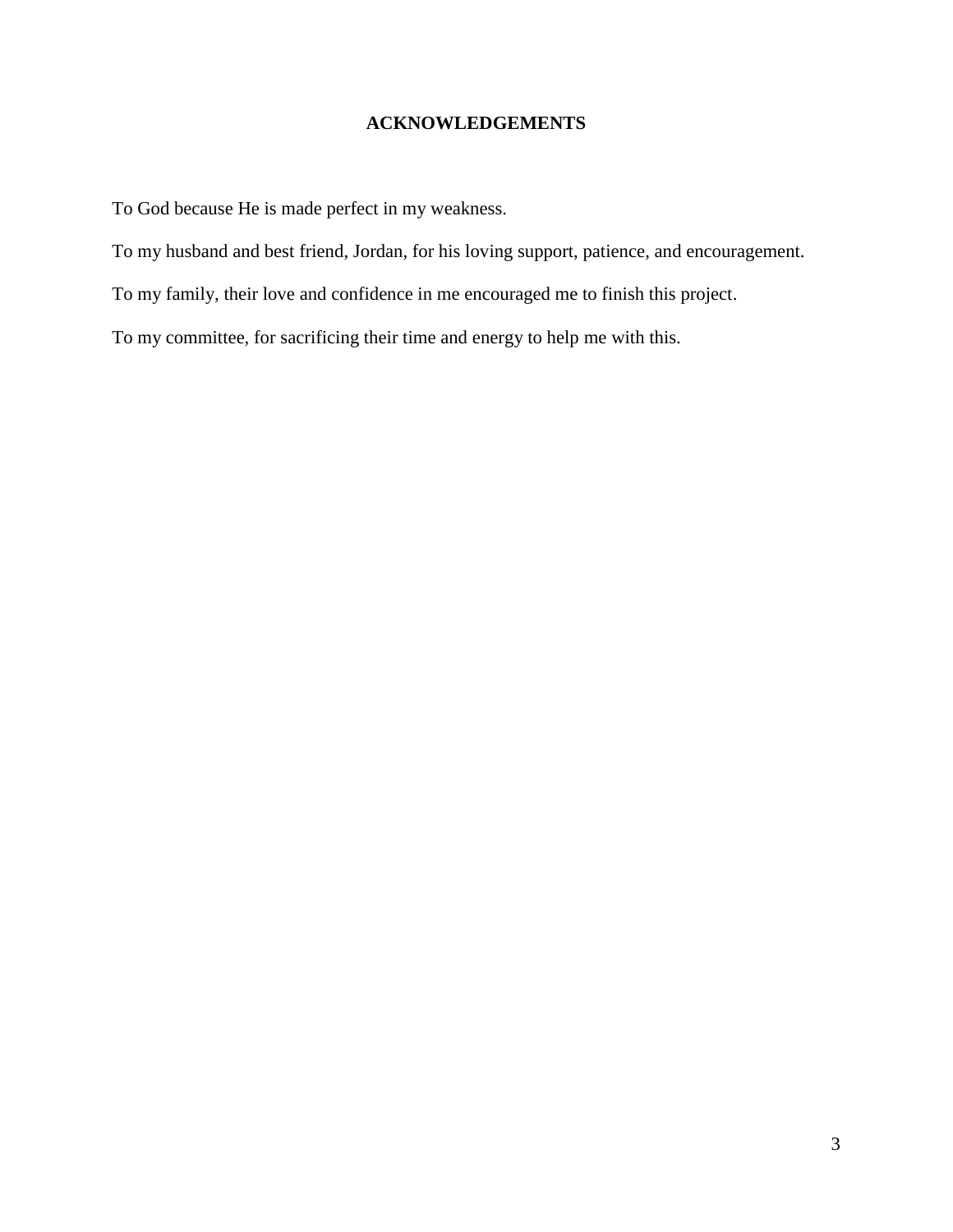### **ABSTRACT**

**THESIS PROJECT**: Taming the Lions and the Lies: A Review of The Pennsylvania State University's Crisis Response Strategies **STUDENT**: Sally Anne Chynoweth **DEGREE**: Master of Arts **COLLEGE**: Communication, Information and Media **DATE**: December 2013 **PAGES: 55**

This thesis examined how Pennsylvania State University administrators managed the Sandusky sex abuse scandal in 2011. Coombs' (2006) Situational Crisis Communication Theory (SCCT) strategic response strategies were the theoretical basis for this thesis.

This study found Penn State primarily demonstrated the corrective action response strategy. This content analysis also uncovered the dominant tone of Penn State's messages, which was a traditional public relations tone, as defined by Fitzpatrick and Rubin (1995). This content analysis focused on newspaper articles between November 5, 2011 and January 22, 2012, which were collected from *The New York Times* and State College's local newspaper the *Centre Daily Times* that were reporting on the Sandusky crisis.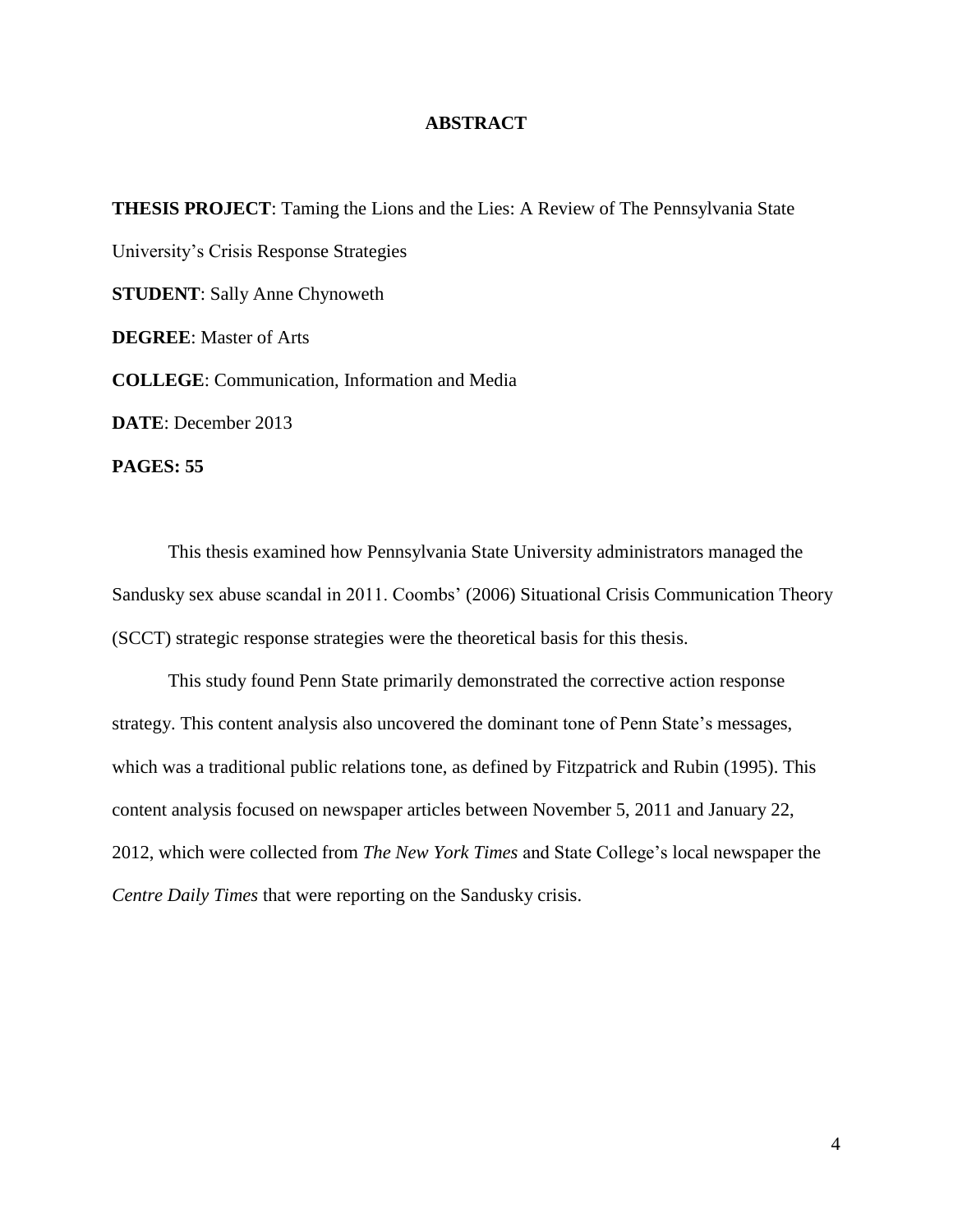## **CHAPTER 1 INTRODUCTION**

At the very top of many notable colleges, winning and maintaining a flawless reputation often precedes integrity, leadership, and honesty; often resulting in cover-ups and scandals. Recently, a number of colleges and universities' athletic departments have experienced fullblown crises while trying to maintain their spotless image. Pennsylvania State University (Penn State) is no exception. With more than half a million alumni and an athletic program ranked third in 2011 with a value of \$100 million, Penn State was recognized as a distinguished and profitable university that appeared untouchable. However, no one is immune to experiencing a crisis (Mitroff and Anagnos, 2001). The impact of a crisis extends beyond just the affecting the organization's reputation.

A crisis can be legally, financially, and reputably damaging for an organization. In the Sandusky crisis, Penn State experienced all three types of damages. Top university administrators faced several criminal charges including lying to a grand jury. Financially, the university was penalized by the National Collegiate Athletics Association's (NCAA), including a \$60 million fine, a four-year reduction of grants-in-aid and other sanctions, and donations dropped. Penn State's reputation was also tarnished. The public opinion rapidly changed when news spread that Penn State administrators had prior knowledge of Sandusky's sex abuse but did nothing to stop him from preying on other boys.

On March 31, 2011, *The Patriot-News*, a local newspaper in University Park, Pennsylvania, published a front-page story highlighting former Penn State assistant football coach Jerry Sandusky legal troubles. He was the focal point of a grand jury investigation involving allegations of child sex abuse (Ganim, 2011). A grand jury heard testimony regarding the sexual abuse allegations for at least 18 months after a 15-year-old boy made sexual abuse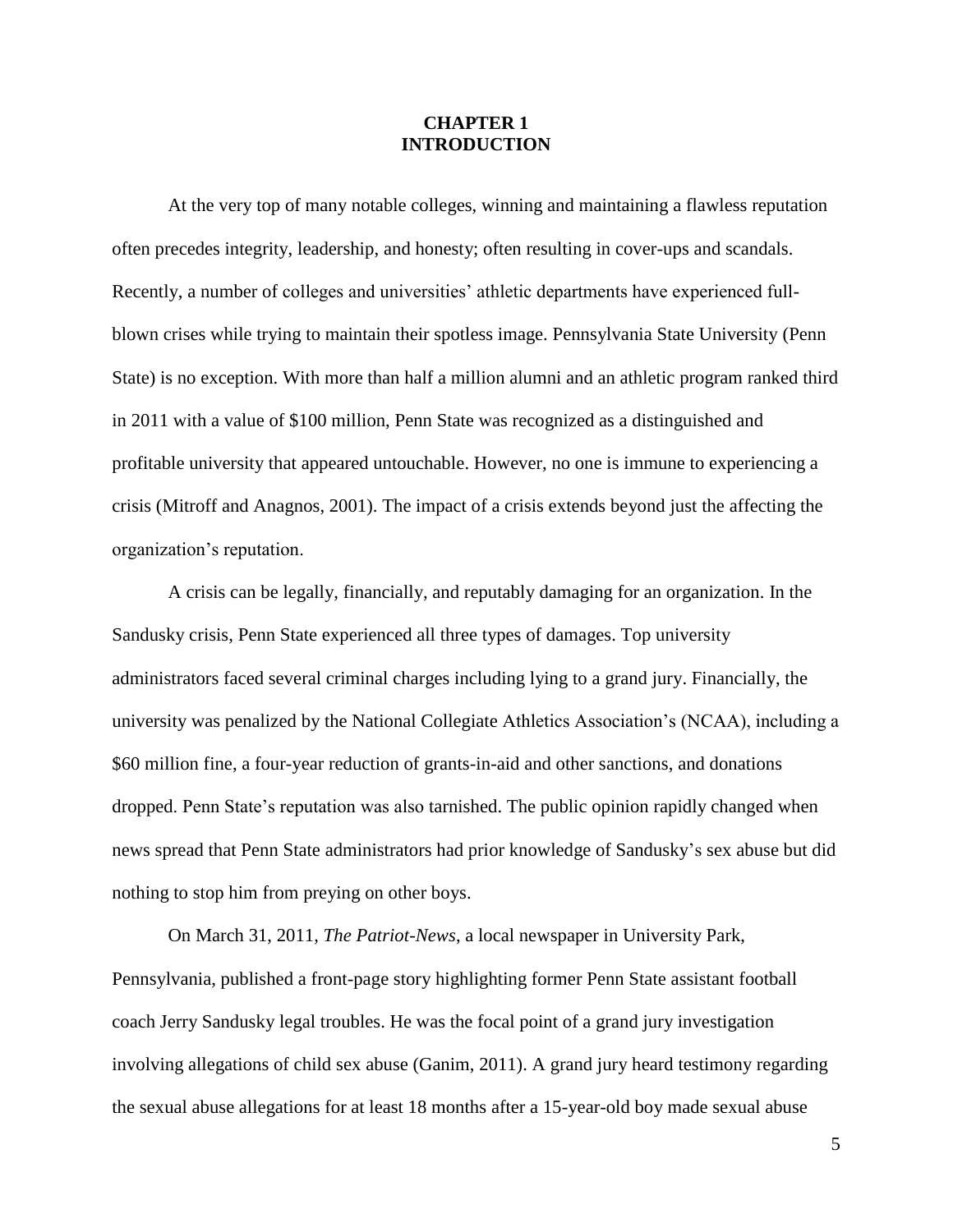allegations in 2009 against Sandusky. Penn State President Graham Spanier, Senior Vice President for Finance and Business Gary Schultz and Athletic Director Tim Curley were also questioned in the grand jury proceedings. Each testified regarding their knowledge concerning Sandusky's alleged abuse within Penn State athletic facilities. Sandusky was indicted on November 5, 2011. That same day Schultz and Curley were charged with perjury and failure to report sex abuse. Curley was placed on administrative leave and Schultz returned to retirement on November 7 (Penn State, 2011a, para. 1). Then, Penn State's Board of Trustees announced at a press conference on November 9 that its 46-year-long head football coach Joe Paterno was no longer Penn State's coach, and Spanier was no longer Penn State's president.

Almost a year after the initial charges were filed against Sandusky, Curley, and Schultz, Attorney General Linda Kelly, along with the Pennsylvania State Police, charged Spanier, Schultz, and Curley with obstruction of justice, endangerment, and conspiracy on November 1, 2012 (Eder, 2012, para. 5). These charges were in addition to Schultz and Curley's perjury and failure to report charges from 2011. Spanier, Schultz, and Curley allegedly "conspired among each other and did in fact engage in many acts to obstruct justice" (Grand Jury Report, 2011, p. 34.) Schultz and Curley also were charged with perjury because of allegations that they lied to the grand jury investigating Sandusky (Malawskey, 2012).

According to Mcaloon (2011), the Penn State crisis is an example of the worst-case scenario for a collegiate athletic program.

[The Penn State sex abuse crisis is] a lot worse than any of the pay-for-performance scandals that hit USC, Miami (FL), Ohio State and Southern Methodist University. Granted, a person was not killed in this scandal, like the one that shook the Baylor University basketball program. However, because it involves multiple children and is a more prestigious program, it will impact more people and live on for a lot longer with the university. (Mcaloon, 2011, para. 9)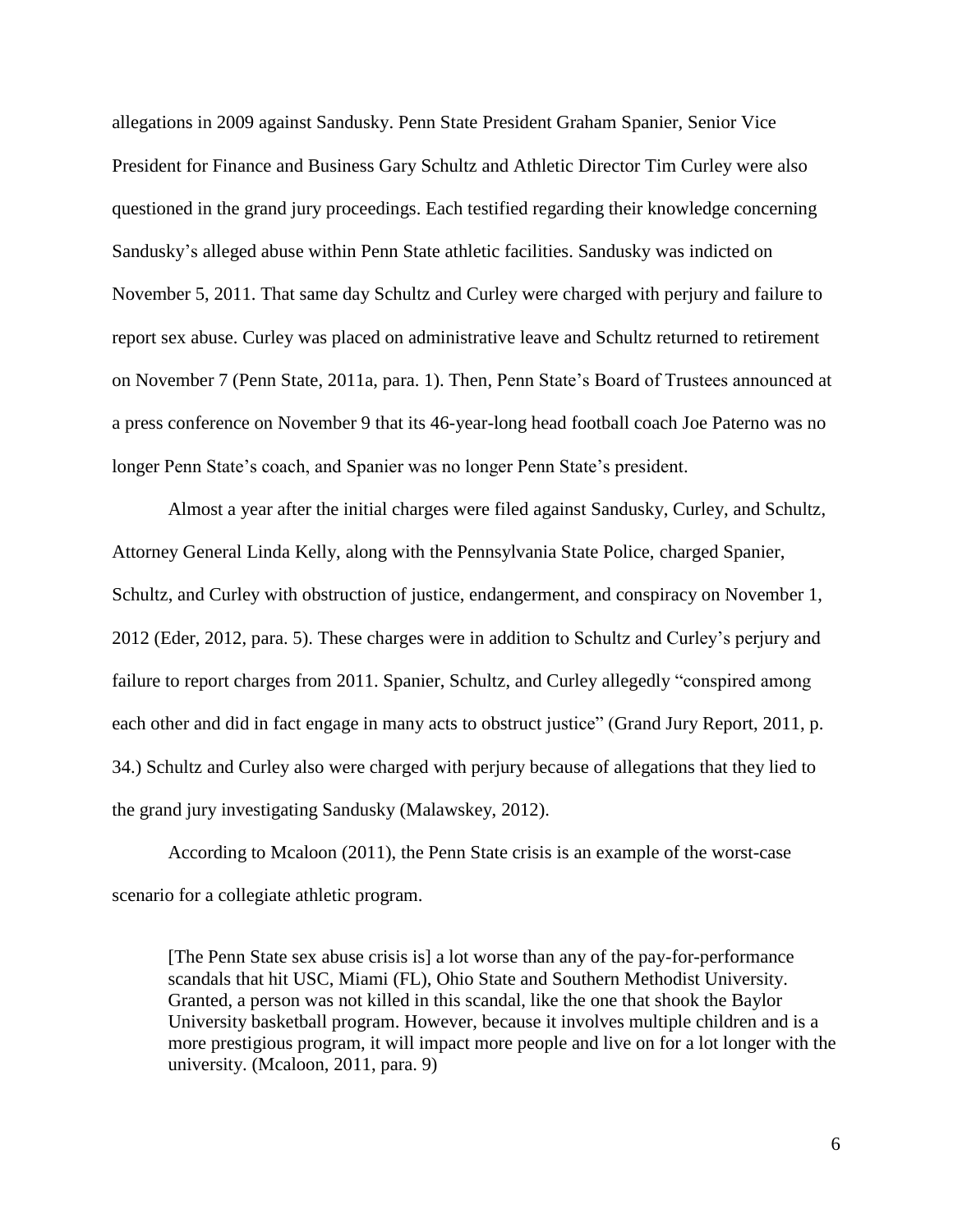Few universities have experienced the magnitude of such a crisis. According to Klopman (2012), "Years of child sex abuse at Penn State by longtime assistant Jerry Sandusky may represent the worst scandal in the history of college sports" (para. 1).

 In an effort to restore the public's trust in the university, the Board of Trustees created a special committee "to determine what failures occurred, who is responsible and what measures are necessary to insure that this never happens at [Penn State] again and that those responsible are held fully accountable" (Penn State, 2011b, para. 2). This special committee hired former FBI Director Louis Freeh on November 21, 2011 to independently investigate all aspects of the university's actions with regard to the allegations of child abuse involving former Penn State employees (Penn State, 2011c, para. 1). After an eight-month investigation, Freeh spoke at a news conference on July 12, 2012 and said, "The most powerful men at Penn State failed to take any steps for 14 years to protect the children who Sandusky victimized" (Associated Press, 2012a, para. 4). The Freeh report came to the conclusion that high-ranking Penn State administrators knew Sandusky was abusing children; however, in an effort to "avoid bad publicity" Spanier, Schultz, Curley and Paterno chose not to report the sex abuse allegations and "failed to protect against a child sexual predator harming children for over a decade" (Freeh Sporkin & Sullivan, 2012, p. 14).

#### **STATEMENT OF THE PROBLEM**

"A 'win at all costs' attitude still dominates intercollegiate athletics," Harrison-Dyer (2011) said, "This type of attitude pressures coaches and administrators to violate NCAA rules in an attempt to have any competitive advantage" (para. 11). As s result, universities create an atmosphere ripe for a crisis to emerge. "Crises in college athletics are becoming commonplace. [Crises have the] ability to wreak havoc on a university's reputation" (Syme, 2012, para. 1).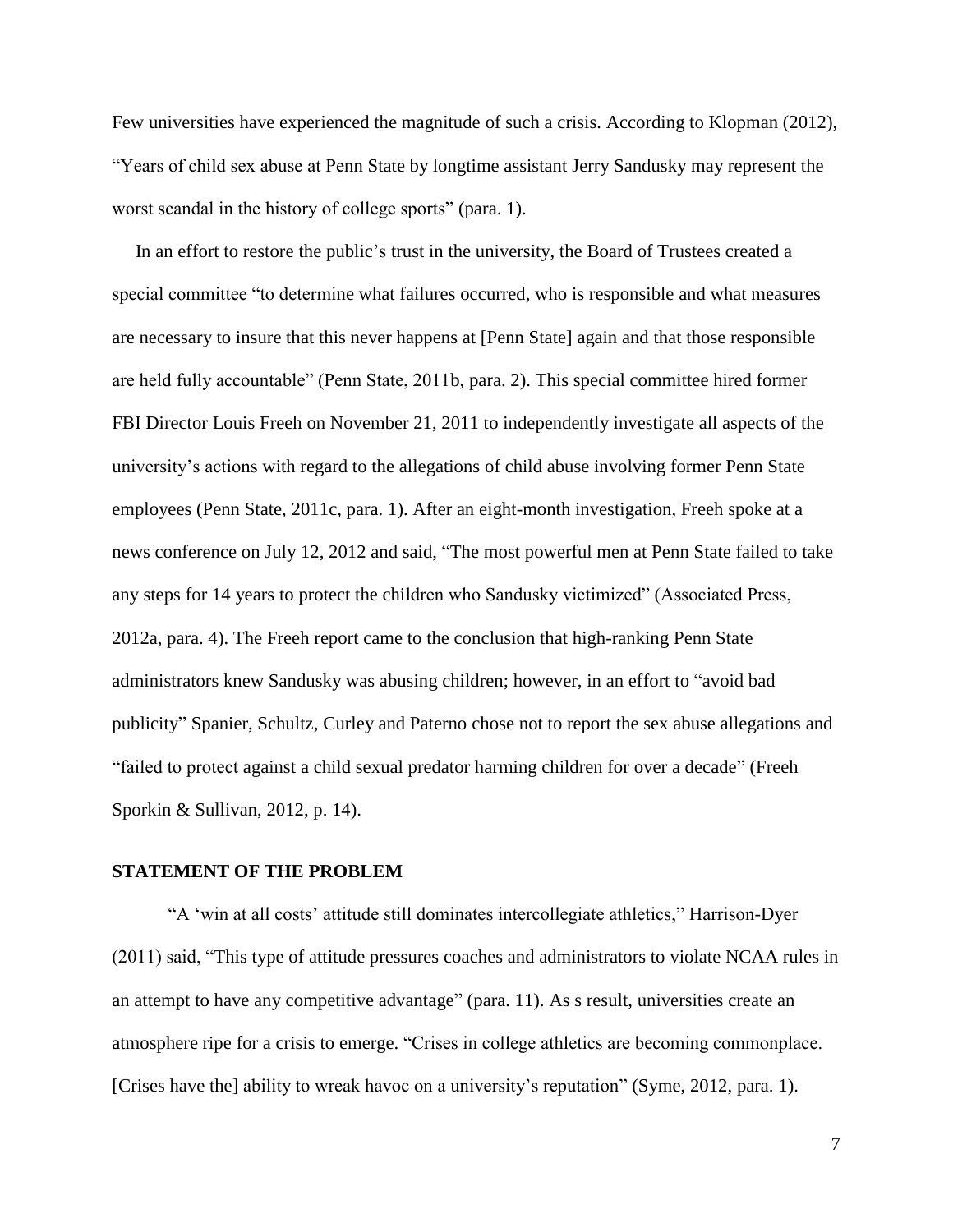Multiple challenges were associated with Penn State's management of the 2011 sex abuse crisis. The university was financially affected because contributions dropped and million dollar campaigns suffered. For example, overall contributions to Penn State's athletic department between 2011-2012 dropped nearly \$8.8 million – from \$34.3 million to \$25.6 million (Horne, 2013, para. 2). The timing of the crisis also presented a challenge to the university because it was attempting to close a seven-year \$2 billion capital campaign in June 2014 with still almost \$600 million more to go (Flandez, 2011, para. 8). The university also faced reputational challenges. For examples, the crisis made creditors review Penn State, which had about \$1 billion in debt, for a possible credit downgrade (Marklein and Snyder, 2011, para. 7).

According to Coombs (2006), there are different types of crises and levels of severity. Therefore, each crisis warrants a distinct response. Coombs and Holladay created crisis response strategies for each type of crisis (2002). According to Situational Crisis Communication Theory (SCCT), there are eight crisis response strategies ranging from defensive, putting organizational interests first, to accommodative, addressing the concerns and victims. "Part of the success of a crisis management's effort is dependent on what an organization says and does after a crisis hits: the crisis response" (Benoit, 1997).

Although collegiate athletics have grown exponentially during the last twenty years, there is a lack of research in the area of crisis management, specifically university management. Given the significance sport hold in American society, and the close relationship that exists between the media and sports, this thesis makes an important contribution to this body of knowledge. An analysis of Penn State's crisis management is important to the public relations profession, because it provides insight into areas of crisis communication responses. Public relations practitioners study crisis situations, like Penn State, to identify best practices in crisis or issues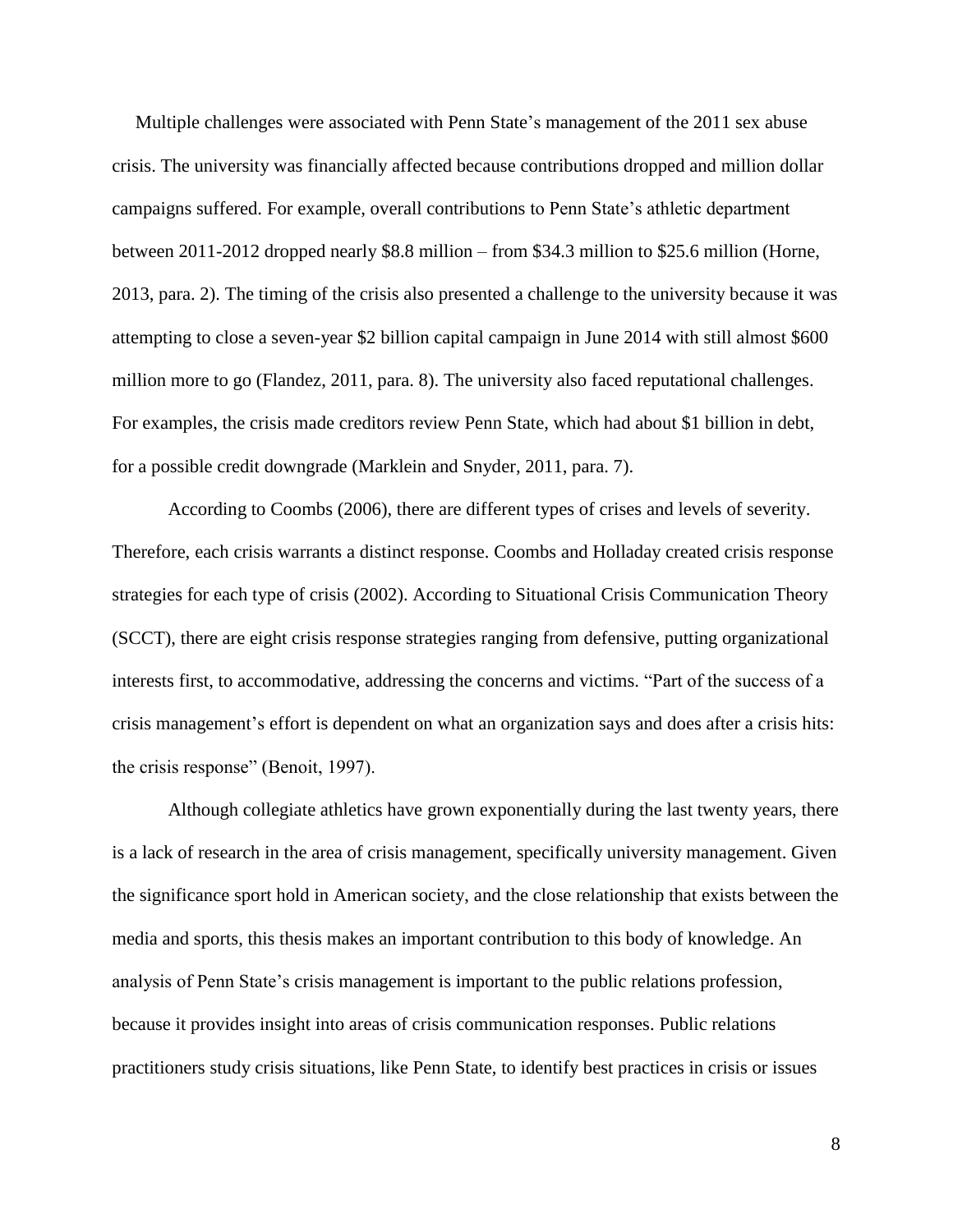management.

 This research relied on concepts from the Situational Crisis Communication Theory. "SCCT assumes that an organization's reputation, that is, how the organization is perceived by its publics, is a valued resource that is threatened by crises" (Coombs, Holladay, 2002, p. 167). This study also includes different message tone definitions from work by Martinelli and Briggs' (1998) and Fitzpatrick and Rubin's (1995).

More specifically the researcher studied the communications from Penn State University during the Sandusky crisis, because communication (words and actions) affects how stakeholders perceive an organization during a crisis (Allen & Caillouet, 1994; Benoit, 1995, 1997; Hearit, 1994, 1996, 2001). First impressions form quickly and alter the remainder of stakeholders' reaction of the crisis communication efforts; hence, selecting the appropriate response strategy is important (Sen & Egelhoff, 1991).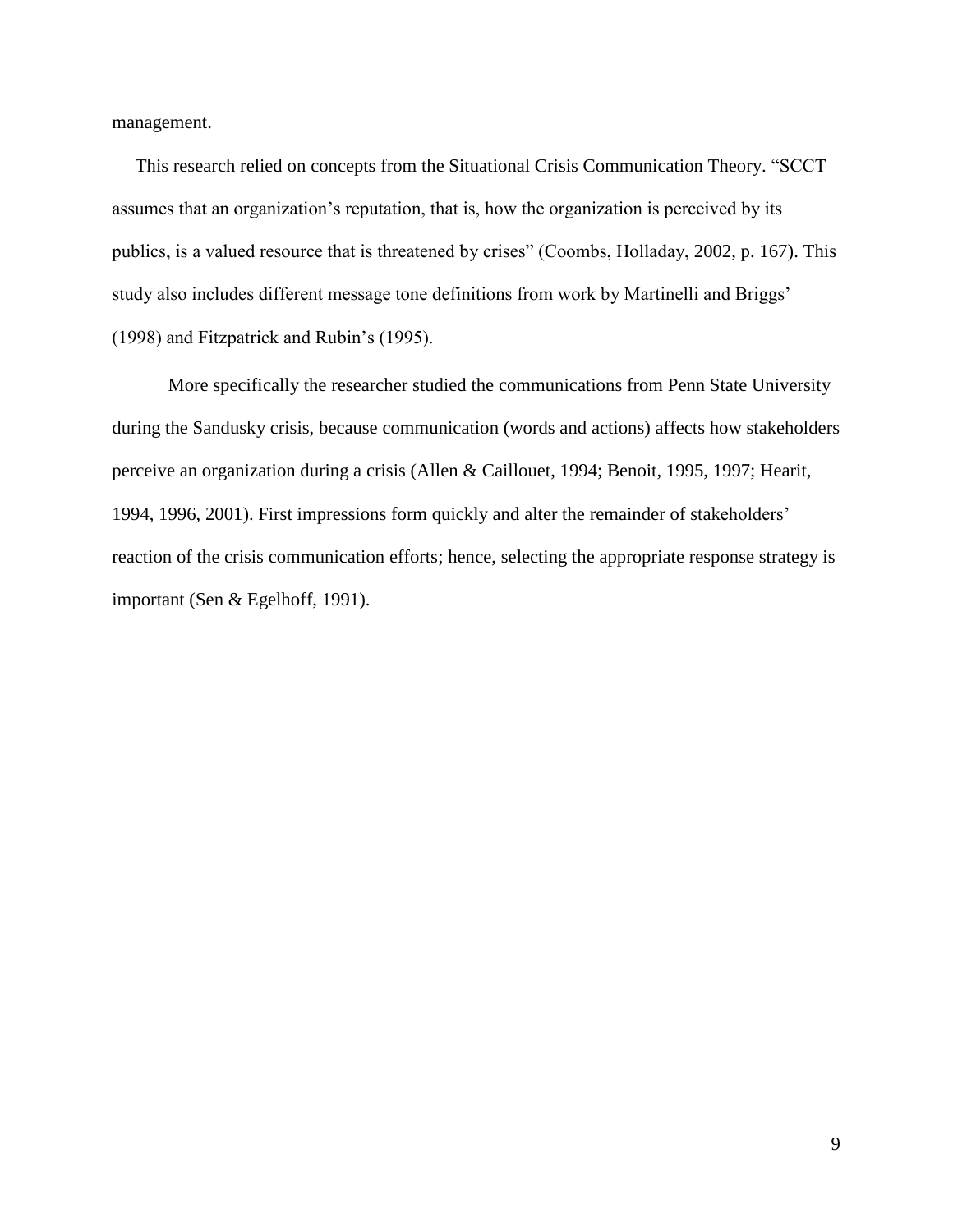## **CHAPTER 2 REVIEW OF LITERATURE**

The review of literature includes defining a crisis, exploring similar crisis situations in collegiate athletics, studying the timeline of the Pennsylvania State University (Penn State) crisis, and explaining the different types of message tones as defined by Martinelli and Briggs' (1998) and Fitzpatrick and Rubin's (1995).

#### **CRISES DEFINITIONS**

A crisis can threaten the organization's very existence (Barton, 2001; Coombs, 2002; Seeger, 2002). According to the Institute for Crisis Management (2008) a crisis is "a significant business disruption that stimulates extensive news media coverage. The resulting public scrutiny will affect the organization's normal operations and also could have a political, legal, financial and governmental impact on its business" (para. 1). According to Fearn-Banks (2002) a crisis is "a major occurrence with a potentially negative outcome affecting the organization, company, or industry, as well as its publics, products, services, or good name" (p. 2). Crises are "low probability/high consequence events," according to Weick (1988) "that threaten the most fundamental goals of an organization" (p. 305).

 Hermann (1972) characterized a crisis as "a situation that threatens the high priority of goals of the organization, restricts the amount of time available for response, and surprises decisionmakers by its occurrence, thereby engendering high levels of stress" (p. 13). Seeger, Sellnow, and Ulmer (1998) agreed and stated a crisis is "a specific, unexpected, and non-routine event or series of events that create high levels of uncertainty and threatens or are perceived to threaten high priority goals" including property and well being of the community (p. 233).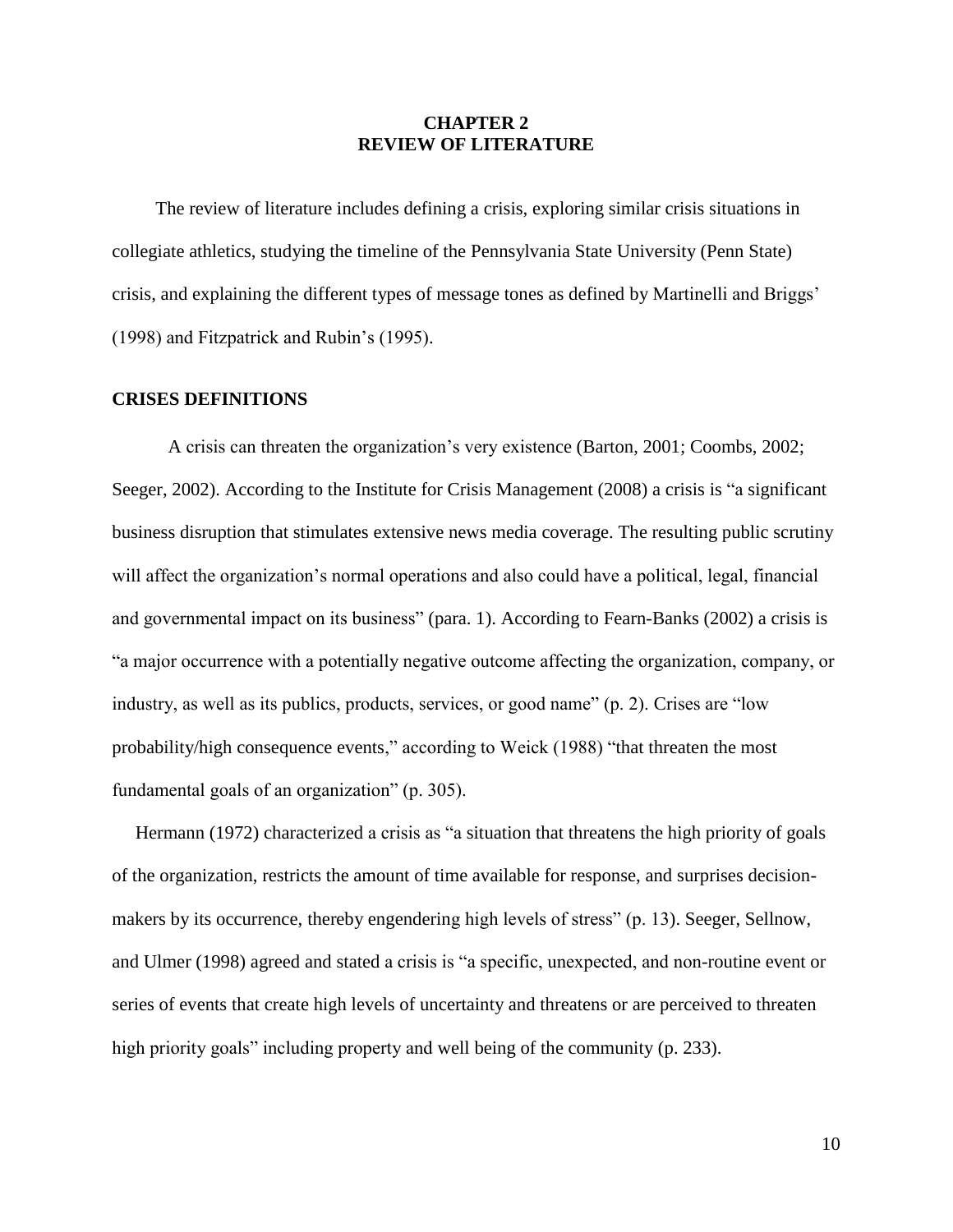Fink, Beak, and Tadeo (1971) said "a human system (individual, group, organization or other) is assumed to be in a state of crisis when its repertoire of coping responses is not adequate to bring about the resolution of a problem which poses a threat to the system" (p.16-17). A crisis exists, according to Khandwalla (1978), when "no immediate means are available to cope with a threat to a system" (p. 151).

 Once an organization experiences a crisis, actions are taken to respond and cope with the particular crisis. To manage a crisis means to manage decisions (Fink, 1986). Mitroff (1994) suggested managing the crisis by preventing the crisis from spreading to unaffected areas of the organization and limiting the duration of the crisis for the organization. An organization must be aware of crisis response strategies in order to stop the crisis from spreading and reduce the crisis' impact on the public's opinion regarding the organization. A crisis situation undoubtedly creates stress, thus resulting in the public searching for information about what happened to cause the crisis. "An organization's communicative response to a crisis can serve to limit and even to repair the reputational damage," according to Coombs and Holladay (2002, p. 166). If an organization is unable to communicate its message skillfully during a crisis it can prove fatal for the organization (Fink, 1986).

A company that demonstrated an exemplary strategic response during a crisis and crafted a strong enough message to turn a tragedy in a triumph was Johnson & Johnson. In 1982, its crisis – commonly referred to as the "Tylenol crisis" – involved the replacement of Tylenol Extra Strength capsules with cyanide-laced capsules, and stocked the bottles on shelves of at least a half-dozen pharmacies and food stores in the Chicago area. Seven people died as a result of purchasing and consuming the poison cyanide capsules. The person or persons responsible were never identified. The impacts of this crisis were minimized because Johnson & Johnson's staff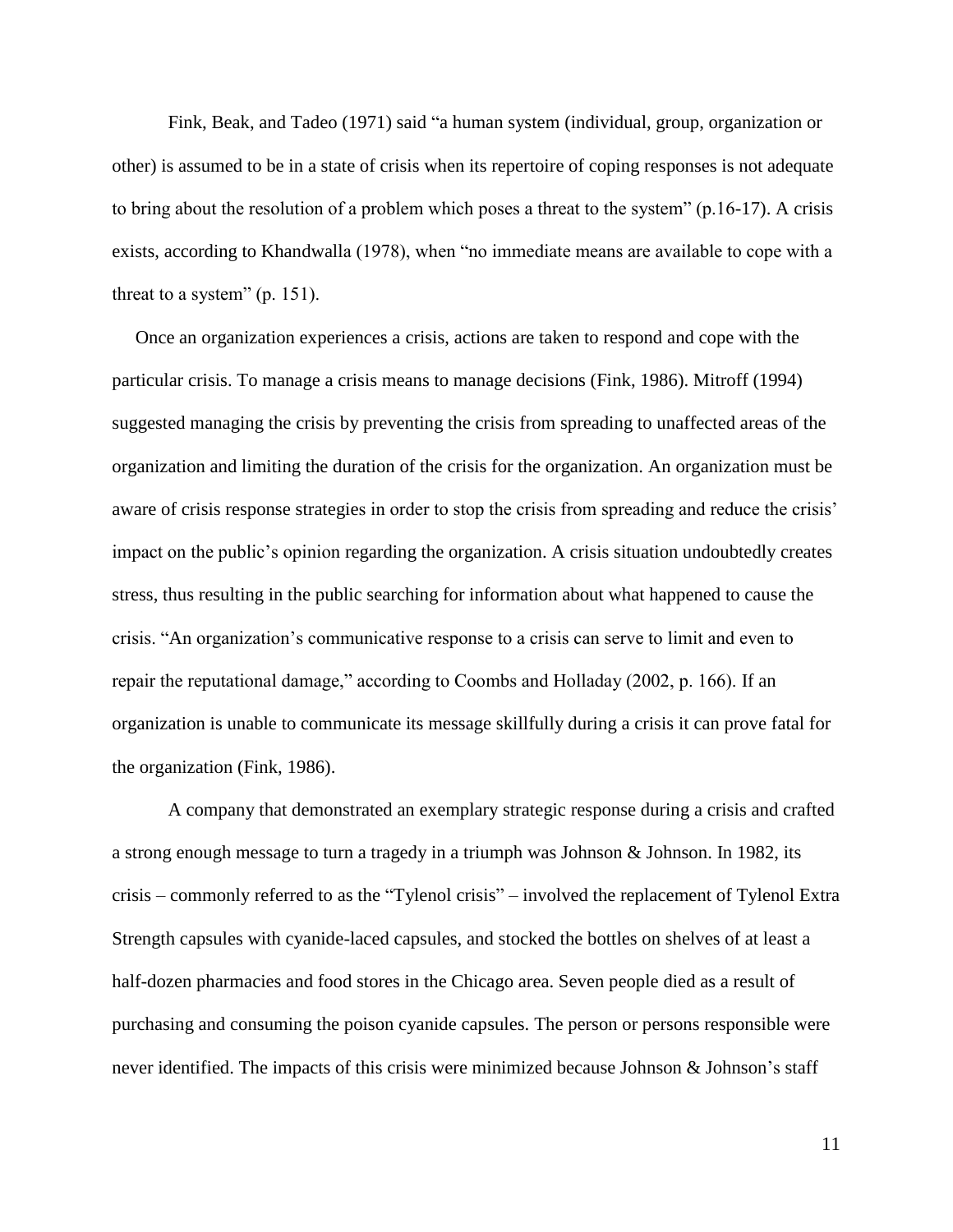responded to the public with open communication, empathized with the public and victims, and demonstrated a willingness to withdraw the Tylenol product at all costs. This example demonstrates one company's ability to limit or repair any reputational damage by having specific, clear messages. These actions also manage the crisis and reduce the spread of the crisis within the organization and public. The Tylenol crisis is an example of success when the organization's existence was threatened. However, not all crises are managed as successfully.

#### *C***OMPARABLE CRISES TO PENN STATE**

Operating a university sports program is similar to running a business. Successful, large athletic programs bring in substantial revenue for colleges and universities and are growing at a rapid pace. According to the National Collegiate Athletic Association (NCAA), the overall annual revenue for college athletics programs was about \$10.6 billion in 2008-2009 (2013a, para. 11). However, corruption is becoming commonplace in big college athletic programs. According to author Henry Giroux, sports are stained with dishonesty and arrogance (as cited in Stannard, 2012),

Let's face it, coaches are now tainted by the corruption created by a mindless celebrity culture in which self-interest, narcissism, and an indifference to public values play such a powerful role… Treating coaches as gods and looking to them for providing a brand name for colleges, not to mention lucrative profits, is antithetical to what higher education should be all about. Universities are crucial public spheres that play a formative role in shaping informed, critical, and knowledgeable citizens. They should not be transformed into entertainment centers… (para. 6)

As college athletics are on the rise, the opportunity to experience crises also increases (Delatte, 1993, p. 4). For example, the point shaving crisis of 1951 involved a number of universities in the Midwest including New York University, City College of New York, Long Island University, Bradley University, University of Toledo, St. John's University and the University of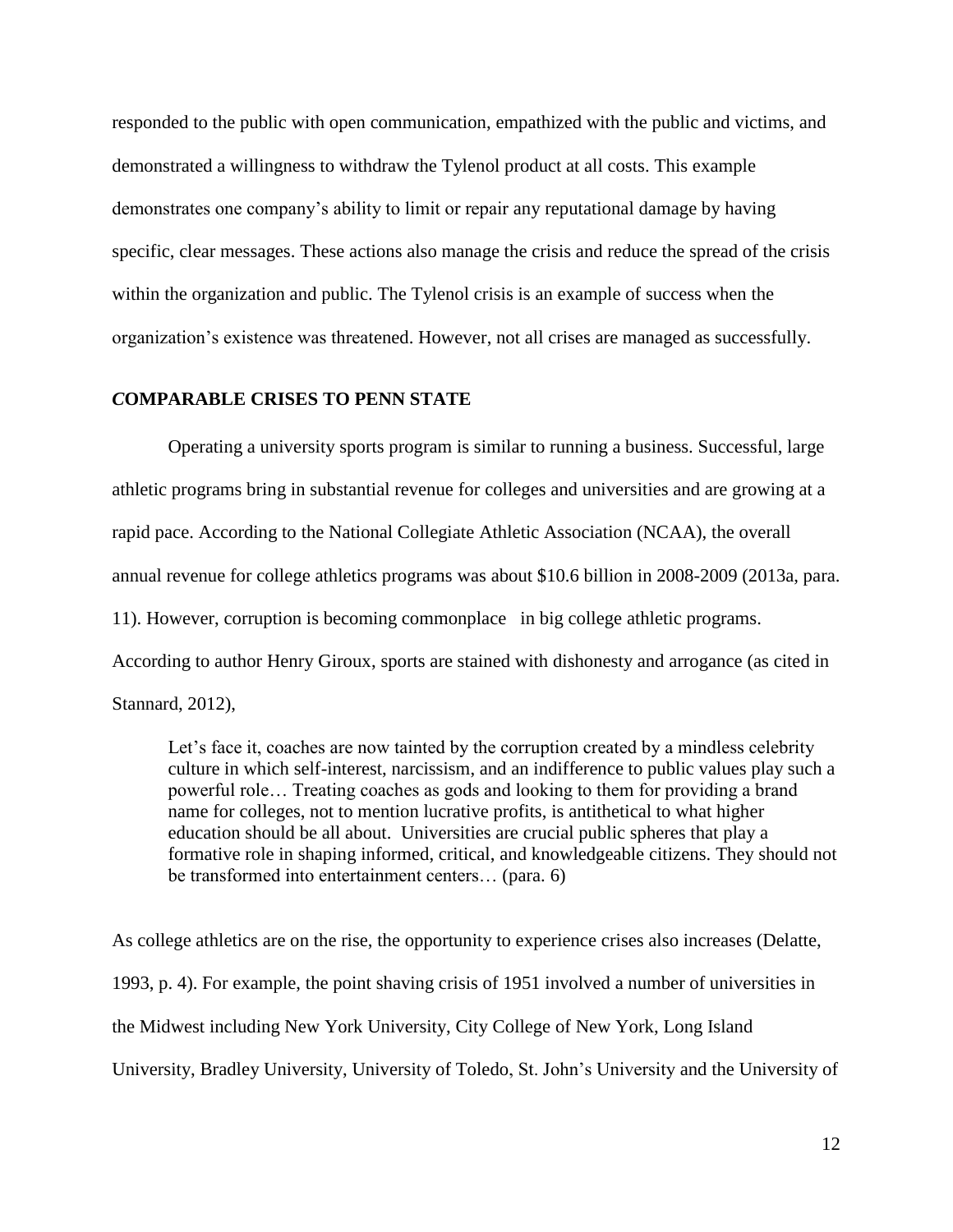Kentucky. In each case gamblers recruited university players to purposely change the outcome of the athletic event in exchange for money. Overall, 32 players from the Midwest were accused of receiving money from gamblers to shave points in various basketball games (Thompson, 2007, para. 5).

Because of this crisis, the NCAA took its first formal enforcement action against a university (NCAA, 2013b). The mission of the NCAA is to protect student-athletes. The NCAA created three divisions of the NCAA. Each division creates its own rules governing personnel, amateurism, recruiting, eligibility, benefits, financial aid, and playing and practice seasons – consistent with the overall governing principles of the association (Staples, 2012). In order to participate in college athletic competitions, college athletic programs must abide by the rules and regulations set by the NCAA. Programs are punished if they do not. For example, after an investigation into the point shaving crisis, the NCAA banned the University of Kentucky for the 1952-53 season.

Another well-known crisis in athletics involved Southern Methodist University (SMU) in 1987. For a record seventh time, SMU violated NCAA rules and regulations. A massive slush fund was discovered which had paid players since the 1970s; in some cases exceeding \$60,000. These payments were made with the full knowledge and approval of athletic department staff, including the athletic director, the recruiting coordinator and SMU's head football coach. The NCAA had already given SMU a three-year probation, two-year bowl ban and one season live TV ban for previous recruiting violations in 1985. Once the slush fund was discovered, the NCAA "effectively demolished one of the nation's most glorious – and historically corruptfootball teams" (Sullivan and Neff, 1987, para. 2). NCAA gave the university's football program the death penalty, as it is known in athletics, banning the football program from competition for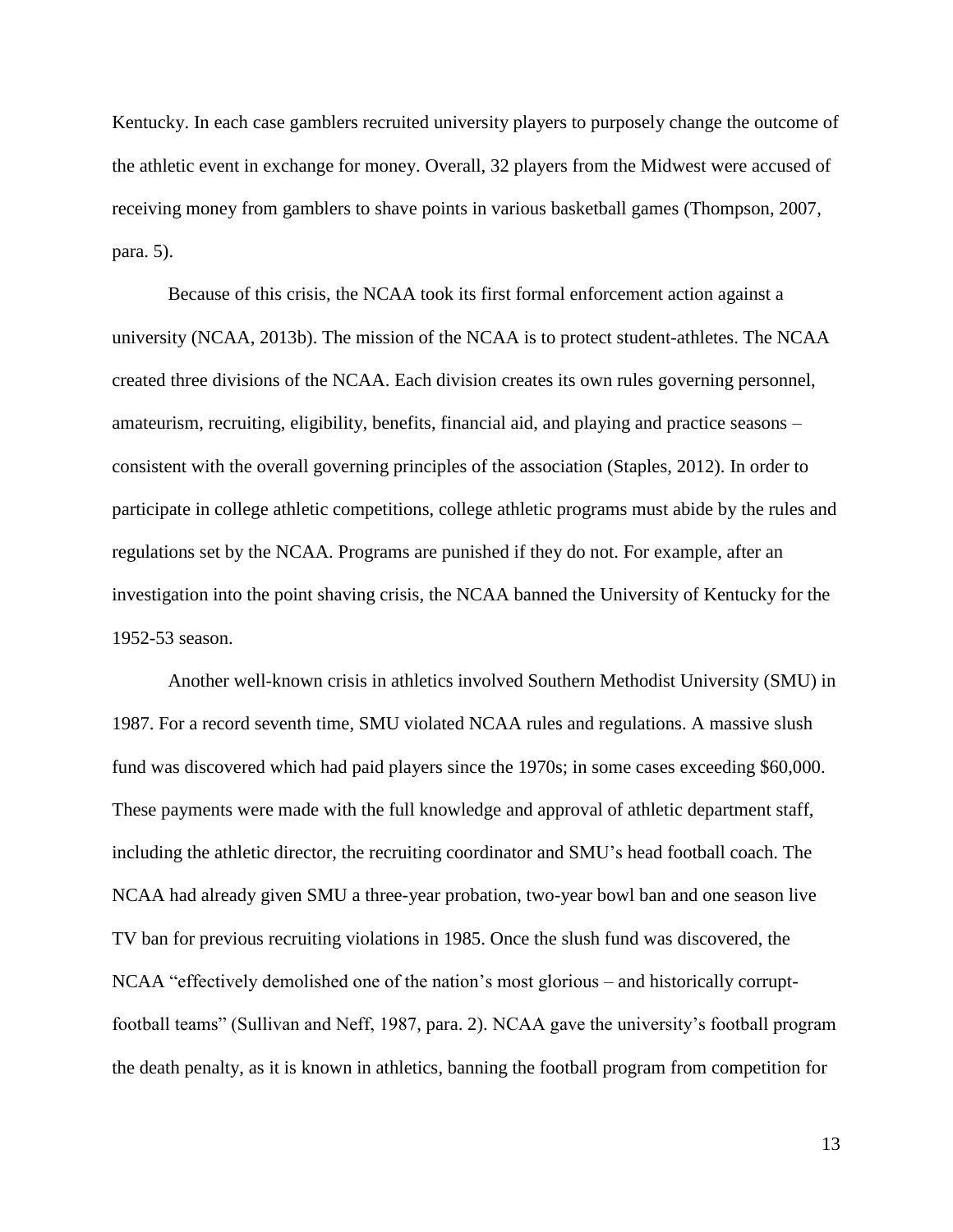two years. According to the NCAA, the death penalty was given in order "to eliminate a program

that was built on a legacy of wrongdoing, deceit and rule violations" (Goodwin, 1987). Other

NCAA penalties given to SMU included:

- The 1987 season was canceled; only conditioning drills were permitted during the 1987 calendar year
- All home game in 1988 were canceled. SMU was allowed to play their seven regularly scheduled away games so that other institutions would not be financially affected.
- The team's existing probation was extended until 1990. Its existing ban from bowl games and live television was extended to 1989.
- SMU was limited to 15 new scholarships per season over four years.
- SMU was required to ensure that generous boosters previously banned from contact with the program were in fact banned, or else face further punishment.
- The team was allowed to hire only five full-time assistant coaches, instead of the typical nine.
- No off-campus recruiting was permitted until August 1988, and potential recruits could make no paid visits to campus until the start of the 1988-89 school year.

Comparisons have been made between SMU and Penn State's crises, specifically what penalties the NCAA should enforce Penn State for unethical behavior of top administrators involved in the Sandusky sex abuse case (Brown, 2012; Rittenberg, 2012; Smith, 2012b; Stahl, 2012).

A crisis similar to Penn State happened with members of Duke University's men's lacrosse team. In March 2006, they threw a team party at an off-campus house, hiring two strippers to perform. The following day, one of the strippers told North Carolina Durham Police that three members of the team beat her, raped her, and sodomized her. Later that month, Duke University canceled two scheduled lacrosse games citing the team's decision to hire "private party dancers and underage drinking at the party" (CBSNews, 2006). A month later, Duke President Richard Brodhead canceled the team's season. However in 2007, prosecutors dropped all charges against the three players, saying "the athletes were innocent victims of a 'tragic rush to accuse' by an overreaching district attorney" (Hochberg, 2007, para. 2). Duke University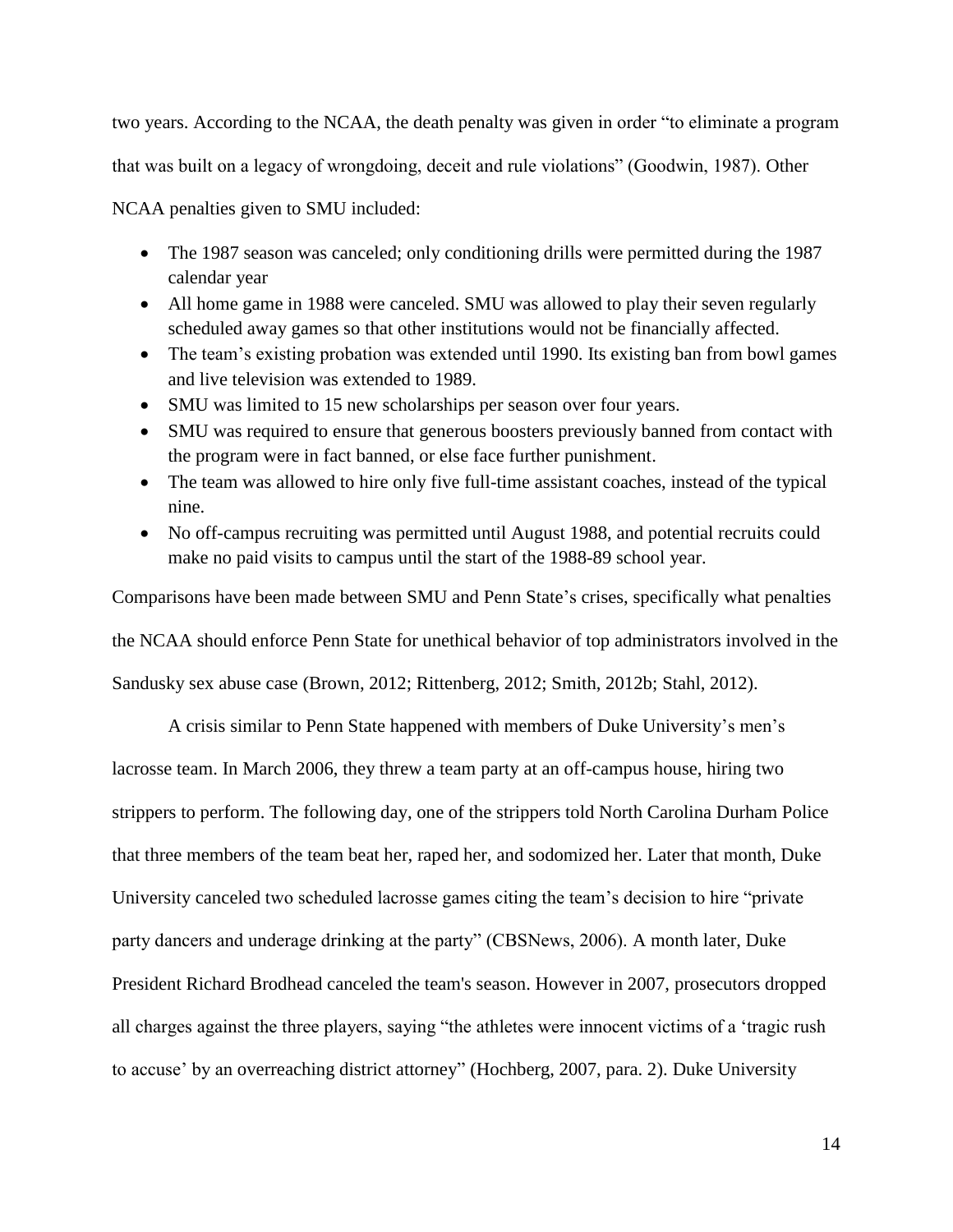faced civil lawsuits from three-dozen current and former lacrosse team players in early 2008. Duke University also faced reputational damage and financial problems as a result of the lacrosse sex scandal. Wall Street journalists Stuart Taylor, JR. and KC Johnson (2012) argued how Penn State and Duke University had leaders that preferred "to hide their eyes and ears from evidence" instead of finding the courage to resist the demands of power and campus culture (para. 15). In 2007 Duke University announced an undisclosed financial settlement with the three players that were charged and exonerated (Associated Press, 2007). Then Duke University announced in 2013 that it settled out of court with 38 members of its 2005-06 men's lacrosse team (Gronberg, 2013).

In 2010, Ohio State University made national headlines with a scandal involving its football program and head football coach Jim Tressel. Five players received tattoos in exchange for memorabilia such as rings and jerseys. The crisis deepened when news spread that Tressel had been aware of the situation, yet failed to report the actions (Karp, 2011). As a result, Ohio State received multiple NCAA penalties. Penalties included:

- Banned from post season play for one year,
- Stripped of four more scholarships on top of Ohio State's self-imposed forfeiture of five scholarships over three seasons (from a total of 85 to 82), and
- Placed on 18 months of probation in addition to Ohio State's self-imposed, two-year probation (Ludlow, 2011, para. 11).
- Tressel was fired.

In comparison to Ohio State, Penn State's NCAA penalties and unprecedented fines were staggering. The penalties Penn State received for its role in concealing Jerry Sandusky's sexual molestation acts demonstrated the severity of the crisis and NCAA's anger toward the university (Wetzel, 2012). NCAA president Mark Emmert said at a press conference, "[The penalties]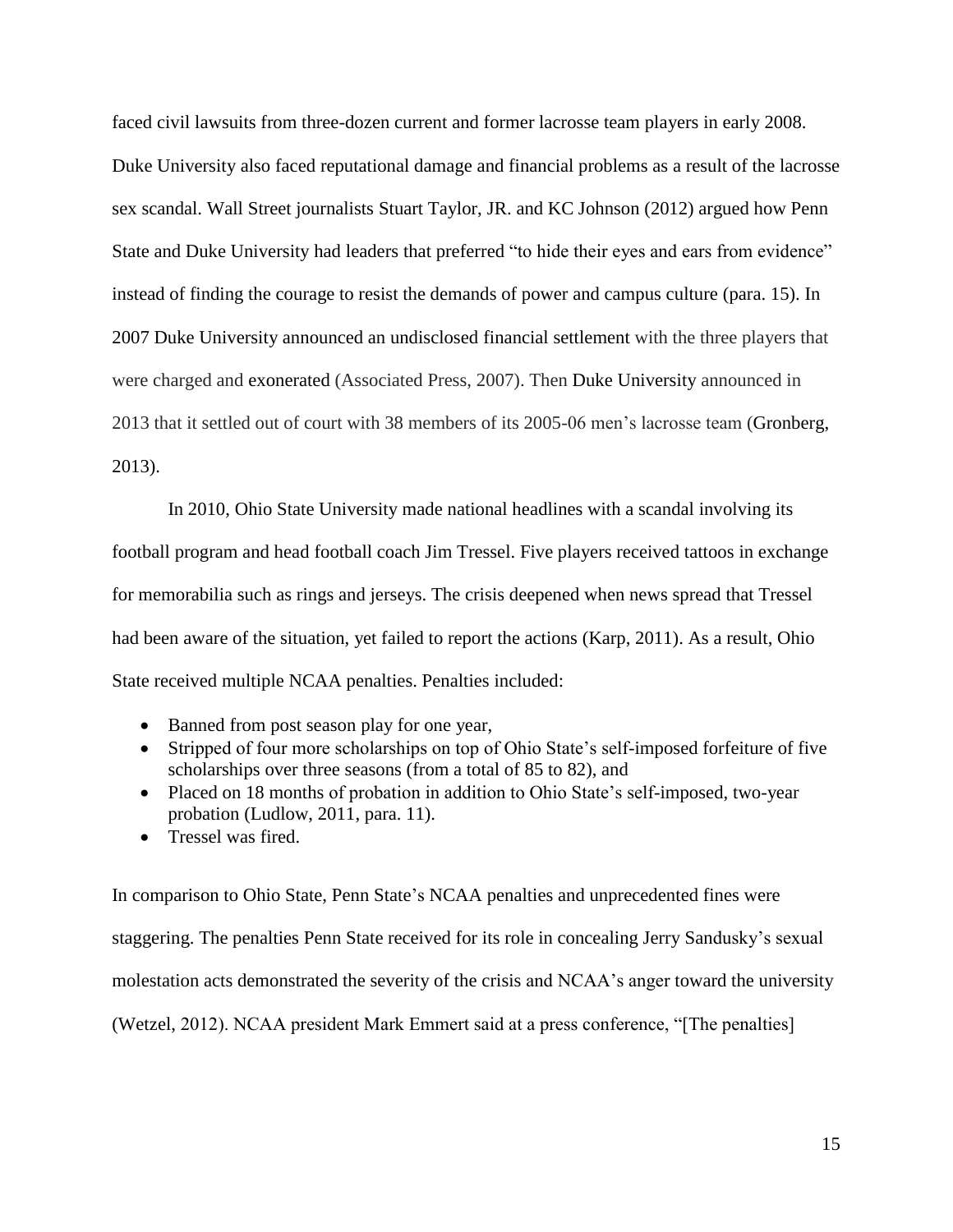reflect the magnitude of these terrible acts but also assures Penn State will rebuild an athletic culture that went horribly awry" (Wetzel, 2012, para. 5). Penn State's NCAA penalties included:

- A \$60 million fine.
- A four-year ban on postseason play,
- Five years of probation
- A four-year reduction of grants-in-aid, and
- Vacated wins since 1998 (NCAA,  $2012$ , para. 4-5).

While there may be crises similar to Penn State, no two crises are alike. Each crisis has its own threats, reputational damages, duration, and mysteries. However, by studying the Penn State crisis, researchers can have a better understanding of what types of crisis response strategies might be most beneficial for this type of crisis in the future.

## **PENN STATE CRISIS BACKGROUND**

The first incident involving Sandusky and a young boy was in 1998. The incident involved an 11-year-old boy, (later identified in the 2009 grand jury report as Victim 6), who told his mother Sandusky made him feel uncomfortable with physical contact such as excessive hugging (Chappell, 2012). The boy's mother immediately contacted university police, which triggered a short investigation. University Police Chief Thomas Harmon allegedly told Detective Ronald Shreffler to close the investigation, and Centre County, PA., district attorney decided not to file criminal charges against Sandusky due to the lack of concrete evidence (Chappell, 2012). At the same time another boy reported Sandusky's behavior to Shreffler, no additional action was taken.

Then in 1999, Sandusky retired as assistant football coach from Penn State's football program. Penn State administrators gave Sandusky "emeritus" status, which allowed him access to campus facilities, including keys to the locker rooms, and an office in the Lasch Football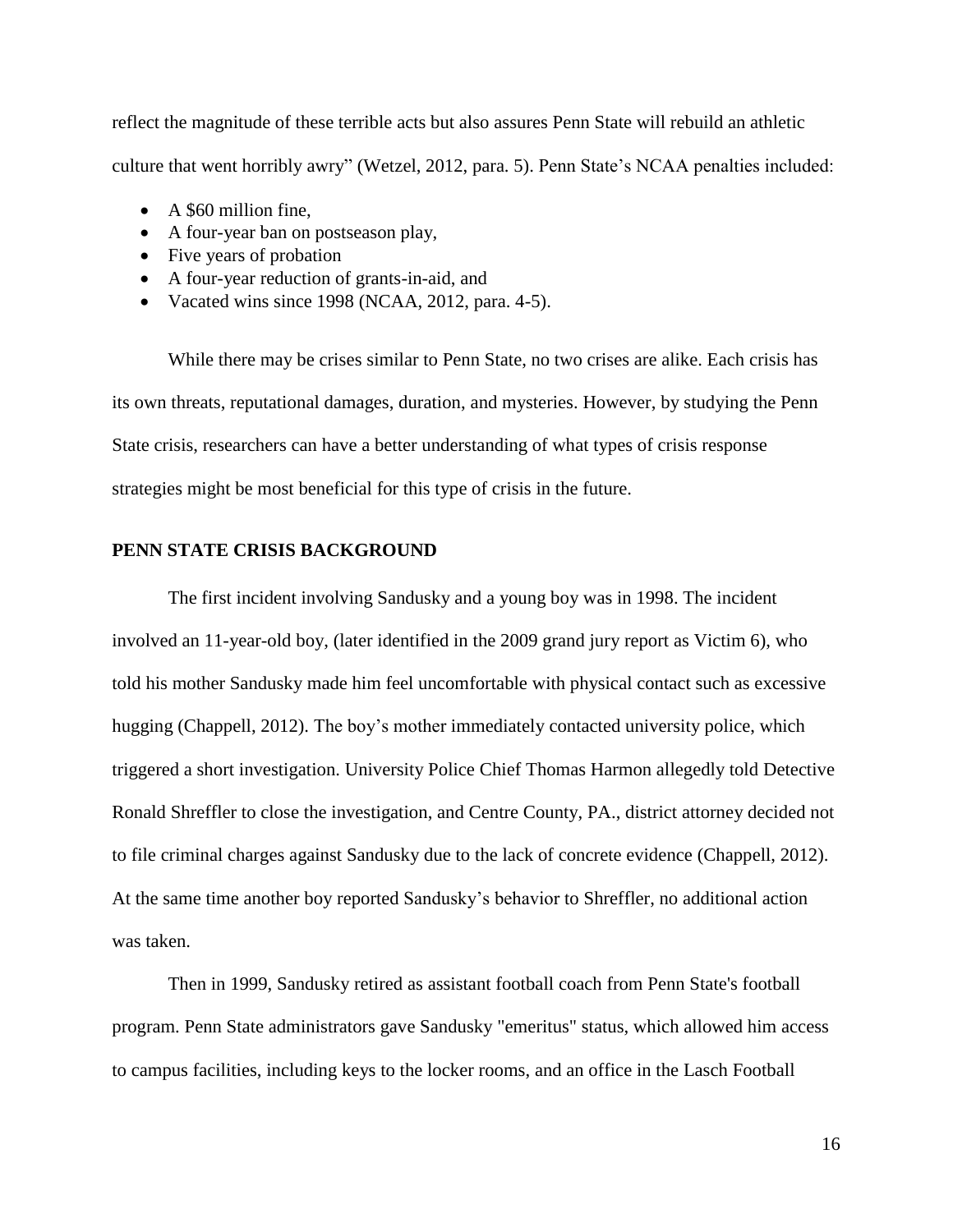Building (Chappell, 2012). Late in 2000, former Penn State janitor Jim Calhoun told a co-worker and his supervisor that he witnessed "Sandusky engaged in sexual activity with a boy in the assistant coaches' shower" (Chappell, 2012). Calhoun did not report it to Penn State administration for fear of losing his job.

In 2001, Mike McQueary, a Penn State graduate student and football assistant, reported seeing Sandusky in the same shower with a boy at the Lasch Football Building. McQueary initially informed his father (Grand Jury Report, 2012, p. 23). The following day, McQueary called then head football coach Paterno to report what he had seen. Paterno called Curley (Paterno's immediate supervisor) to discuss the incident (Collegian Online, 2011). A few weeks later, Mike McQueary stated he met with Curley and Gary Schultz, vice president for finance and business, to discuss the situation further. However, Schultz alleged McQueary did not specifically report "anal sex or anything of a sexual nature whatsoever" and termed the conduct as merely 'horsing around' when discussing the shower incident when Schultz testified in Grand jury proceedings, (Pennsylvania Attorney General, 2011). Curley testified he informed Penn State's President Graham Spanier regarding information Curley received from McQueary and about how he recovered Sandusky's keys to Penn State's facilities. Spanier testified to the Grand jury that he approved the manner in which Curley and Schultz handled the situation. However, Penn State never took any of the allegations against Sandusky to local law enforcement.

A Grand jury investigation into Sandusky's actions began in 2009 after police were notified of another incident involving Sandusky and a high school boy, known in the Grand jury report as Victim 1, having contact in the boy's high school locker room showers. Victim 1's mother initially reported the incident to her son's high school principal and head football coach in Clinton Valley, and then she went directly to the Clinton County Children and Youth Social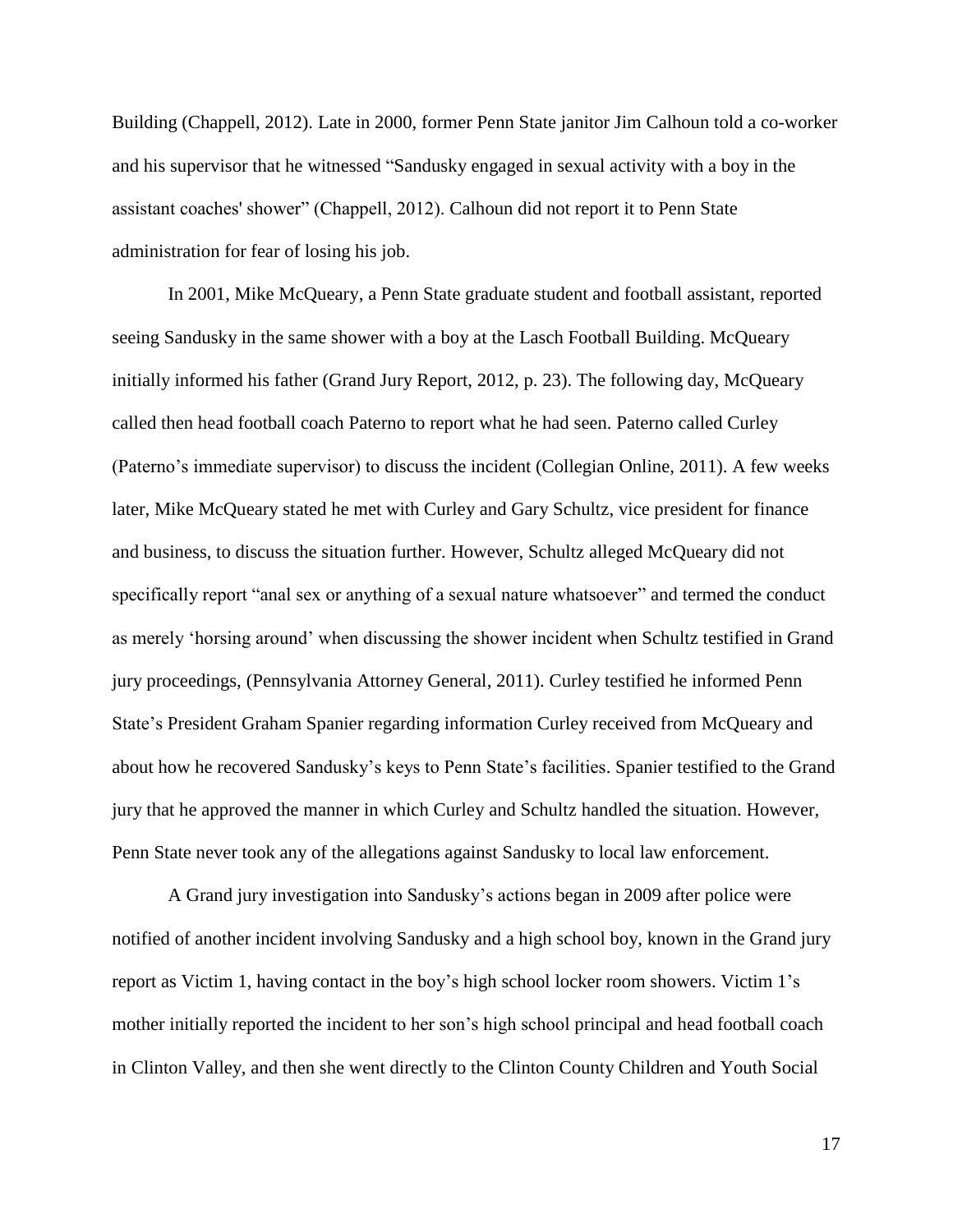Services office. High school administrators took action and ban Sandusky from the premises and notified Pennsylvania State Police.

After a two-year Grand jury investigation, on November 5, 2011, Jerry Sandusky was arrested and charged with 45 criminal counts of serial sex abuse of minors. The Grand jury's report was released the same day. Numerous detailed accounts of the abuse victims experienced over a period of years were provided while Sandusky was an assistant football coach at Penn State and after he retired.

The following day university administrators had an emergency meeting and placed Athletic Director Tim Curley on administrative leave. Interim Senior Vice President for Finance and Business Gary Schultz decided to return to retirement (Penn State, 2011a). The following day Curley and Schultz were arraigned on charges of making false statements to the Grand jury and failing to report the possibility of abuse of a child (Chappell, 2012). After the two Penn State administrators were arrested, negative public perception increased that Penn State top-ranking administrators had knowledge of the sex abuse and failed to report it. According to Seeger (2002), Weick (1988), Fearn-Banks (2002), and ICM (2008), Penn State's situation could be labeled a crisis.

On November 9, 2011, for the first time since Sanduksy was arrested, Penn State's Board of Trustees spoke to the public at a late night press conference. John Surma, Vice Chairman of the Board of Trustees, announced the board had unanimously voted to remove head football coach Joe Paterno and university president Graham Spanier "effective immediately" (Frantz, 2011). Surma announced Rodney Erickson would replace Spanier as interim president and Tom Bradley would replace Paterno as interim head football coach. In response to the news, Penn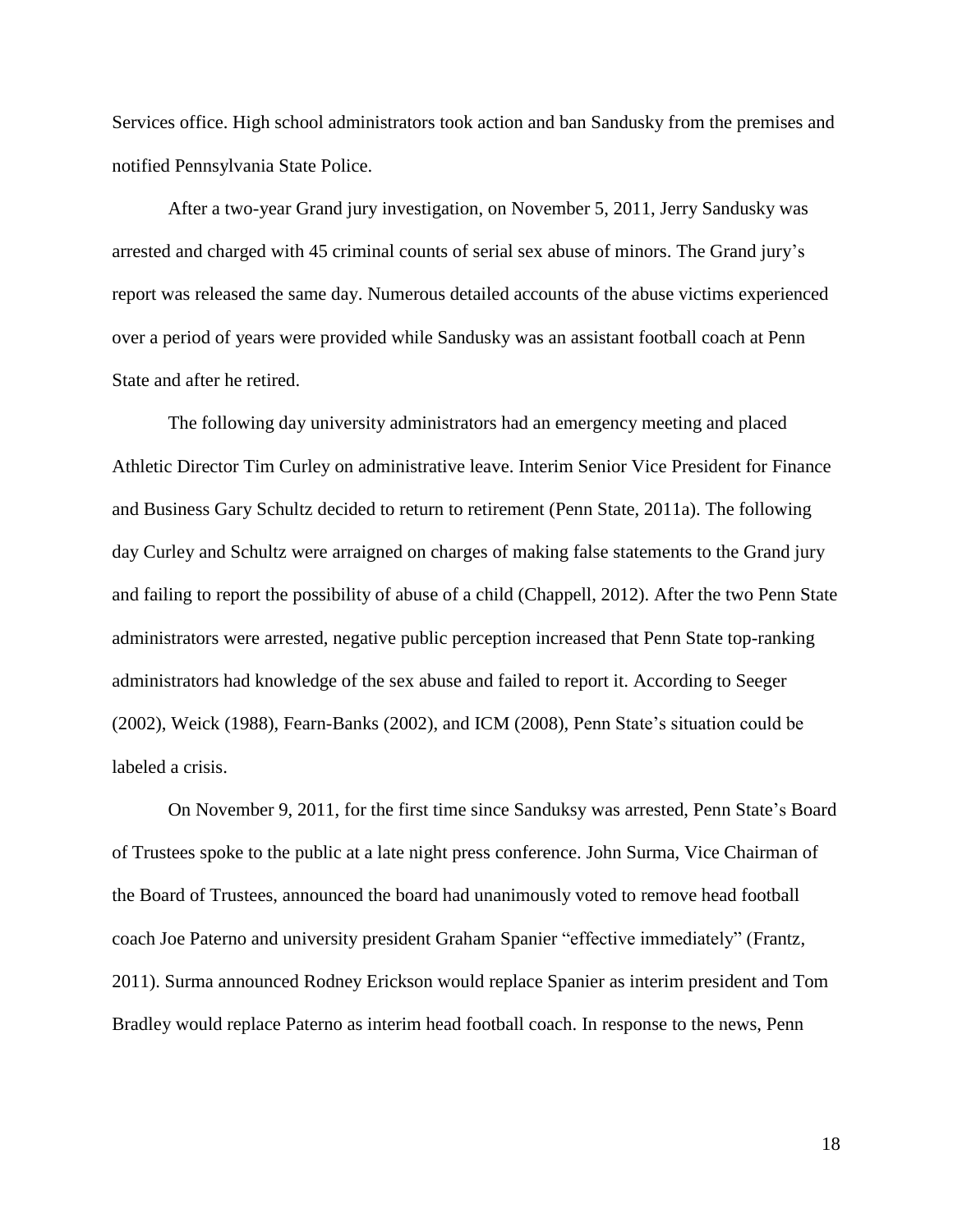State students rioted on the campus damaging a media van, tore down lampposts, and threw rocks and fireworks at police who responded with pepper spray (Schweber, 2011, para. 4).

The following day, November 10, Erickson issued a statement regarding the situation involving Sandusky and the students' reactions to the removal of Paterno as head football coach.

I share your anger and sadness in this time, but always remember that your actions reflect on the entire Penn State community. Please set an example that will make us all proud. Moving forward is the only responsible course to take in the coming months (Penn State, 2011d, para. 8).

Later that day Penn State administrators placed McQueary on administrative leave citing multiple threats on McQueary's life. The university also believed "it would be the best interest of all" (Penn State Athletics, 2011, para. 1).

The next day the Board of Trustees announced two board members would serve on a special investigation committee: Trustee Ken Frazier, serving as chair of the committee, and Trustee Ron Tomalis, serving as vice chair. Erickson also shared his promises with the Penn

State community in a video message. Erickson's promises were as follows:

1. I will reinforce to the entire Penn State community the moral imperative of doing the right thing -- the first time, every time.

2. As I lead by example, I will expect no less of others.

3. Penn State is committed to transparency to the fullest extent possible given the ongoing investigations.

4. We will be respectful and sensitive to the victims and their families. We will seek appropriate ways to foster healing and raise broader awareness of the issue of sexual abuse.

5. My administration will provide whatever resources, access and information is needed to support the Special Committee's investigation. I pledge to take immediate action based on their findings (2011e, para. 5).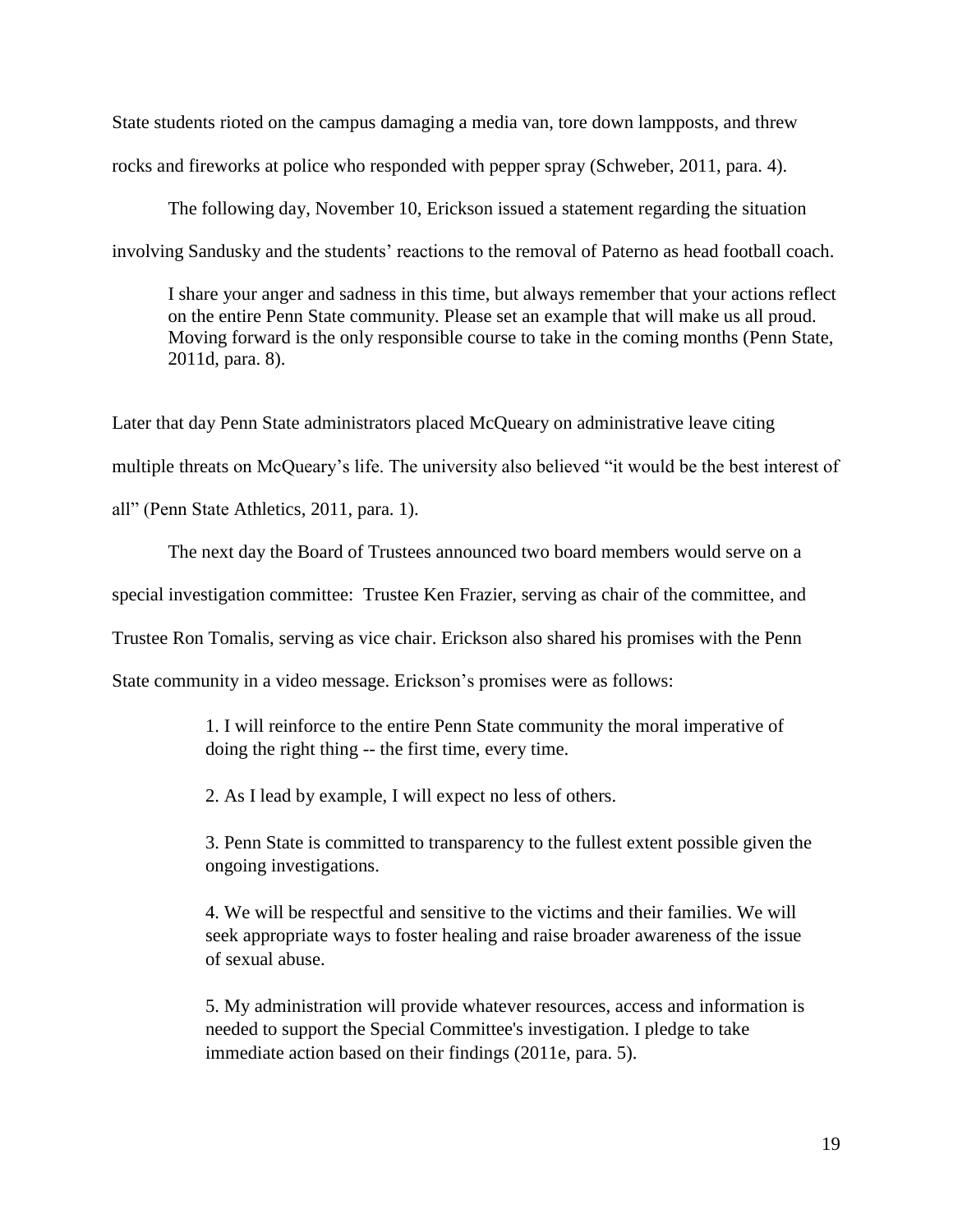On November 15, 2011, Rob Pangborn, former Vice President and Dean for Undergraduate Education, was named Executive Vice President and Provost effective immediately (Penn State, 2011f). The following day Penn State administrators announced a change in leadership within the athletic department. David Joyner, a Penn State distinguished alumnus and member of the Board of Trustees since 2000, was named Athletic Director effective immediately. Joyner suspended his responsibilities on the board to accept his new role.

During a special meeting November 18, the Penn State Faculty Senate endorsed a resolution, which expressed support and sympathy for the victims of sexual abuse and committed to "fostering an environment in which reports of abuse are regarded with full impartiality" (Penn State, 2011g, para. 2). In addition, the resolution requested an independent special committee to study the structure and practices of the Board of Trustees and make recommendations for improving governance and communication at Penn State. The majority of the participants were to be unaffiliated with the university (Penn State, 2011, para. 6). Lastly, the resolution endorsed President Rodney Erickson's five-point promise to the Penn State community to restore public trust in the university.

In an effort to demonstrate transparency and honesty, Erickson, along with seven Penn State administrators, attended a town-hall forum organized by student government leaders on November 30. While Erickson aimed to be transparent, he said legal concerns and the ongoing investigation limited the university's ability to be forthcoming with certain information.

Key events identified during December 2011: a meeting with Penn State's Faculty Senate (December 6), the school's decision to no longer license the name, likeness or image of former coach Joe Paterno (December 10), and a new senior vice president for finance and business (December 14).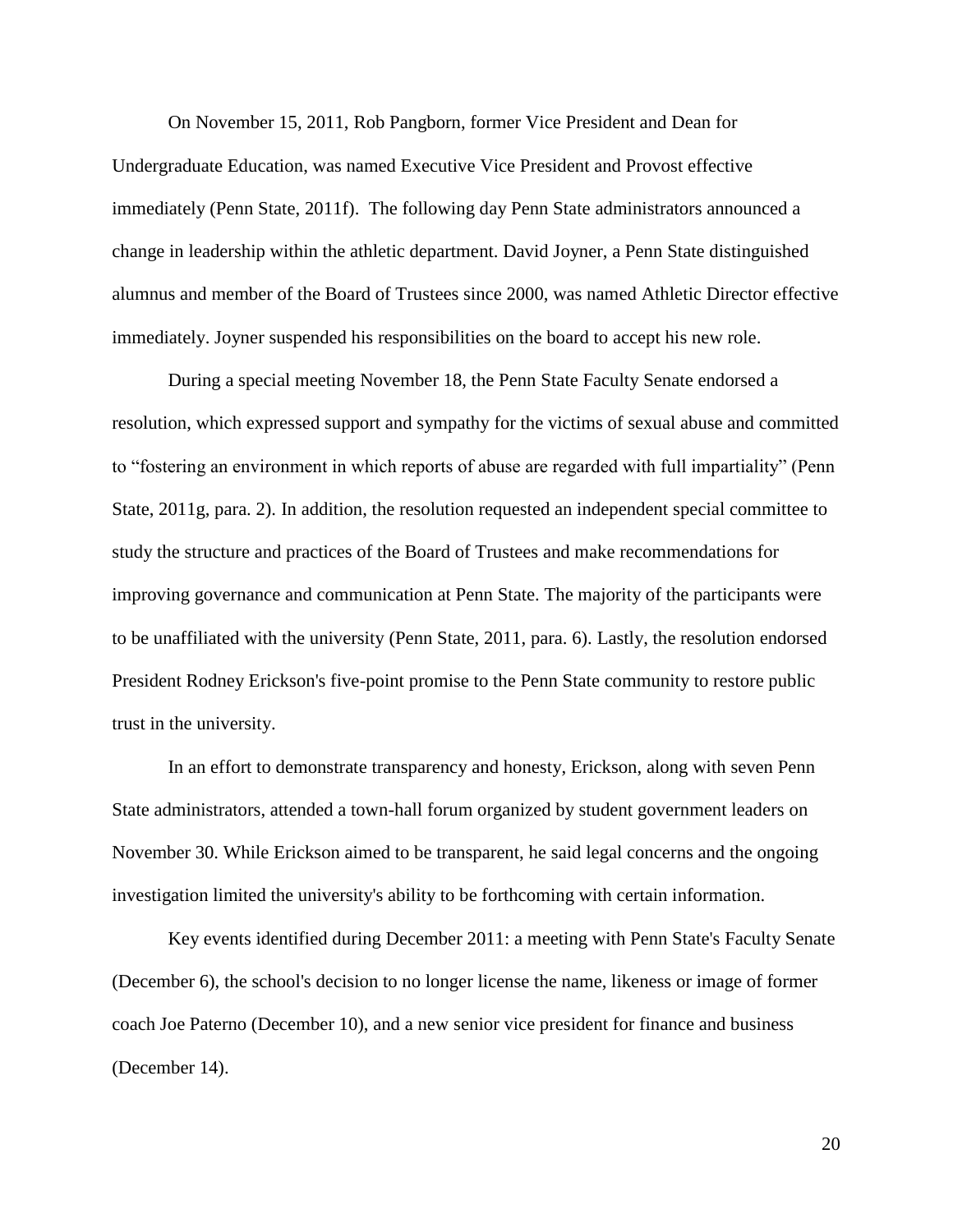In an attempt to move forward, Penn State hired Brown University graduate Bill O'Brien as the new head football coach on January 6, 2012. O'Brien was the first new head football coach in nearly a half-century. This decision came almost two months after Joe Paterno was removed after serving as the head football coach for 46 years. Although Paterno was an influential figure, possibly one of the most powerful leaders, at Penn State, he was not in an administrative position that would affect how Penn State responded to the Sandusky sex abuse crisis. Also, Paterno was never criminally charged like Spanier, Shultz, and Curley. Therefore, Paterno's quotes/paraphrased statements did not play a significant role in answering this study's two research questions.

In mid-January 2012, Erickson spoke at three town hall meetings in Pittsburgh, Philadelphia, and New York City. The meetings consisted of alumni and friends who had the chance to ask difficult questions about the handling of the sexual abuse allegations against former football coach Sandusky, and Paterno's removal.

Almost a week and a half later, Penn State introduced Karen Peetz, President of BNY Mellon, as the new Board of Trustees Chair. Steve Garban, former chair, resigned from the Board of Trustees. Garban had prior knowledge concerning developments in the Sandusky situation, and still "did not share what he knew with the entire board" (Associated Press, 2012b, para. 3).

#### **CRISIS TYPES**

According to Weiner (1985, 1986, 2006), Situational Crisis Communication Theory (SCCT) has its roots in attribution theory. Attribution theory theorizes that people search for the causes of events (attributions) especially those events that are negative and unexpected (Weiner, 1985). "SCCT extends upon this Attribution Theory base to predict the reputational threat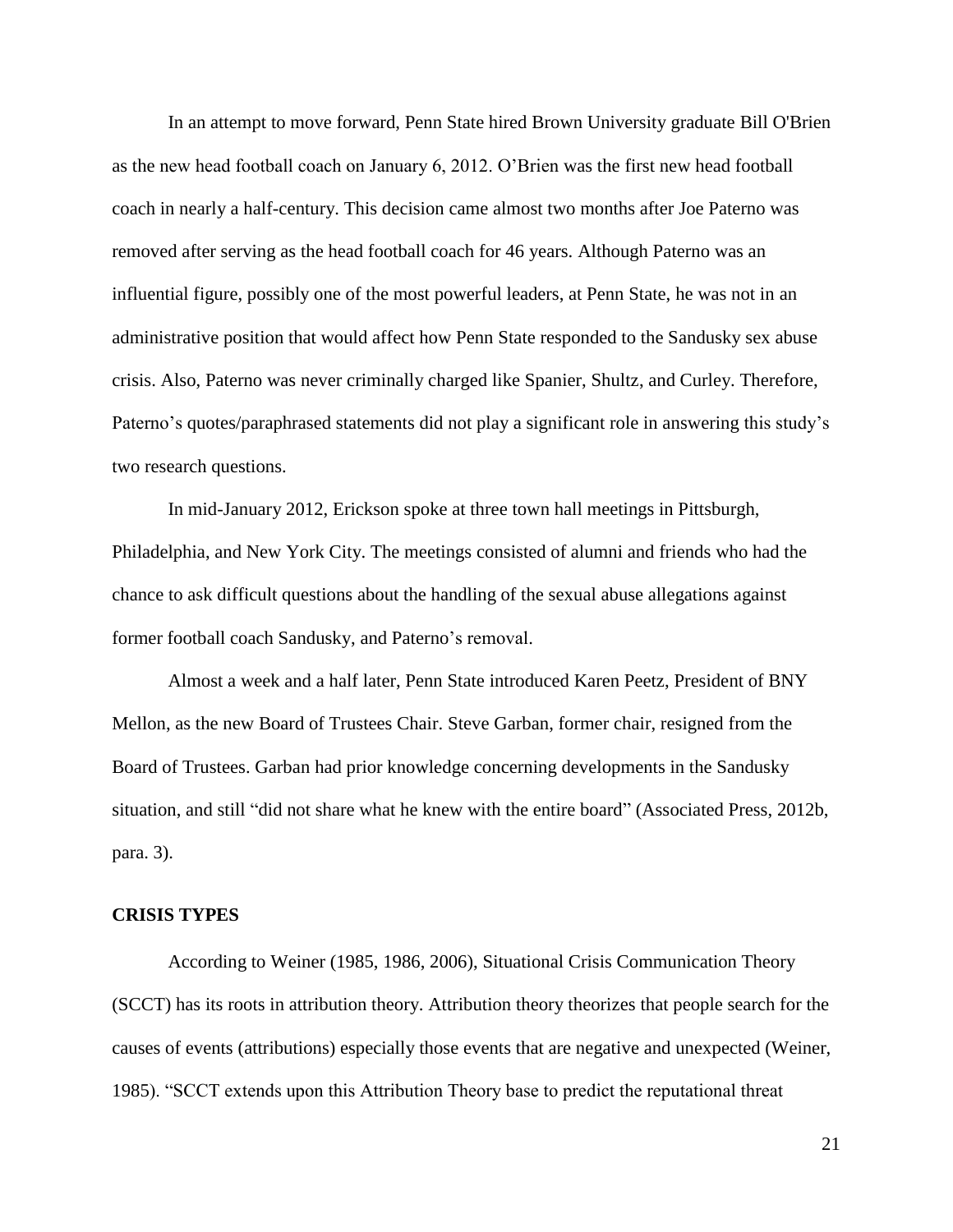presented by a crisis and to prescribe crisis response strategies designed to protect reputational assets" (Coombs, 2007, p. 166).

Based on the work of Benoit (1995), Coombs (2006) developed and refined SCCT, which focuses on understanding how to manage an organization's reputation during a crisis. It is comprised of three core parts: 1) identifying the crisis situation, 2) selecting crisis response strategies, and 3) matching the type of crisis and response strategies.

The first core element of SCCT is identifying the type of crisis the organization is experiencing. Early works by Coombs (2006) identified three types of crises: victim, accidental or intentional. In the victim cluster an organization is the victim (natural disasters, product tampering); in the accidental cluster the organization did not have the intention of experiencing a crisis (recalls or damage); and the intentional cluster deliberately places others at risk. According to Fink (1986), "[O]nce the crisis is identified and isolated, you will have a clearer idea of what actions you will need to take to rectify the problem" (p. 83). Identifying the crisis type also enables an initial assessment of the amount of crisis responsibility that publics will attribute to a crisis situation. Responsibility is the link between crisis types and crisis response strategies.

Secondly, SCCT assesses what type of crisis response strategies will be most effective and successful. The SCCT strategies funnel into three overall crisis response strategy groups based upon public perception of the organization accepting responsibility: denial, diminish and rebuild (Coombs, 1998, 2006). SCCT response strategies range from defensive to accommodative. The strategies on the defensive end focus on protecting the organization's image. When a reputation is threatened, individuals and organizations are motivated to present an image defense: attack the accuser, denial, excuse and justifications (Brinson & Benoit, 1996). However, the strategies on the accommodative side of the spectrum address concerns for the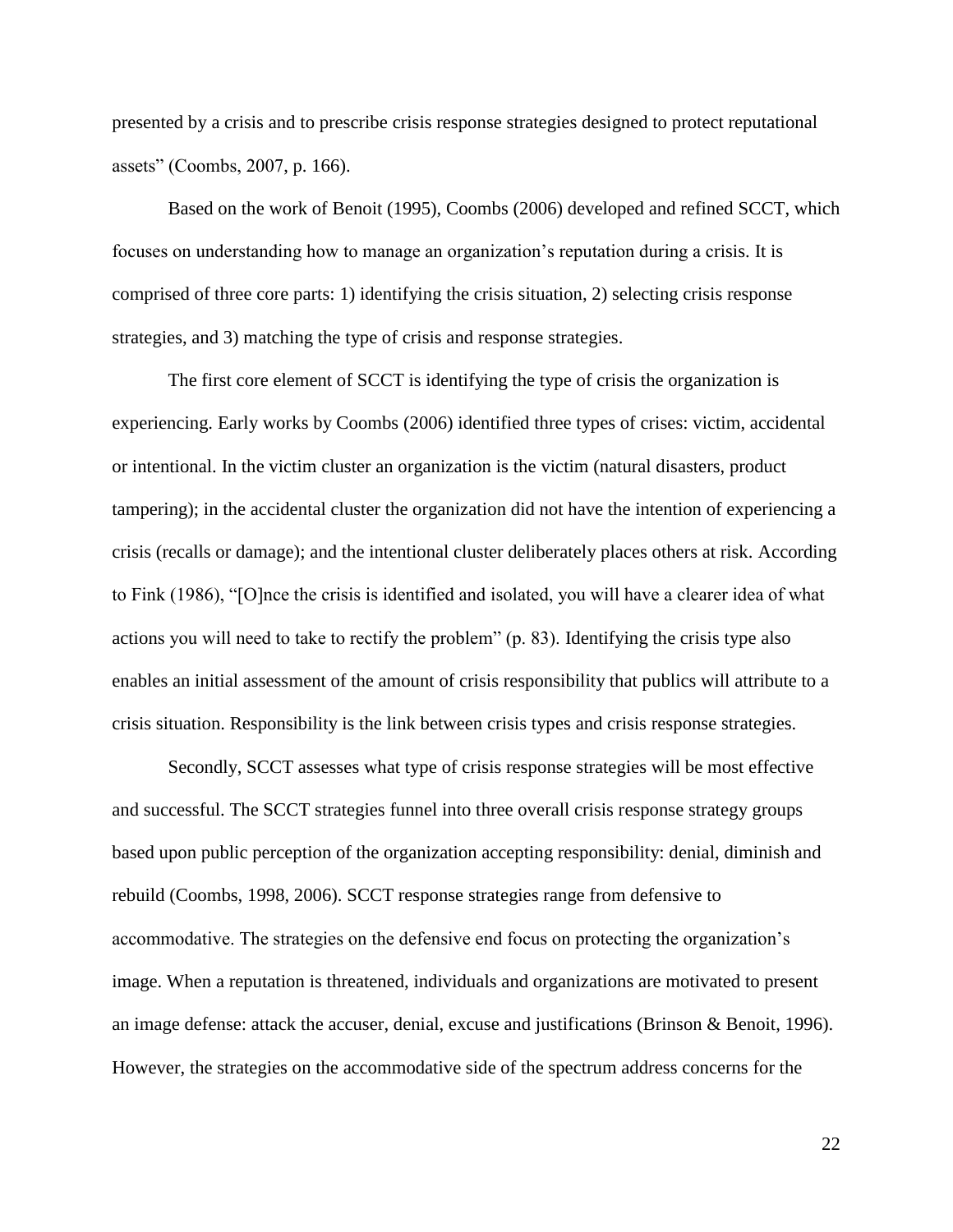victim and/or stakeholders. Accommodative strategies include: ingratiation, corrective action, full apology and/or mortification. SCCT suggests that as the reputational threat increases, crisis managers should use more accommodative response strategies.

The third core element of SCCT is connecting the crisis type to the crisis response strategy. Coombs (2006) said the goal of SCCT is to match the organization's crisis type with the appropriate crisis response strategy depending on the reputational damage and crisis responsibility as directed by the crisis. According to Heath and Palenchar (2009) "SCCT organizes crisis response strategies by determining if the intent of the strategy is to change perceptions of the crisis or of the organization in crisis" (p. 321).

It is important to note that an organization's reputation, scholars suggest, will significantly be impacted by the action or inaction in regard to its crisis responses (Barton, 2001; Benoit, 1995; Coombs, 1999, 2006). How and when an organization provides information to the public is crucial to minimizing reputational damage in the wake of the crisis. "The consensus in crisis management literature is that organizations should provide accurate information as quickly as possible to all stakeholders" (Arpan and Roskos-Ewoldsen, 2005, p. 426). Fink (1986) said, "The inability to communicate your message skillfully during a crisis can prove fatal" (p. 92). Research has shown the importance of communication during a crisis to protect the organization's reputation (Benoit, 1995; Hearit, 1996).

Whereas, the silent response from an organization during a crisis makes the public perceive the organization may be uncertain about the situation; thus, others will try to take control and define the crisis for the organization (Hearit, 1994; Brummett, 1980; Coombs, 1999).

Cooley and Cooley tested the SCCT in the General Motors (GM) bankruptcy crisis. The researchers conducted a content analysis to understand and suggest future crisis communication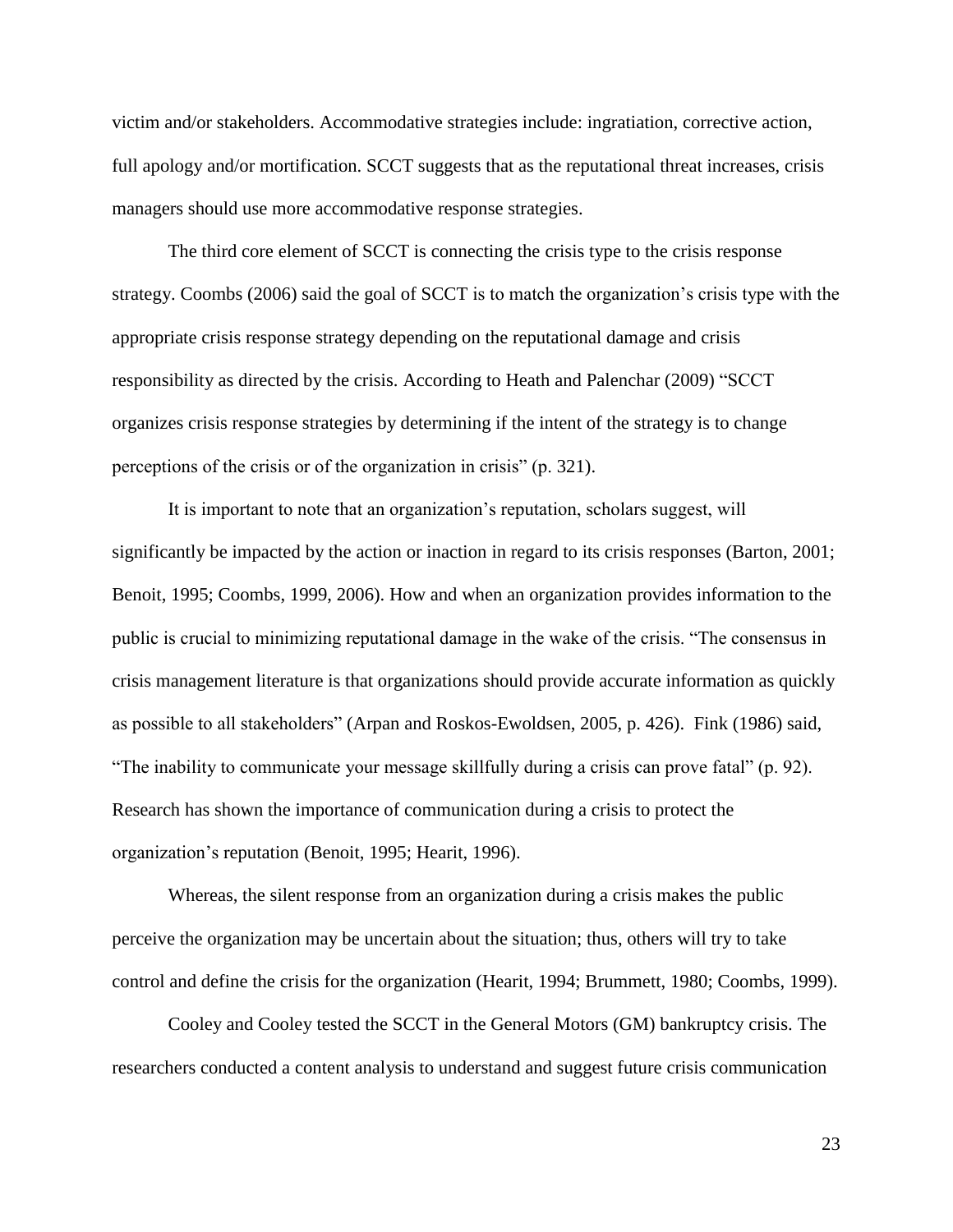strategy selections. The study revealed General Motors followed the SCCT model's guidelines and were successful in negotiating reputational management through a financial crisis (Cooley and Cooley, 2011).

#### **LITIGATION PUBLIC RELATIONS**

Any crisis communication strategy must consider the limitations imposed by legal and financial concerns, according to Coombs and Holladay (2002). Public relations practitioners, along with attorneys, play a critical role in developing messages to share with the news media and can potentially influence their coverage of the crisis. While attorneys may advocate "no comment" messages, public relations practitioners may push for a more "open door" policy with the public and media. Is the crisis outcome affected by the type of response (legal or public relations) an organization gives the public? Martinelli and Briggs' (1998) and Fitzpatrick and Rubin's (1995) research reports indicate organizations respond to a crisis using four different strategies: traditional public relations strategy, traditional legal strategy, mixed strategy, and diversionary strategy.

Fitzpatrick and Rubin (1995) performed a content analysis on various sexual harassment cases. The researchers categorized responses by the four types of crisis response messages. They found traditional legal strategies dominated news coverage. The study also highlighted a need for organizations to take collaborative approaches to crisis communication, involving counsel from public relations and legal professionals.

Odwalla, Inc.'s juice contamination crisis also demonstrated a collaborative approach to crisis management in terms of legal versus public relations. Martinelli and Briggs (1998), found that Odwalla representatives showed that public relations responses dominated legal responses.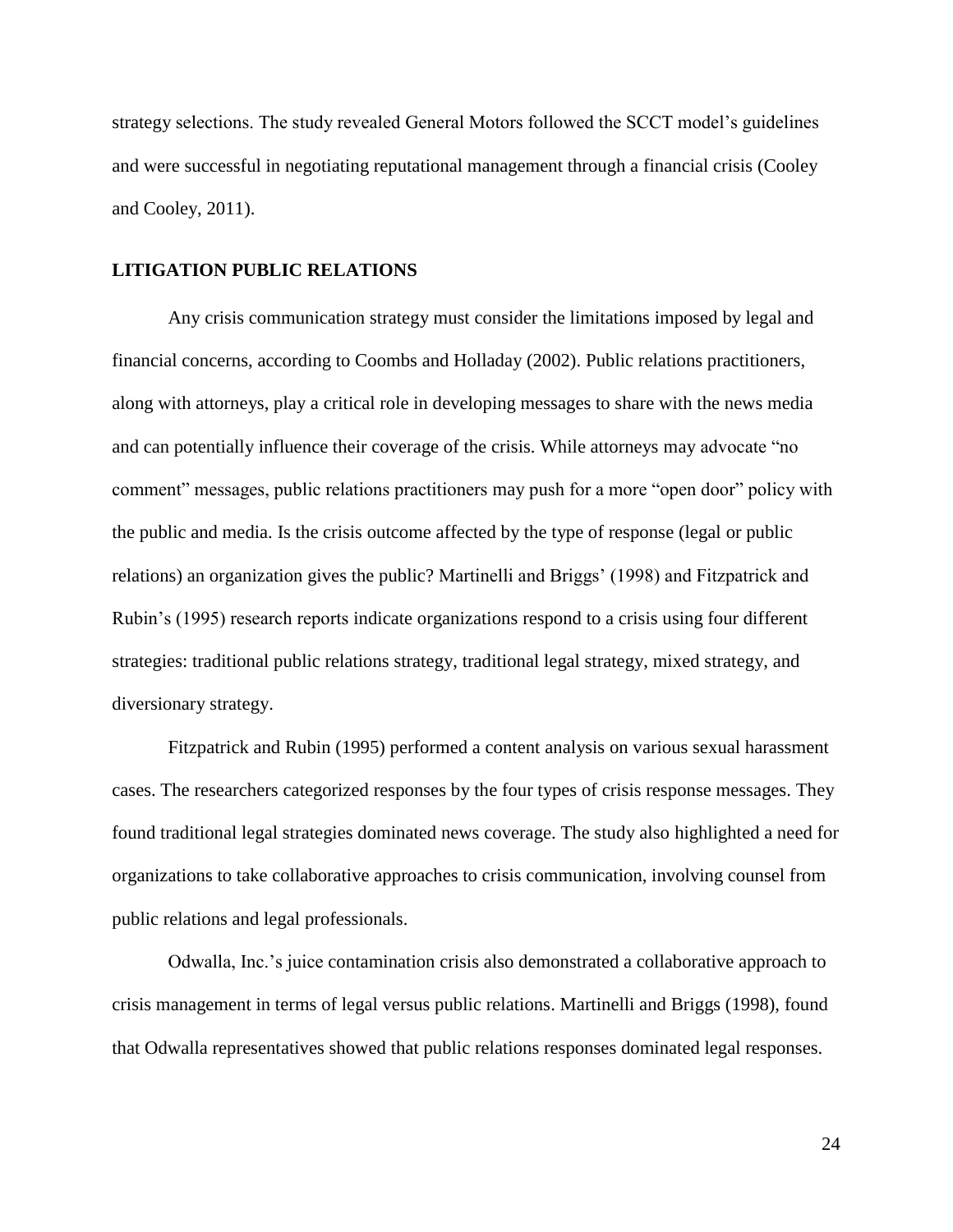The traditional public relations strategy helps a company obtain forgiveness and rebuild

its credibility. The company's messages involve 1) stating company policy on the issue (if

appropriate), 2) investigating the allegations, 3) acting candid, 4) voluntarily admitting that a

problem exists (if true) and 5) announcing and implementing corrective measures as quickly as

possible (Fitzpatrick and Rubin, 1995).

The traditional legal strategy is applied when attorneys believe there is significant

negative potential for the organization to admit guilt before fighting the legal battle in court.

Therefore, this strategy instructs organizations to

1) say nothing, 2) say little as possible and release it quietly as possible; 3) say as little as possible, citing privacy laws, company policy or sensitivity 4)deny guilt and/or act indignant that such charges could possibly have been made; or 5) shift or, if necessary, share the blame with the plaintiff (Fitzpatrick and Rubin, 1995, p. 22).

A mixed strategy encourages an organization to deny any fault while expressing remorse that the

issue happened.

Finally, a diversionary strategy advice includes:

1) attempting to divert media and public attention away from the accusations, 2) telling the media that the organization is outraged at the situation, while taking little or no substantive actions, and/or 3) announcing that the problem is solved or that the alleged offender is leaving the organization for unrelated (i.e. personal) reasons…(Fitzpatrick and Rubin, 1995, p. 23).

The study examined media coverage of Penn State's sex abuse crisis to determine what type of response strategy messages the university relied on during the crisis period.

The study examined Penn State's sex abuse crisis that occurred between November 2011 and January 2012 from Grand jury indictments to the appointment of new trustee chair. The purpose of this study was to determine what (if any) type of crisis response strategy Penn State implemented and what type of response strategy message(s) did Penn State's spokespeople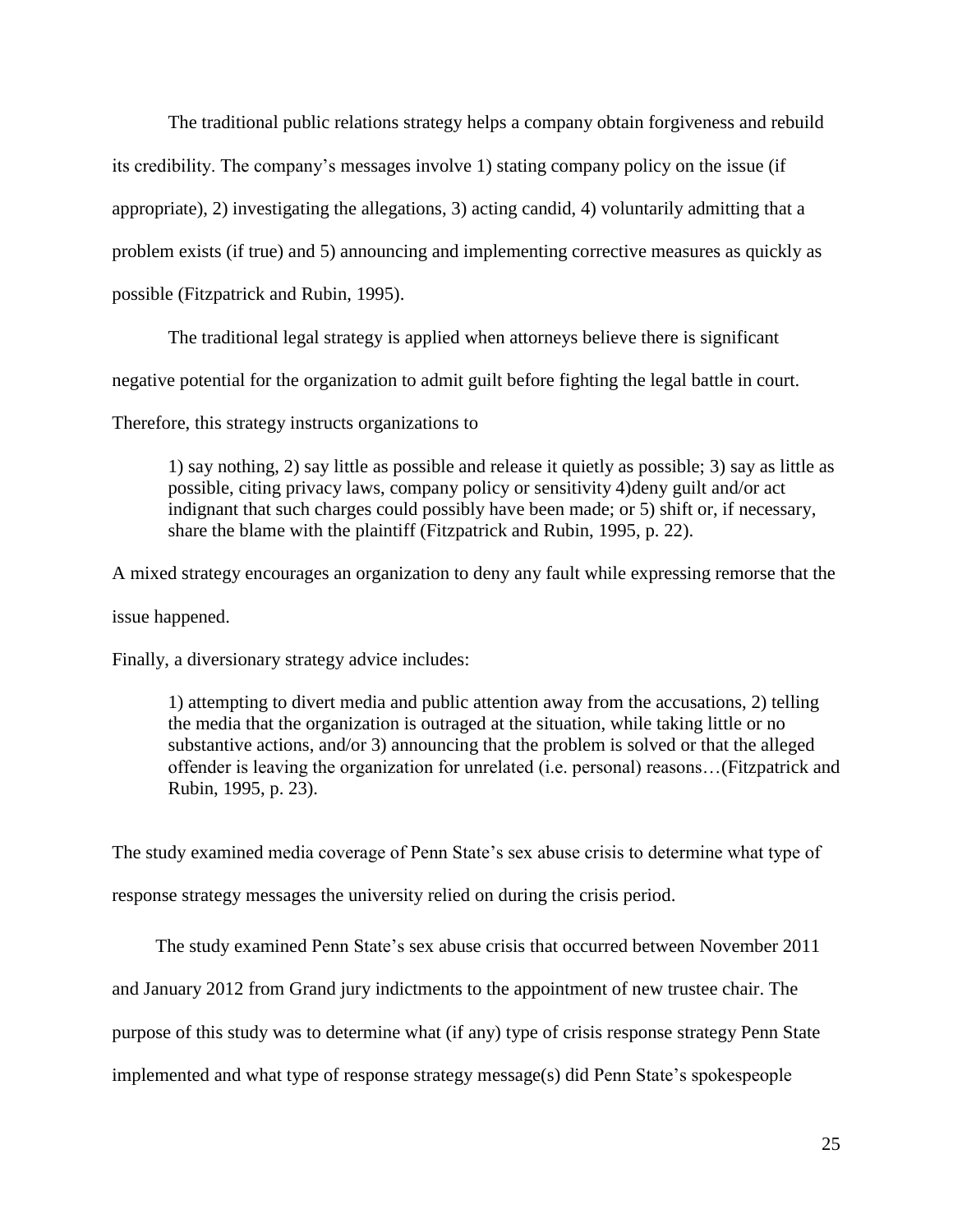deliver (public relations, legal, mixed, or diversionary).

For this research, the research questions were as follows:

RQ1: What crisis response strategies did Penn State demonstrate as evidenced in newspaper coverage regarding Jerry Sandusky's November 5, 2011 indictment until January 22, 2012?

RQ2: Were Penn State's public statements legal, traditionally public relations, mixed or diversionary responses?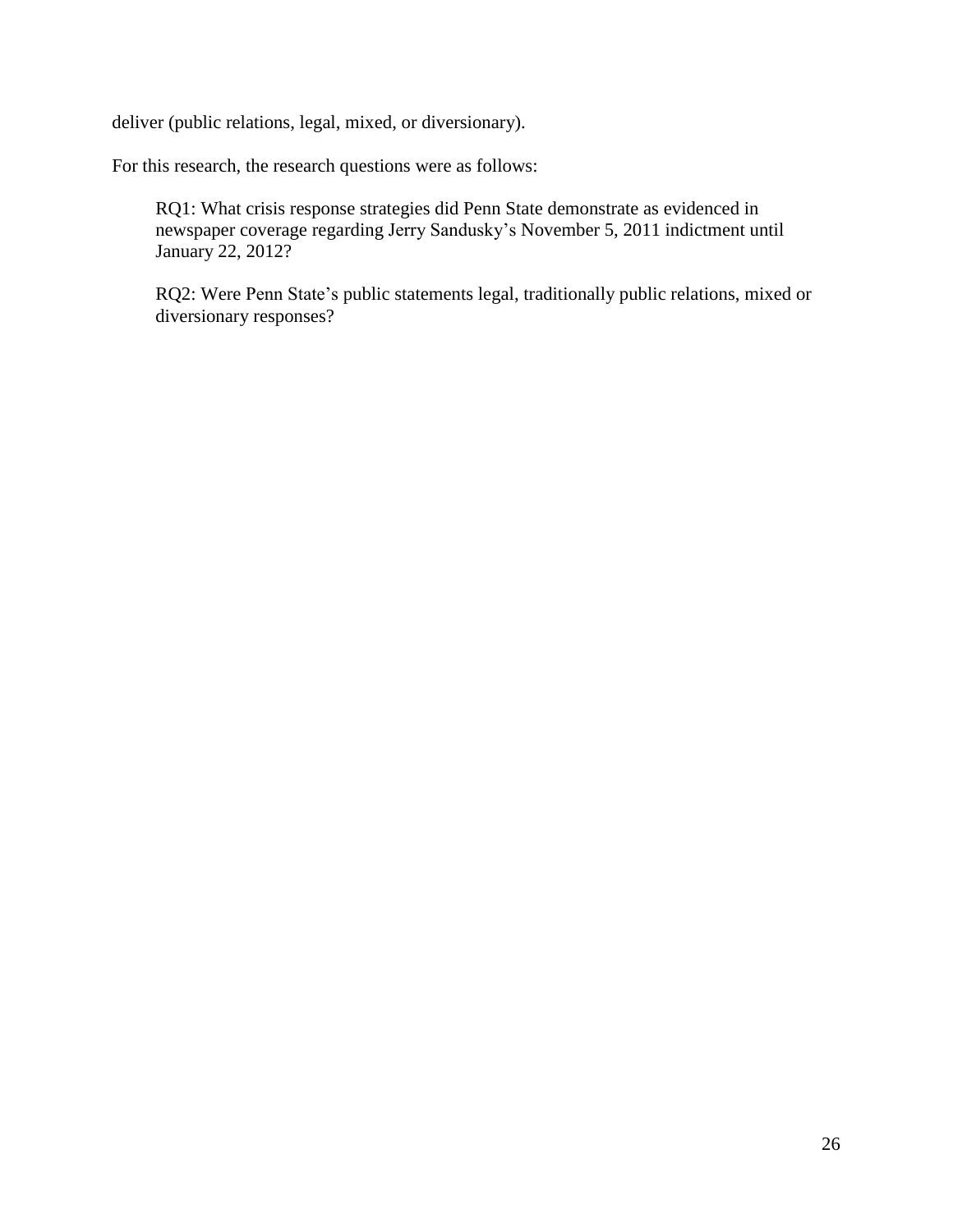## **CHAPTER 3 METHODOLOGY**

This study investigated news coverage of the Pennsylvania State University (Penn State) sex abuse crisis involving former Penn State assistant football coach Jerry Sandusky. A content analysis of articles from the national *New York Times* paper and the local *Centre Daily Times*  newspaper were collected and analyzed*.*

#### **CRISIS EVENT**

This content analysis is appropriate because it allowed the researcher to examine media stories thoroughly and critically. A content analysis is "a systematic, objective, and quantitative method for research messages" (Berelson, 1952). Zhang and Wildermuth (2009) said the goal of a content analysis is to go beyond "merely counting words or extracting objective content from texts to examine meanings, themes and patterns" (p. 1). Stacks and Michaelson (2010) noted how a properly used content analysis "can be critical in evaluating overall communication effectiveness and function to plan more effective public relations and media relation strategies" (p. 83). According to Krippendorff (1980), six questions must be addressed in every content analysis: Which data are analyzed; How are they defined; what is the population from which they are drawn; what is the context relative to which the data are analyzed; what are the boundaries of the analysis; and, what is the target of the inferences?

Through careful data research, coding, and analysis, the results of a qualitative content analysis can validate existing theories and maintain the development of new theories and/or models. The purpose of this content analysis was to interpret Penn State's crisis response strategies during the Sandusky sex abuse crisis.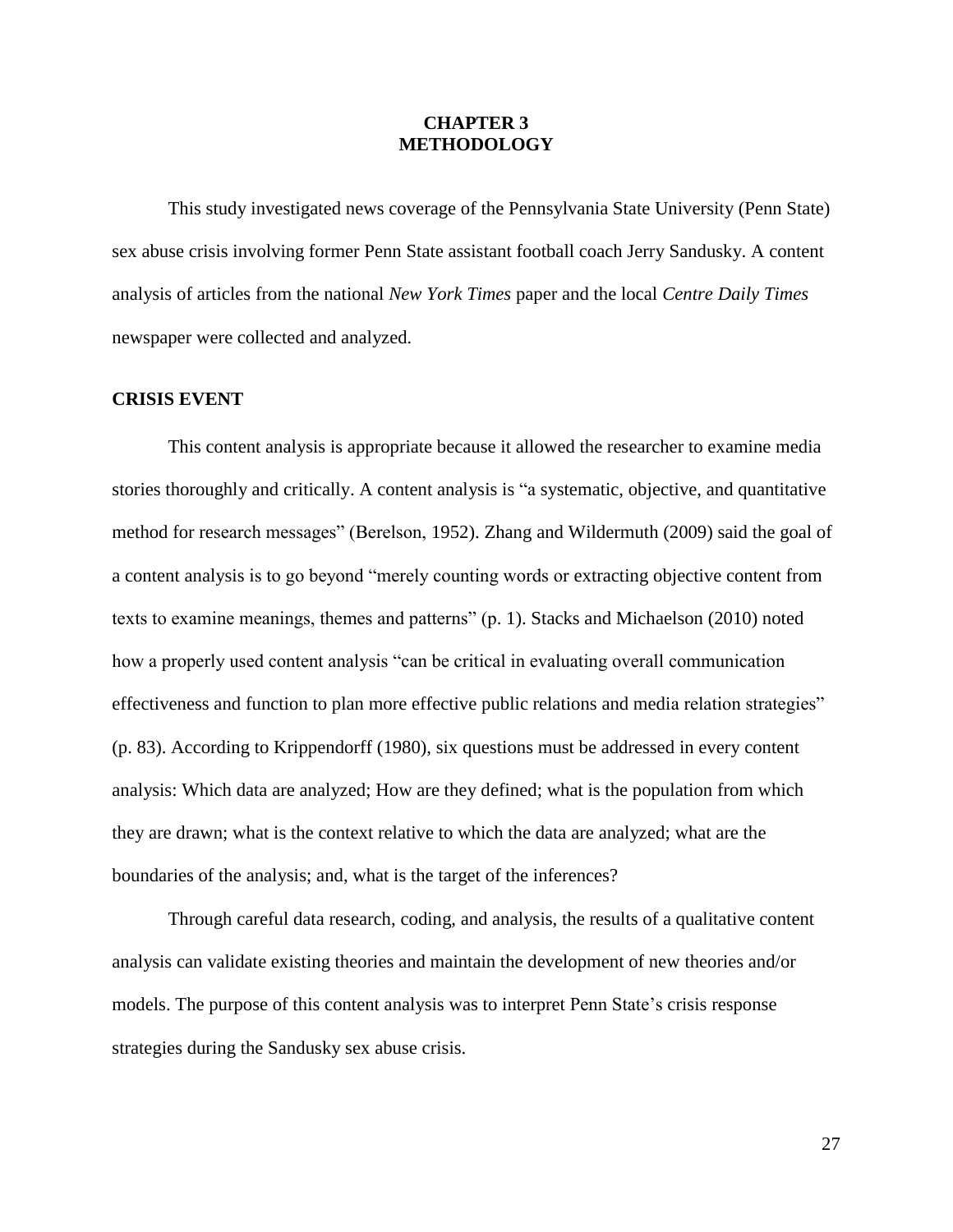#### **NEWS COVERAGE**

In order to collect data, the researcher conducted a Lexis-Nexis search for newspaper articles published in *The Centre Daily Times* and *The New York Times* from November 5, 2011 to January 22, 2012. This time period covered Jerry Sandusky's arrest on November 5, 2011 until Penn State appointed Karen Peetz as the new Board of Trustees Chair on January 22, 2012. The researcher decided to limit the review of articles to January 22, 2012 due to the key leadership change that signified a change in direction for Penn State. Parry (1998) said,

Leadership is closely associated with the notion of change… Because leadership involves a transformation in the views, beliefs, attitudes and motivations of followers, it is about change. …(p. 192).

Leadership is "the process of inducing others to take action toward a common goal" (Locke, 1991, p. 3). Since leadership is associated with changing views and attitudes, according to Parry (1998), the study focused on the time period leading up to a leadership change that influenced the crisis response strategy.

Information gathered during this time period was comprehensively and systematically stored in an Excel document. Table headings included: publication date, title, and source. Entries were organized chronologically beginning from November 5, 2011, through January 22, 2011. Research was conducted using a LexisNexis search and *Centre Daily Times* archive search to locate articles including specified search terms. Articles from blogs were not included in the data collection. Search terms included "Penn State", "Sandusky", "Penn State President", "Penn State Board of Trustees", "Erickson", and "Penn State Scandal".

## **CODING CATEGORIES AND MEASURES**

The units of analysis were quotes or paraphrased statements from Penn State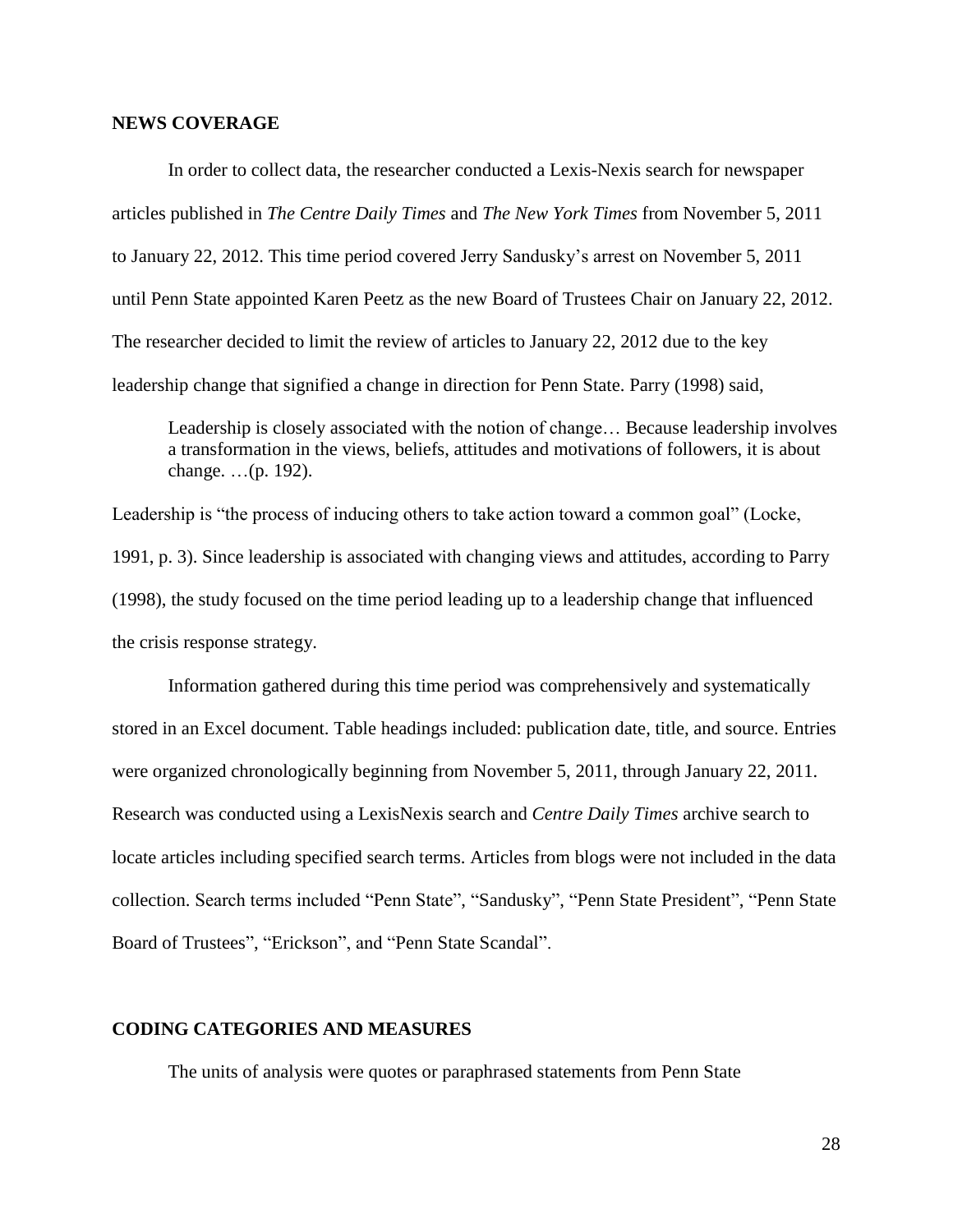administrators (Appendix B) found in articles from the two newspapers. For the purpose of this content analysis, an official response included direct quotes and paraphrased statements attributed to Penn State spokespersons, including statements from Graham Spanier, Rodney Erickson, Steve Garban, John Surma, David Joyner, any Board of Trustee member, or any Penn State designated spokesperson.

Former Penn State head football coach Joe Paterno was not considered a spokesperson for Penn State in study because he was not considered a senior administrator "responsible for administering University policies and procedures; managing the endowment, [and] handling legal matters," according to Freeh Sporkin & Sullivan (2012, p. 32-33). Key leadership positions according to Freeh Sporkin & Sullivan (2012) included the university president, executive vice president and provost, senior vice president – finance and business and general counsel at Penn State. Therefore, only quotes or paraphrases made by Penn State administrators were selected to show a comprehensive representation of Penn State's crisis response.

The two newspapers (*The Centre Daily Times* and *The New York Times)* were selected to provide clear reference points, one publication located near Penn State and one publication with national coverage. The researcher selected print media because it is more in-depth than televised media coverage.

*The Centre Daily Times* has a readership of 61,000 daily. It is published in six Pennsylvania counties along with copies reaching several more counties, especially during college football season (The McCarthy Company, 2013, para. 7). This newspaper was selected since it provided considerable coverage of Penn State's responses before, during, and after the Jerry Sandusky trial.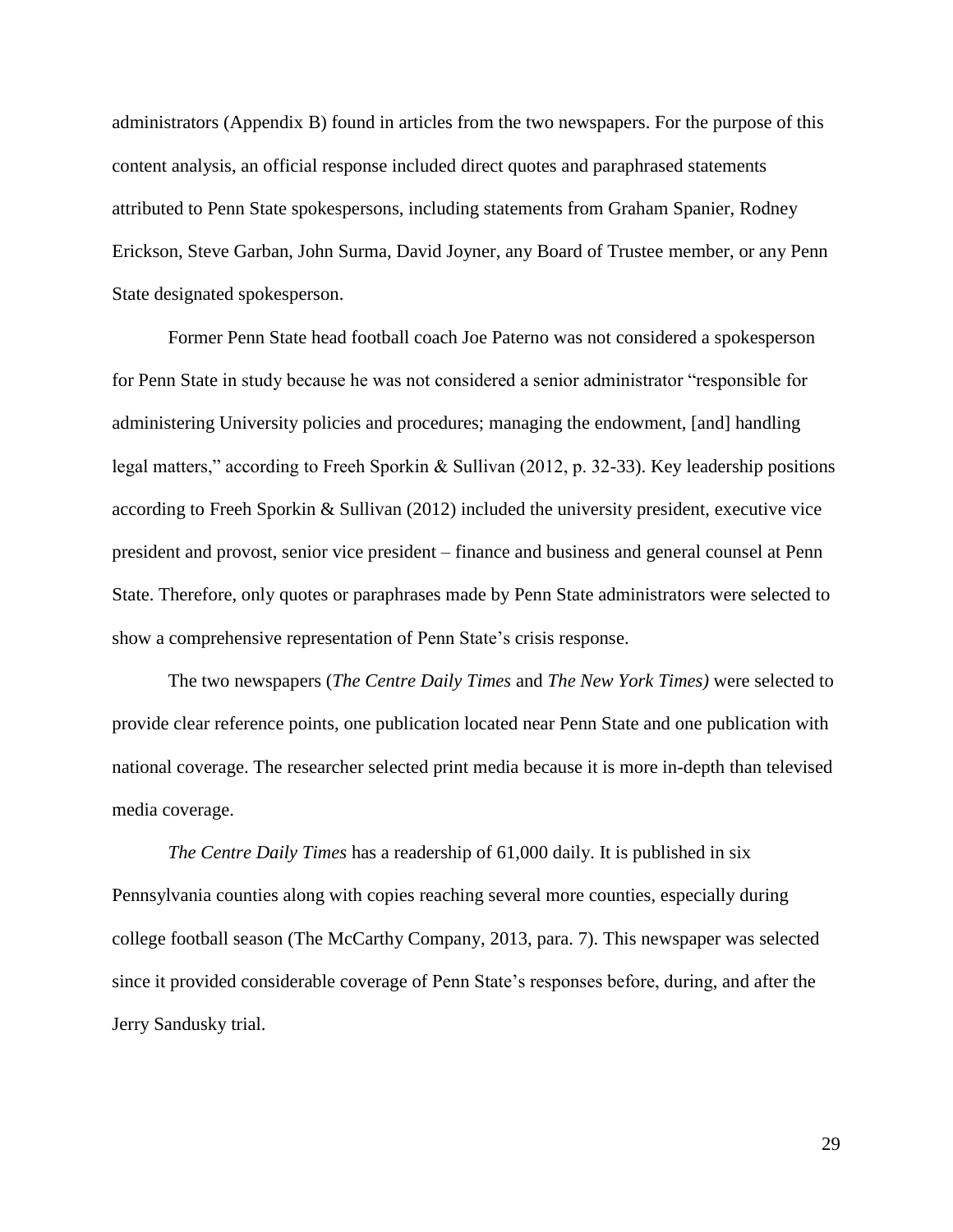The national newspaper, *The New York Times,* has an average circulation of 1.5 million as of March 2012(Audited Media, 2013, para. 12). The company had revenues of \$2 billion in 2012 (Zebian, 2013, para. 6). This newspaper was selected because it is recognized for distributing reliable news information, having an impartial reputation with considerable influence, and one of the most popular newspaper websites.

The coding instrument consisted of the name of the newspaper, Penn State spokesperson's quotes, crisis type, and crisis response strategy implemented and crisis response strategy message(s). (See Appendix B: Coding Sheet; Appendix D: Crisis Response Strategy Classifications)

According to Coombs (2006), the primary SCCT crisis response strategies form three groups: (1) denial, (2) diminish and (3) rebuild. The strategies demonstrated in each group are as follows (see Appendix C):

- Denial: attack the accuser and deny.
- Diminish: excuse and justification.
- Rebuild: ingratiation, corrective action, full apology and mortification.

The coders examined which strategies were demonstrated by reviewing quotes from Penn State's spokespersons that were published in news article from *Centre Daily Times* and *The New York Times*.

## **CODING PROCEDURES**

Two well-trained coders analyzed 34 articles and coded each article independently. Each coder independently coded the articles (See Appendix A: Instructions for Coders). Two coders are practical considering the number of articles found with quotes or paraphrased statements to analyze from the *New York Times* and the *Centre Daily Times*.

 The Holsti Inter-coder Reliability formula was used to measure the reliability (or agreement) between coders. Reliability refers to "the amount of error coders make when placing content into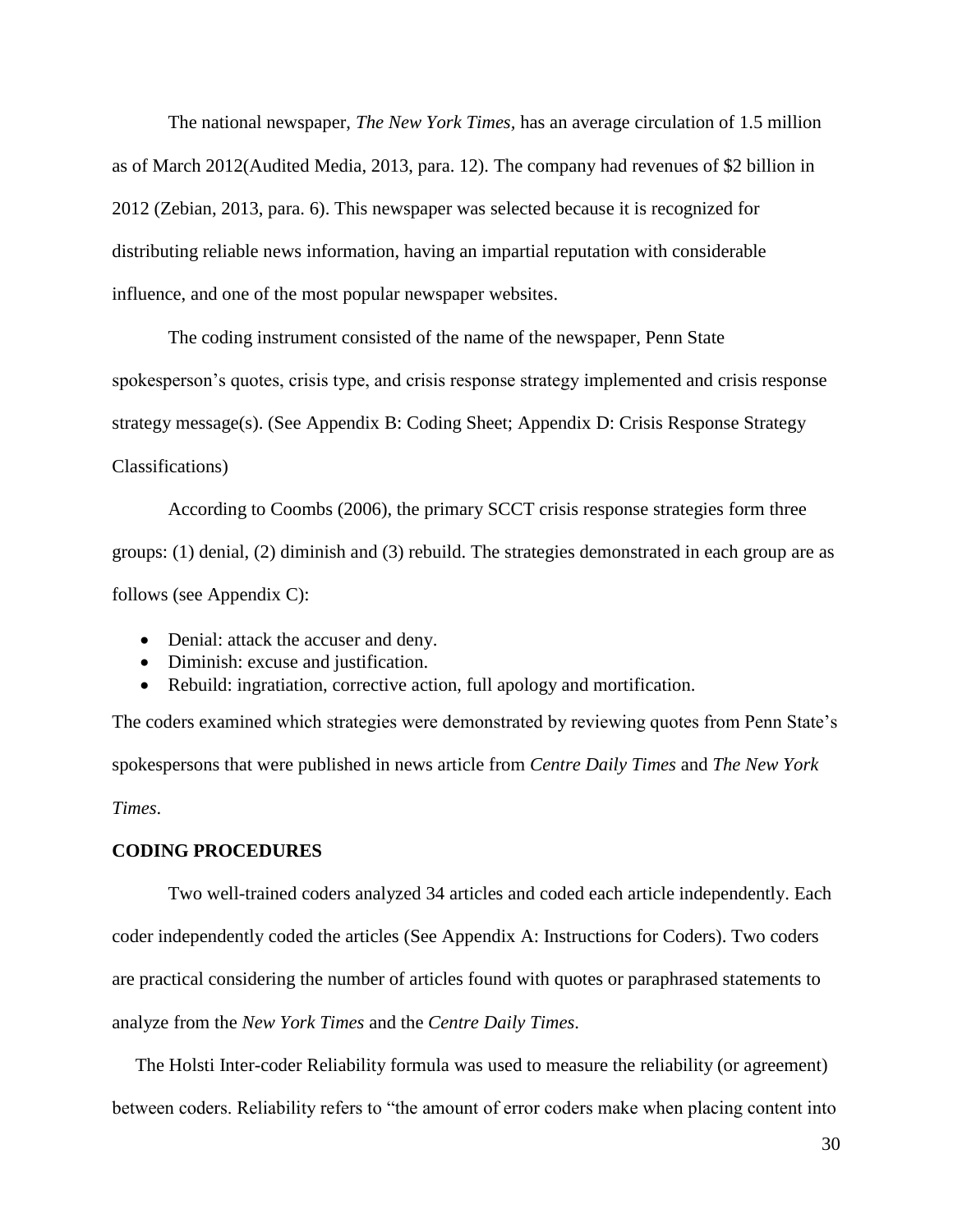categories" (Stacks, 2010, p. 116). The researcher used Holsti's formula that takes the number of judgments (R) that are the same and divides that by the total of judgments made by each coder (C).

$$
Holsti = 2R \div (C_1 - C_2)
$$

By establishing intra-coder reliability, the research reduced the number of errors that often occur unintentionally when using content analysis research. The units of analysis were quotes and/or paraphrases by Penn State administration, Penn State spokespersons and/or any Penn State Board of Trustees member. Holsti's intercoder reliability levels are "good" (.7), "great" (.8), or "excellent" (.9 or higher).

Before the data-coding process, the researcher trained coders and evaluated intercoder reliability on approximately 10% of data items (n=34) with representation from both newspapers analyzed in two trials (Neuendorf, 2002). This process was used not only to evaluate coders' accuracy but also identify vague categories or discrepancies between coders. Adjustments were made to corrective action, justification and ingratiation during the training period to clarify strategies and message tone definitions. Once an agreement of 80 percent was reached, a coder analyzed all quotes/paraphrases from both newspapers.

Coding on the actual final sample of articles began at the conclusion of the training period. The study coded 91 crisis response strategy variables and 101 message tone variables.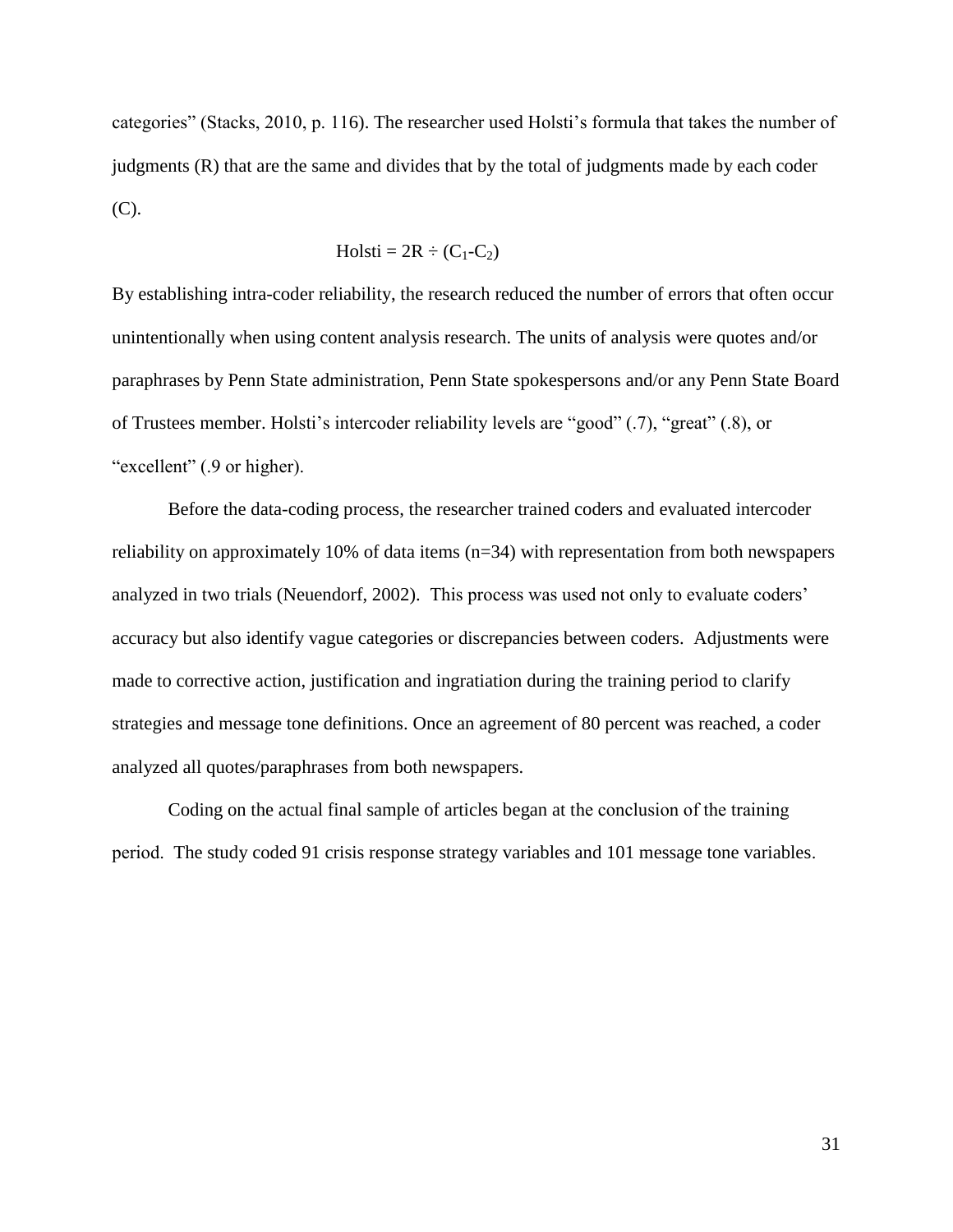## **Chapter 4 FINDINGS**

This section outlines the findings of the content analysis, which investigated Pennsylvania State University's (Penn State) crisis response strategy and overall tone between November 5, 2011, and January 22, 2012.

The researcher reviewed descriptive statistics from the data to answer two research questions. To analyze the crisis response strategies, Coombs's (2000) defined eight crisis strategies were applied. For research questions one, Penn State administrator, spokespersons, and/or Board of Trustee members were quoted or paraphrased 162 times from selected newspapers from November 5, 2011 to January 22, 2012.

*RQ1: What crisis response strategies did Penn State demonstrate as evidenced in newspaper coverage regarding Jerry Sandusky's November 5, 2011 indictment until January 22, 2012?*

Within those 162 quotes/paraphrases, 91 crisis response strategies were coded. Table 1 details the number of times each strategy was coded during the time frame of November 5, 2011 through January 22, 2012. The coders were unable to code 71 statements because the statements did not have correlating crisis response strategy according to Coombs (2000) SCCT crisis response strategy definitions.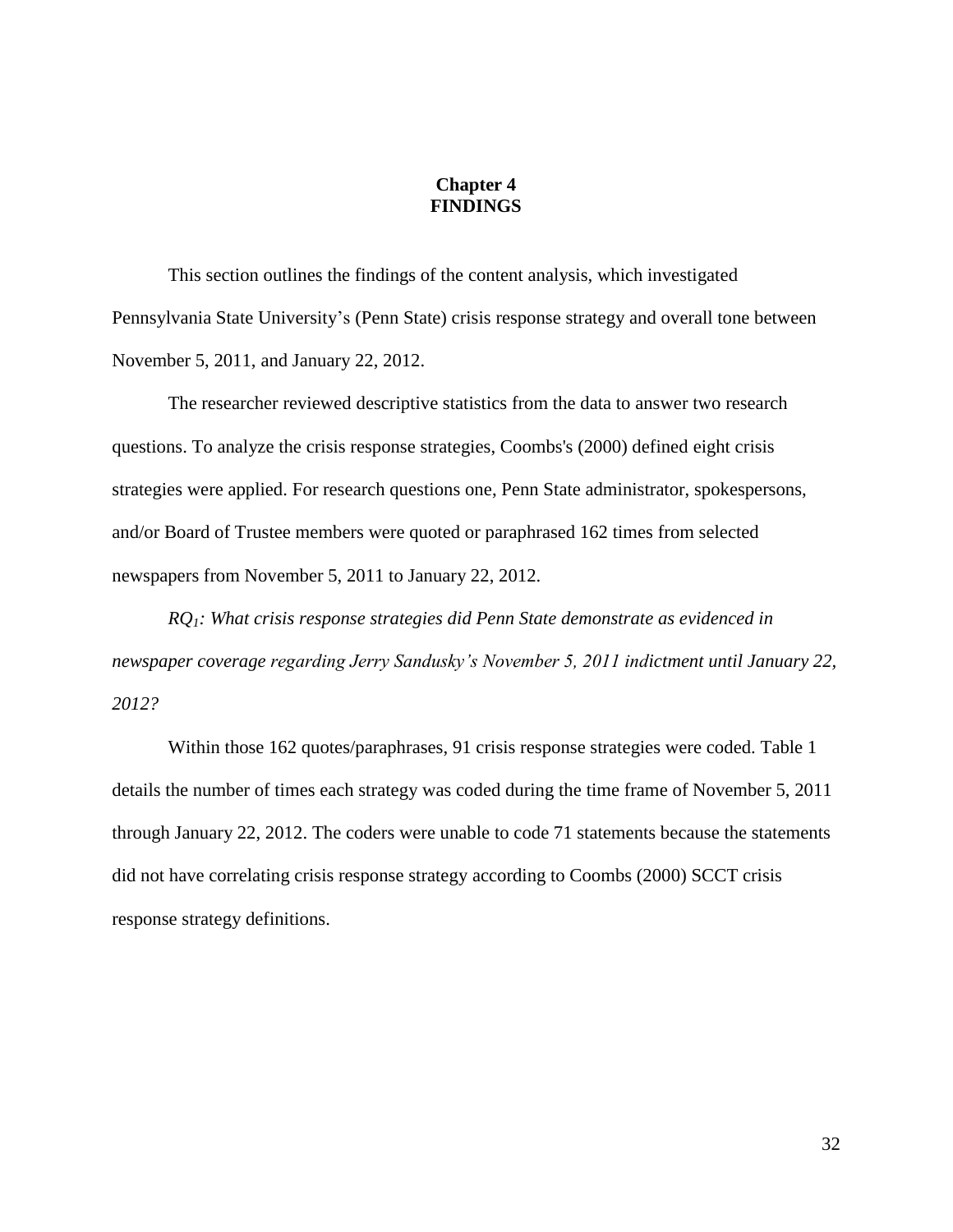| Couca Crisis Response Strategies Table 1 |          |  |
|------------------------------------------|----------|--|
| <b>RESPONSE STRATEGIES</b>               | TOTAL n  |  |
| <b>Attack the Accuser</b>                | 4        |  |
| Denial                                   | 8        |  |
| Excuse                                   | 3        |  |
| Justification                            | 17       |  |
| Ingratiation                             | 15       |  |
| <b>Corrective Action</b>                 | 25       |  |
| <b>Full Apology</b>                      | $\theta$ |  |
| Mortification                            | 19       |  |

**Coded Crisis Response Strategies Table 1**

The response strategy messages included corrective action  $(n=25, 15.4\%)$ , mortification  $(n=19, 10.6\%)$ 11.7%), justification (n=17, 10.5%), ingratiation (n=15, 9.3%), denial (n=8, 4.9%), attack the accuser (n=4, 2.5%), and excuse (n=3, 1.9%). Findings indicated that corrective action was the strategy most often cited during the crisis situation involving top administrators from Penn State.

Of the 91 articles coded, the researcher found that Penn State spokespersons utilized every strategy during the crisis except for offering a full apology. However, on July 12, 2012 when the Freeh Report was released, Penn State publically apologized for its management of the crisis. This apology came almost six months after the time frame of this study.

While the results for each strategy revealed the university's overall use of corrective action to manage the Sandusky crisis, it is interesting to note that Penn State's interim president Rodney Erickson issued the most corrective action statements. For example, Erickson said he wanted to "lower the football program's profile" in January, 2012. This demonstrates the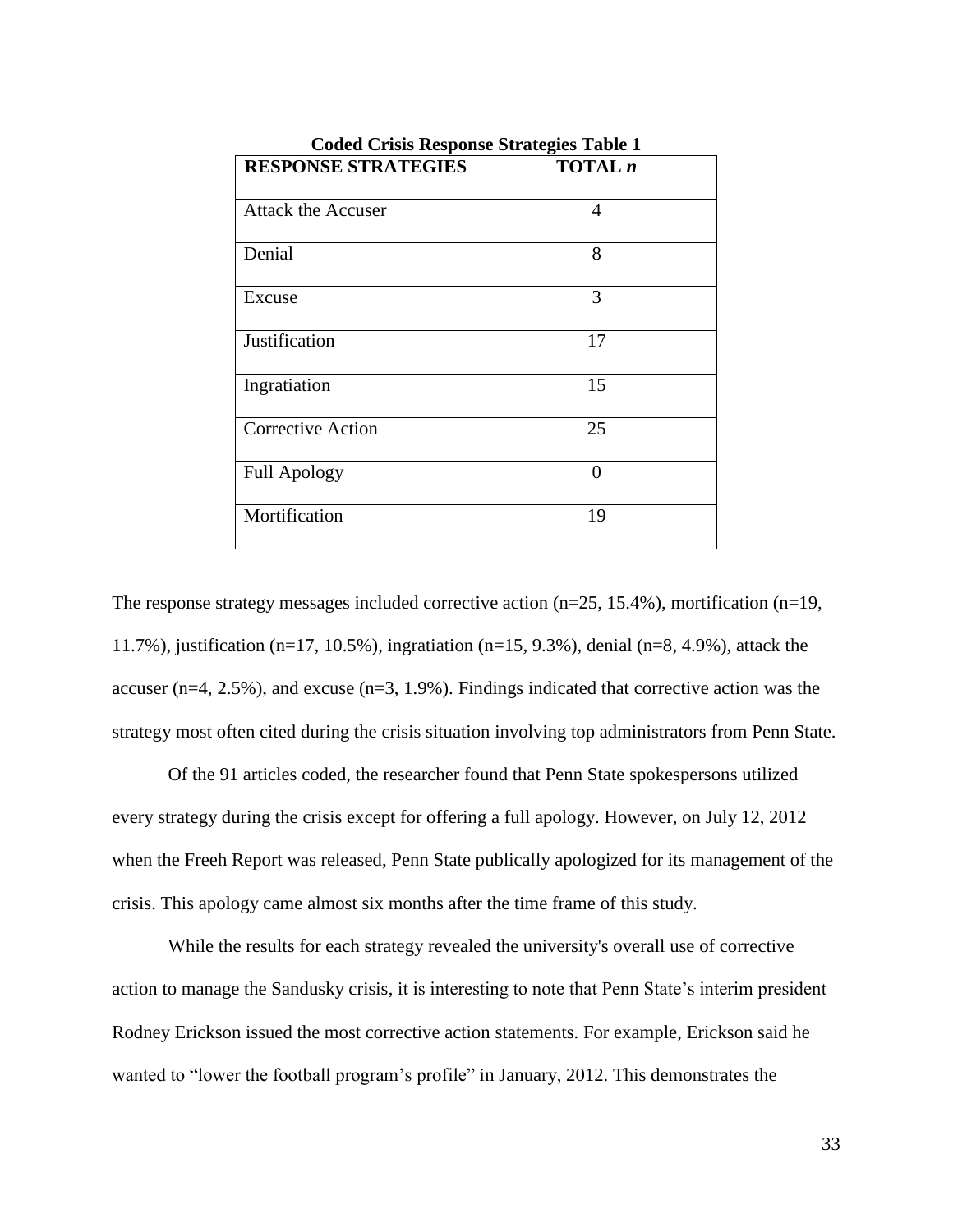corrective action strategy because Erickson is offering a solution to the problems that were caused.

In another example, on November 19, 2011, *The Centre Daily* as Erickson saying, "It will be important for Penn State to cooperate fully and provide any assistance possible to the NCAA. The university's and NCAA's interest are perfectly aligned in identifying what went wrong and how to prevent anything similar from happening again". This example fits SCCT's corrective action crisis strategy response definition because Erickson was trying to reassure the public and stakeholders to feel safe and he wanted to take steps to prevent this situation from happening again.

*RQ2: Were Penn State's public statements legal, traditionally public relations, mixed or diversionary responses?*

The same quotes/paraphrases were also examined for the type of tone their message demonstrated. Of the 162 quotes/paraphrases, 101 crisis response message tones were coded. Figure 2 indicates the message tones used by Penn State during November 5, 2011 through January 22, 2012. The remaining 61 quotes/paraphrases did not have a correlating message tone.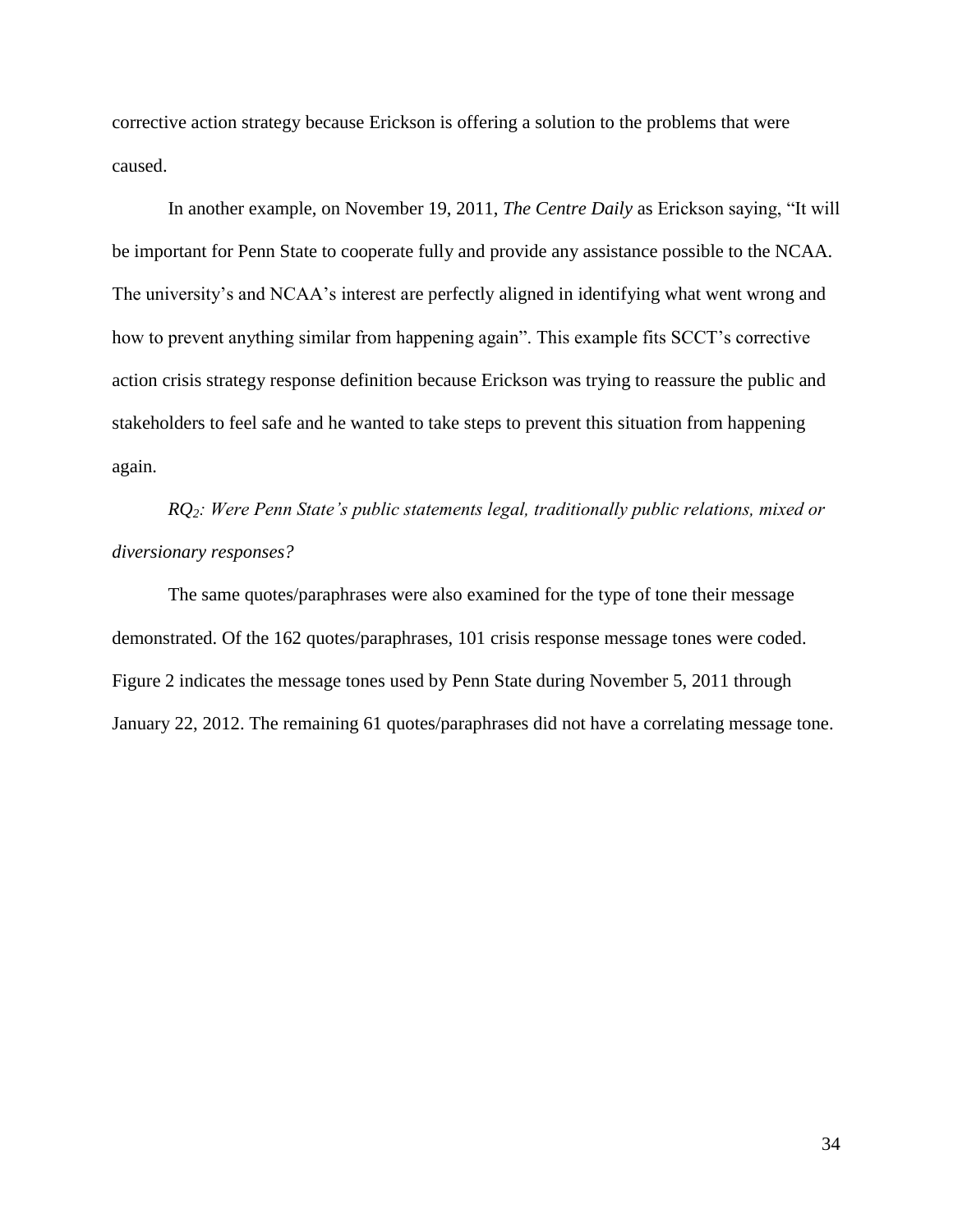| <b>Message Tone</b> | Total $n$ |
|---------------------|-----------|
| Public relations    | 64        |
| Legal               | 9         |
| Mixed               | 25        |
| Diversionary        | 3         |

**Coded Message Tones Table 2**

The coded message tones in quotes/paraphrases included public relations (n=64, 39.5%), legal  $(n=9, 5.6\%)$ , mixed  $(n=25, 15.4\%)$ , and diversionary  $(n=3, 1.9\%)$ . Messages with a public relations strategy offered to investigate the allegations voluntarily admitted that problems exist and implemented corrective actions as quickly as possible. An example of the public relations strategy used in the Penn State crisis involves Erickson striving for openness and making the decision to create a committee specifically to investigate the Sandusky situation and the internal workings of Penn State's administration. On November 18, 2011, Erickson promised a "new era of transparency" and he promised, "to appoint an ethics officer who will report directly to him" (Berube, 2011, para. 9). These two examples demonstrated the public relations strategy because Erickson was trying to remain open and transparent while implementing corrective actions to prevent this situation from repeating itself in the future.

It is also interesting to note how frequently Penn State administrators used the mixed strategy. The mixed strategy encourages an organization to deny any fault while still expressing remorse that it happened and taking action. In a *New York Times* article from November 9, 2011, Board of Trustees released a statement that said it was "outraged by the horrifying details" of the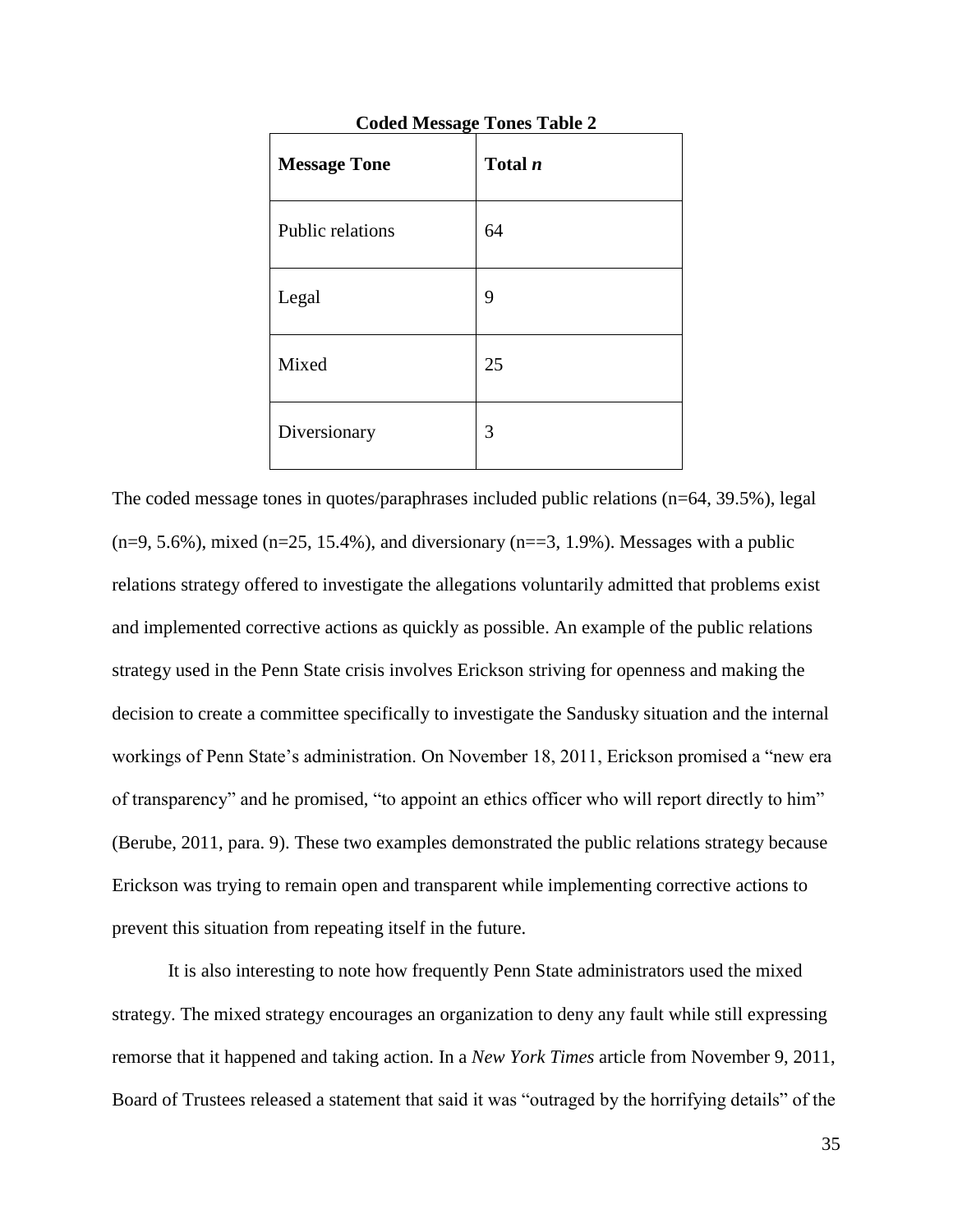Grand jury report but promised it would take "swift, decisive action". The Board decided to take action by appointing "a special committee to undertake a "full and complete investigation'" (Viera and Thamel, 2011, para. 8). This example shows the university is not denying what happened, but vows to try its best to fix the situation through an investigation to determine who is at fault.

#### **LIMITATIONS OF THIS STUDY & SUGGESTIONS FOR FUTURE RESEARCH**

Several limitations existed within the study. For example, the articles that included a quote/paraphrase from Penn State administrators might not all have been found because of selected search terms. Another limitation for this sampling involved excluding all blog articles from the analysis and other media outlets. Bloggers' work is not scrutinized by news organizations under the same fact-checking system as journalists' work. Lastly, certain articles were examined within a specific time frame. The time frame restrained the researcher from a complete understanding of Penn State's overall crisis response strategy during the entire length of the crisis.

While limitations are troublesome for researchers, limitations can also provide opportunities and ideas for future research. For instances, more research is needed to explore the media framing of the Penn State crisis and research how the university responded directly to the crisis compared to its response to the media's portrayal of the crisis. This would be interesting to research because "perception determines the outcome of every crisis response," according to Cohn (2000, p. 32). Media frames stories certain ways to gain readership and tell a story. Although a situation might not have been labeled a crisis initially, after the media frames it as one public opinion can change. Public opinion affects an organization's reputation (Cohn, 2000, p 33). Exploring the relationship between a university's responses that are addressing the crisis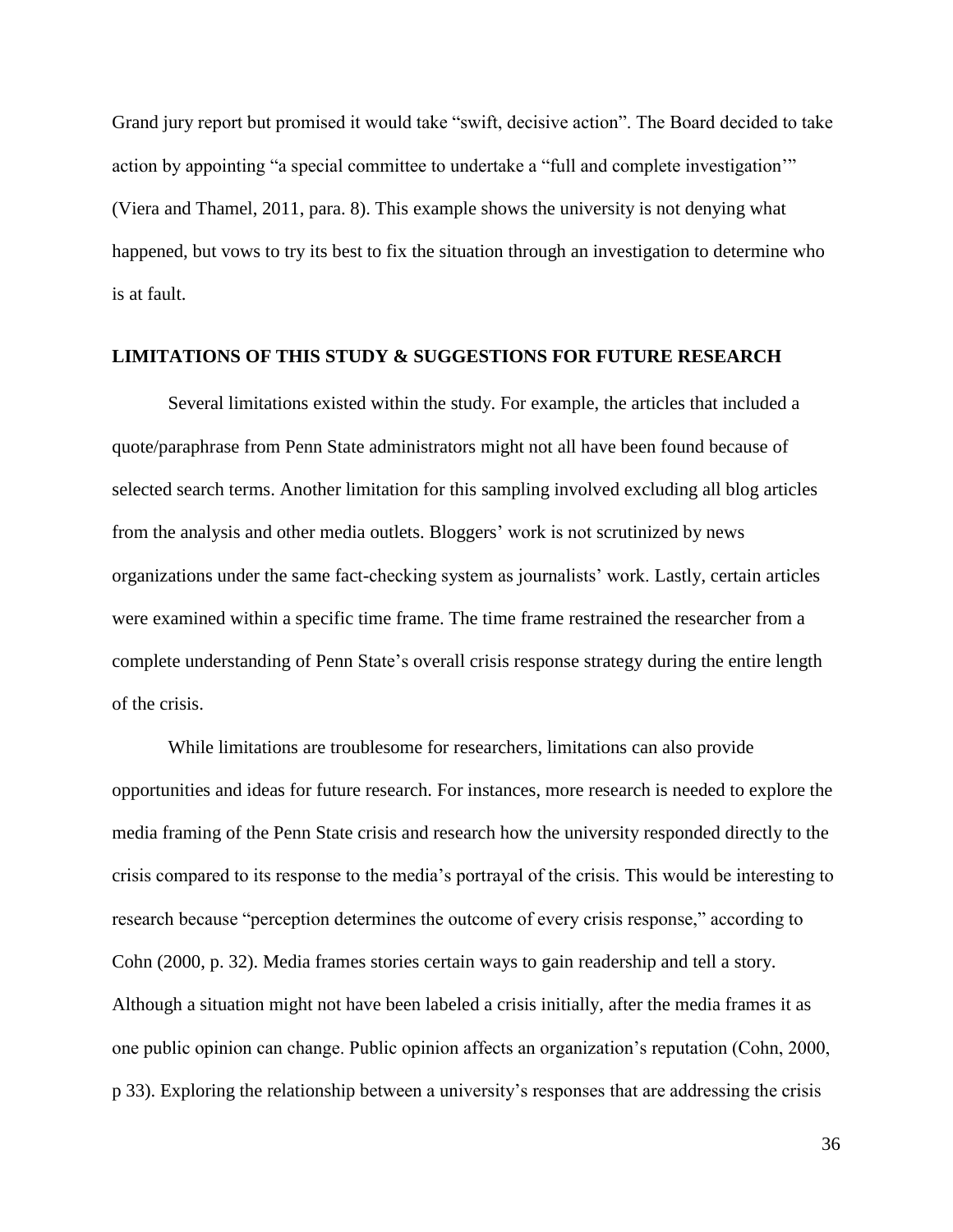and the media framing of the crisis would potential reveal if responding to one over the other might be more significant in managing a crisis and reducing reputational damage.

Future research could also reveal tone(s) that can emerge from the statements about the crisis released directly from the university compared to the tones found in demonstrated by this study.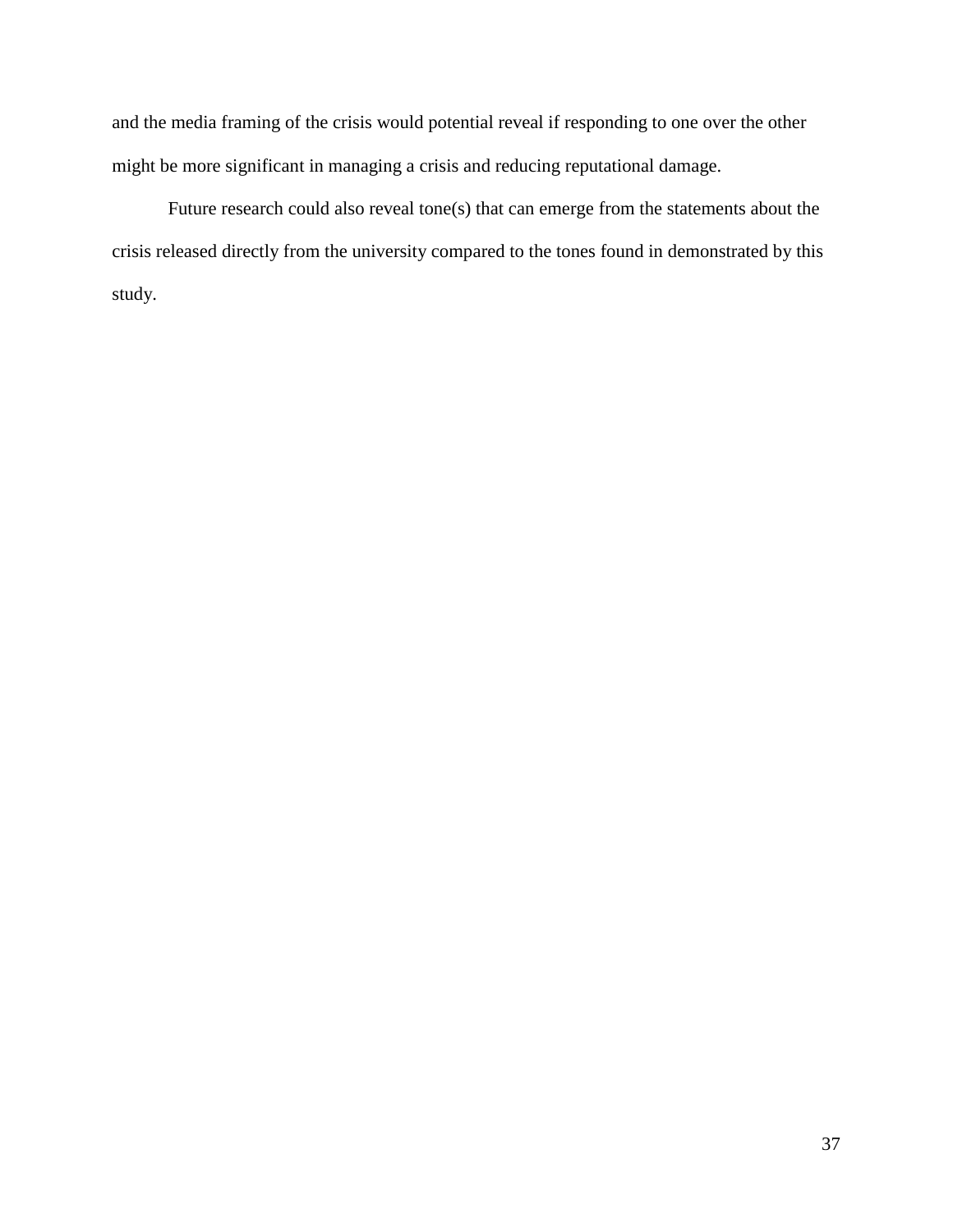### **Chapter 5 CONCLUSION**

Sports programs, college athletes, and coaches have become increasingly influential and universities have made large investments into their athletic departments. Pennsylvania State University (Penn State), with more than half a million alumni and an athletic program ranked third in 2011 with a value of \$100 million, is a prestigious university recognized as being a dominant force in college athletics (Forbes, 2011, para. 4). However, Penn State in not exempt from experiencing a crisis. Every university and college should plan and prepare for a crisis. If an effort to learn how Penn State managed the 2011 Sandusky sex abuse scandal, the study researched Penn State's crisis response strategies and message tones.

The first research question addressed what crisis response strategies Penn State demonstrated between November 5, 2011 and January 22, 2012. The content analysis of a national and a local newspapers' coverage found that corrective action was the primary crisis responses strategy. The corrective action strategy response could explain how Penn State's athletic program's value only dropped by a little more than a fourth. A year after the Sandusky crisis the university ranked  $13<sup>th</sup>$  with a value of less than \$80 million. The university's value dropped 21% from the previous year (Smith, 2012b, para. 14).

The second research question focused on determining what type of tone Penn State's messages had. Of the 162 quotes/paraphrases, 101 crisis response messages were coded as demonstrating a traditionally public relations tone. However, the research clearly indicated Penn State also used mixed tone strategy in which the organization denies any fault while expressing remorse that the issue happened and takes corrective action. This tone was used mainly when Penn State's spokespersons were commenting about the special investigative committee or the Freeh Report.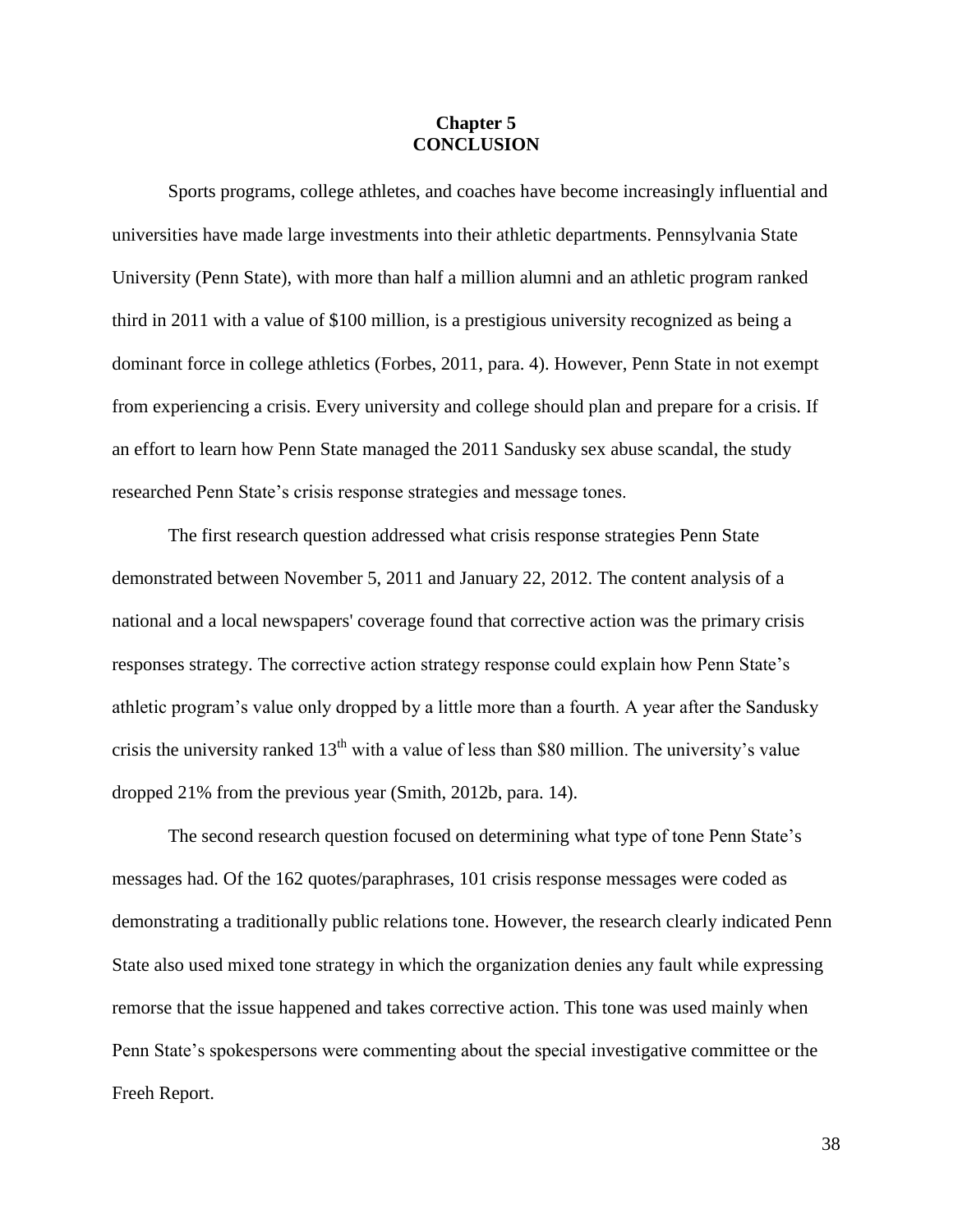The most surprising finding of this study was that Penn State President Rodney Erickson was coded as having the most comments concerning or relating to the crisis. This comes as a surprise because Erickson replaced Graham Spanier so quickly after the crisis became public. Public relations professionals must recognize how important selecting the right leader and spokesperson is to managing a company's crisis effectively. In the case of Penn State, Erickson changed how Penn State handled the crisis. Before Erickson became president, Spanier had failed to confront Sandusky about the allegations and to share any information with the Board of Trustees about Grand jury proceedings. He also defended the administrators who were charged with Sandusky. Unlike Spanier, Erickson vowed to be transparent and correct the mistakes of Penn State's previous administrators. Erickson ultimately changed the course of Penn State's crisis response strategy and helped repair the university's reputation.

Another surprising finding in this research was the overall type of tone Penn State's messages appeared to demonstrate, especially considering how public opinion of Penn State was that the university was not open and honest, but full of secrecy and corruption. In an interview with Chris Spannos (2011) from the *New York Times*, author Henry Giroux said,

There is a lot of talk about the culture of silence as if it is simply an offshoot of the need to protect the wealth and power of those in control of Penn State's football empire, but the fact of the matter is the real issue is that higher education has been corrupted by big money, big sports, corporate power, and the search for profits for some time… has gotten worse. The issue here is not simply about a morally depraved culture of silence, it is about a university surrendering its mission as a democratic public sphere where students learn to think critically, hold power accountable, and connect knowledge and social relations to the social costs they enact.

Perhaps the traditional public relations tone was coded as being Penn State's primary tone because Erickson (the most quoted spokesperson for Penn State) said he was "committed "to transparency to the fullest extent possible" (Patriot-News, 2011, para. 7). Erickson strengthened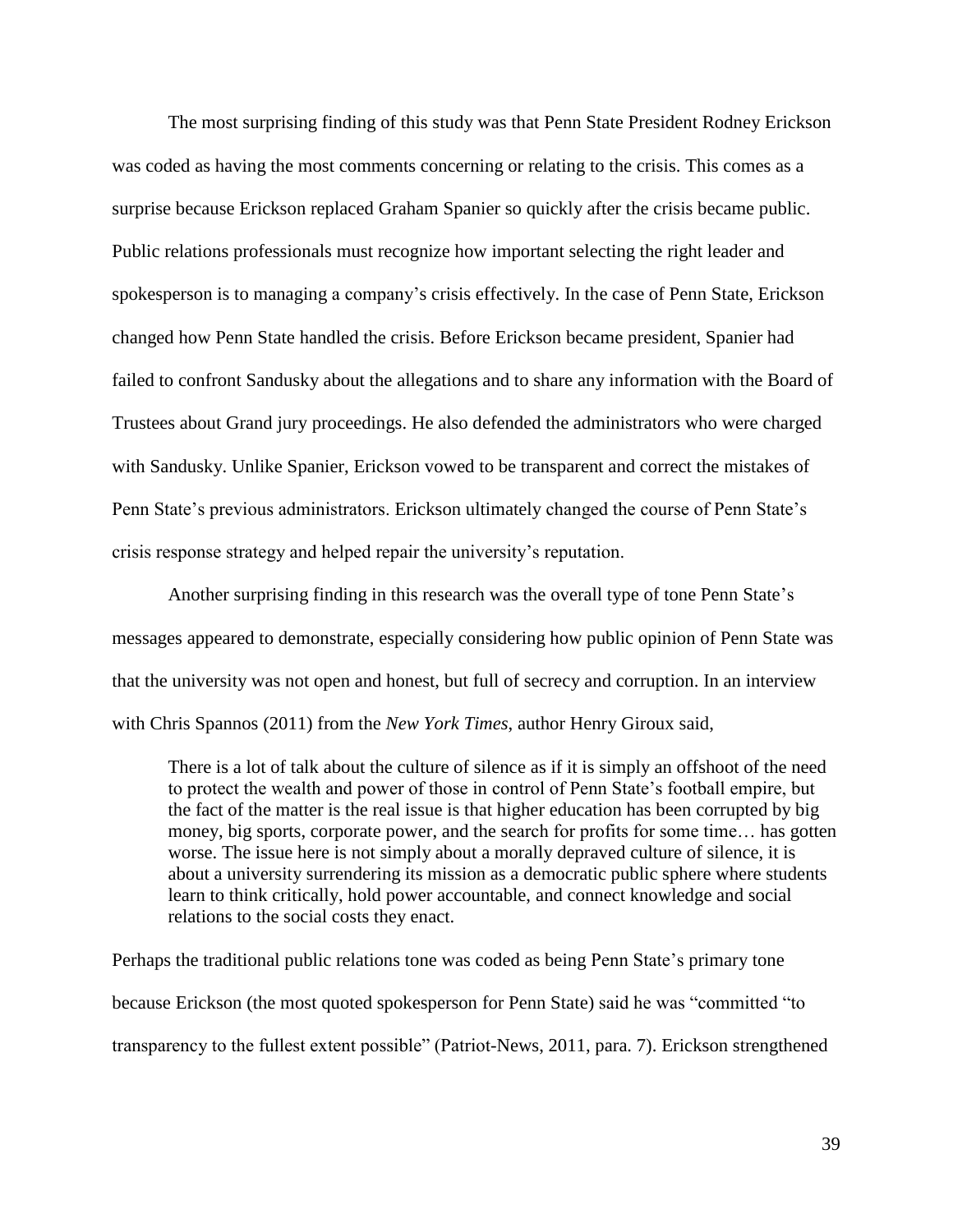Penn State's public relations communication campaign by speaking honestly and openly with the public at the townhall meetings.

Penn State is not the only university struggling to fight a corruptive culture. Universities are becoming increasingly corporatized, according to Giroux (2007), and are distorting the line between education and business. Giroux said "universities and colleges compound this marriage of commercial and educational values by signing exclusive contracts with Pepsi, Nike, and other contractors, further blurring the distinction between student and consumer" (p. 105-106). Does this explain why Erickson was deemphasizing Penn State's football program because he was demonstrating his commitment to shifting priorities within the university from protecting the brand to protecting students and making moral decisions? Athletic departments across the United States can learn from Penn State's mistakes. College athletic departments across the country must understand that college is more than having high-ranking, profitable sports teams with celebrity coaches and high television ratings on game day. A root cause for the Penn State crisis, according to the Freeh report, was "a culture of reverence for the football program that [was] ingrained at all levels of the campus community" (Freeh Sporkin & Sullivan, 2012, p. 17).

In the best interest of a client, public relations professionals have a responsibility to ask the hard questions and demand detailed information to prevent organizations from hiding under a veil of secrecy, arrogance, and/or fear of bad publicity. This study signifies the importance of confronting a person or situation and responding strategically

With vigilant planning, university administrators can be prepared to manage a crisis and to ensure that it emerges from a crisis with its publics' trust and minimal reputational damage. Overall, understanding SCCT strategies for public relations practitioners is vital to effectively responding to a crisis. Knowing and practicing SCCT strategies ensures a company will be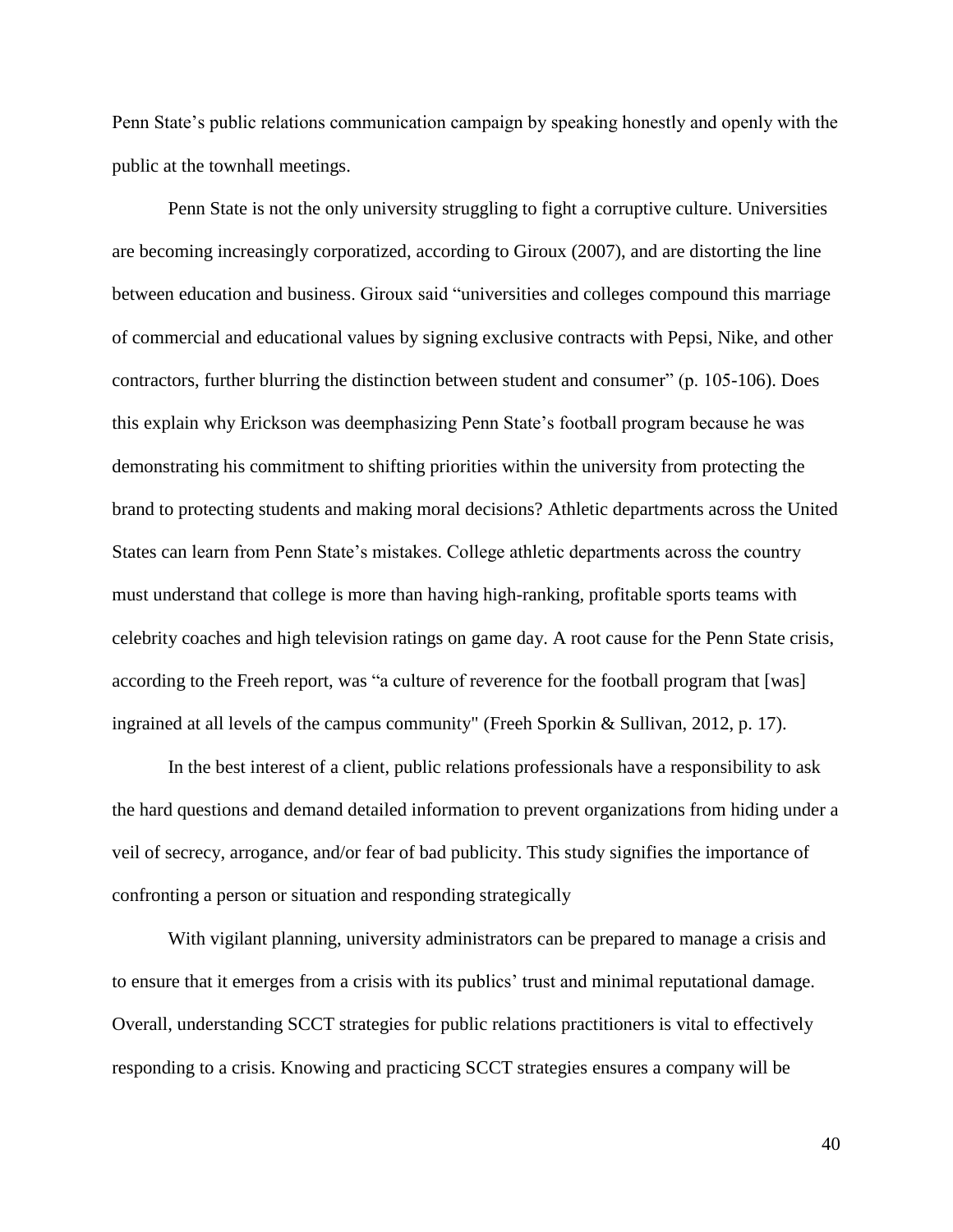prepared for a crisis and how to efficiently and effectively present key messages to its stakeholders. Coombs (2007) said, "Crisis managers benefit from understanding how crisis communication can be used to protect reputation assets during a crisis" (p. 163).

The analysis of Penn State's crisis management adds to the body of knowledge for public relations involved in higher education and athletics. By knowing how Penn State strategically responded to the crisis and understanding the tone of a majority of its messages, public relations professionals and university administrators will be more equipped to prepare and to respond strategically regarding crisis communication. The study is another tool collegiate administrators can examine to decide how to respond and communicate during similar crises. This study is also another step in gaining more understanding about how news coverage, crisis response strategies, and message tones work together to shape the outcome of the crisis.

These findings demonstrated the importance of understanding crisis response strategies and crisis communication.

This study examined the most significant collegiate athletic crisis in history and concentrated on how Penn State University's crisis management strategy, or lack there of, and how its message tone affected the public perception of the university and its athletic program. An important concept to understand about crisis communication is no crisis is the same, but studying previous crises is important since they indicate best practices for public relations professionals dealing with a similar crisis.

Athletic programs continue to grow. According to The National Football Foundation & College Hall of Fame (2013), there are approximately 650 collegiate football programs that exist across the United States. The study on Penn State's crisis response strategies has provided more insight to academic institutions about anticipating a crisis and how to strategically manage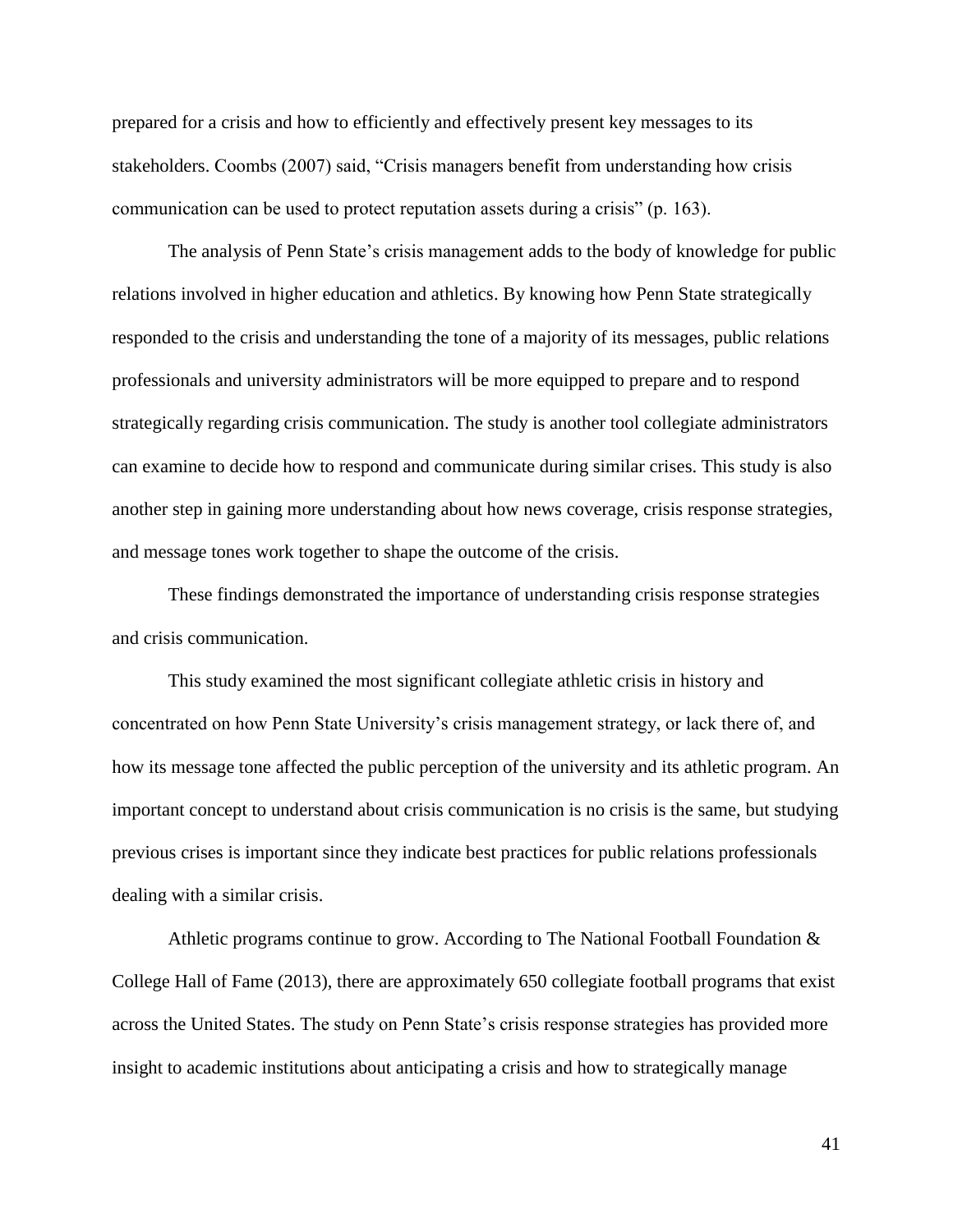similar crises in the future. This study will help higher education public relations professions understand how destructive hiding the truth can be for an organization.

As sports continue to dominate universities' culture the best policy for managing a crisis is transparency and honesty. This study suggested that Penn State's crisis was an example of how a culture focused on succeeding athletically devastated a community and damaged a university's reputation. The Penn State crisis reinforces how no company, organization, or university is exempt from experiencing a crisis. Public relations professionals must anticipate a crisis, plan for it then respond strategically.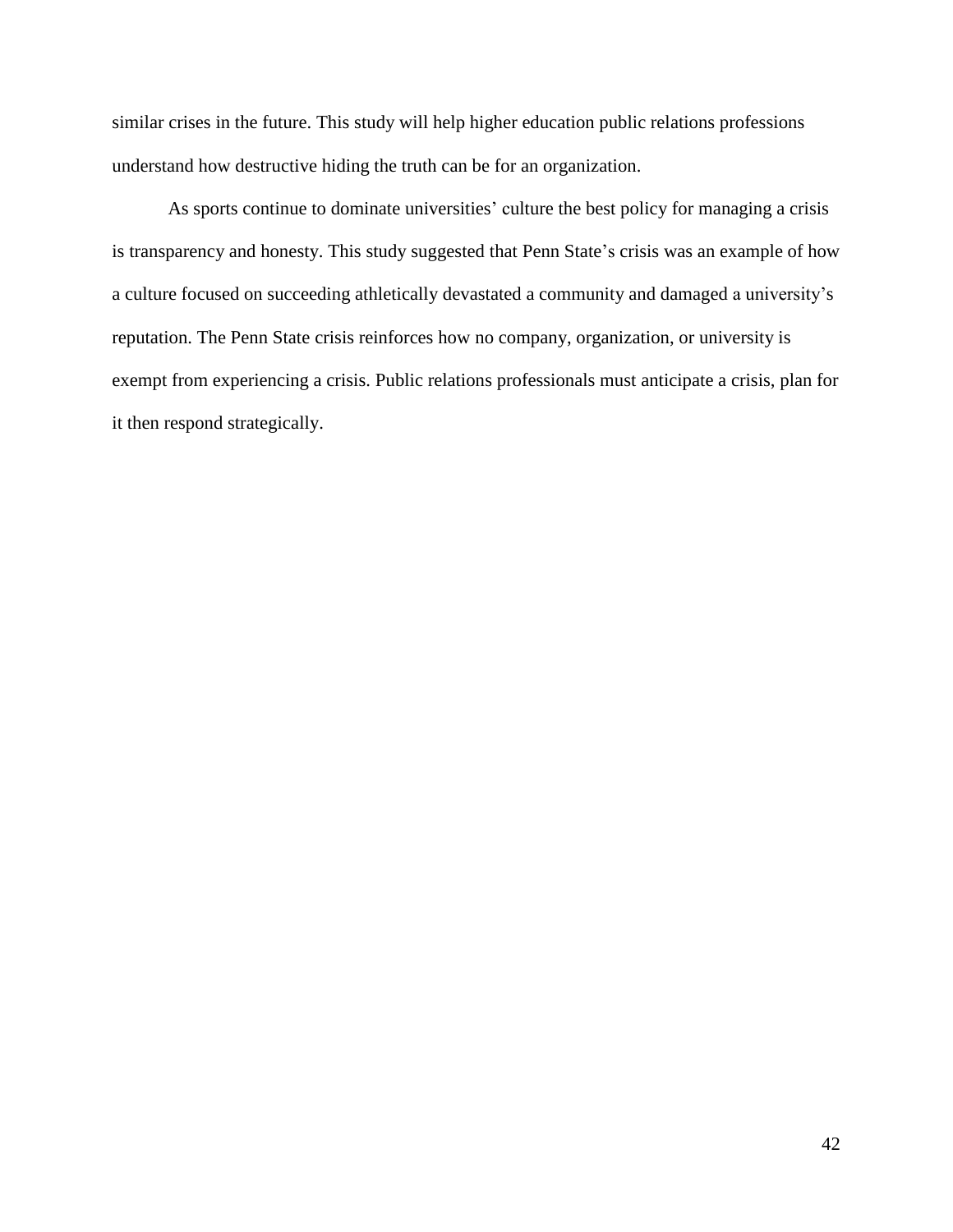# **Appendix A Instructions for Coders**

You have been selected to evaluate newspaper articles about the 2011 Pennsylvania State University crisis involving Jerry Sandusky's sex abuse charges. Please read each article carefully. Evaluate the sentence for what type of crisis response strategy Penn State implemented and the crisis response messages. Crisis response strategies and crisis response strategy messages are defined in the following appendix pages. Reading them before you begin your work is essential.

Procedures:

- Read each sentence carefully. Take your time.
- On the coding sheet, provide the following:
	- o Source of story
	- o Who was quoted in the article
	- o Crisis response strategy
	- o Crisis response strategy message tone
- Use provided coding sheet for all newspaper articles
- There are no right or wrong answers. Please code the sentence with the crisis response strategies and tones that closely relates to its characteristics.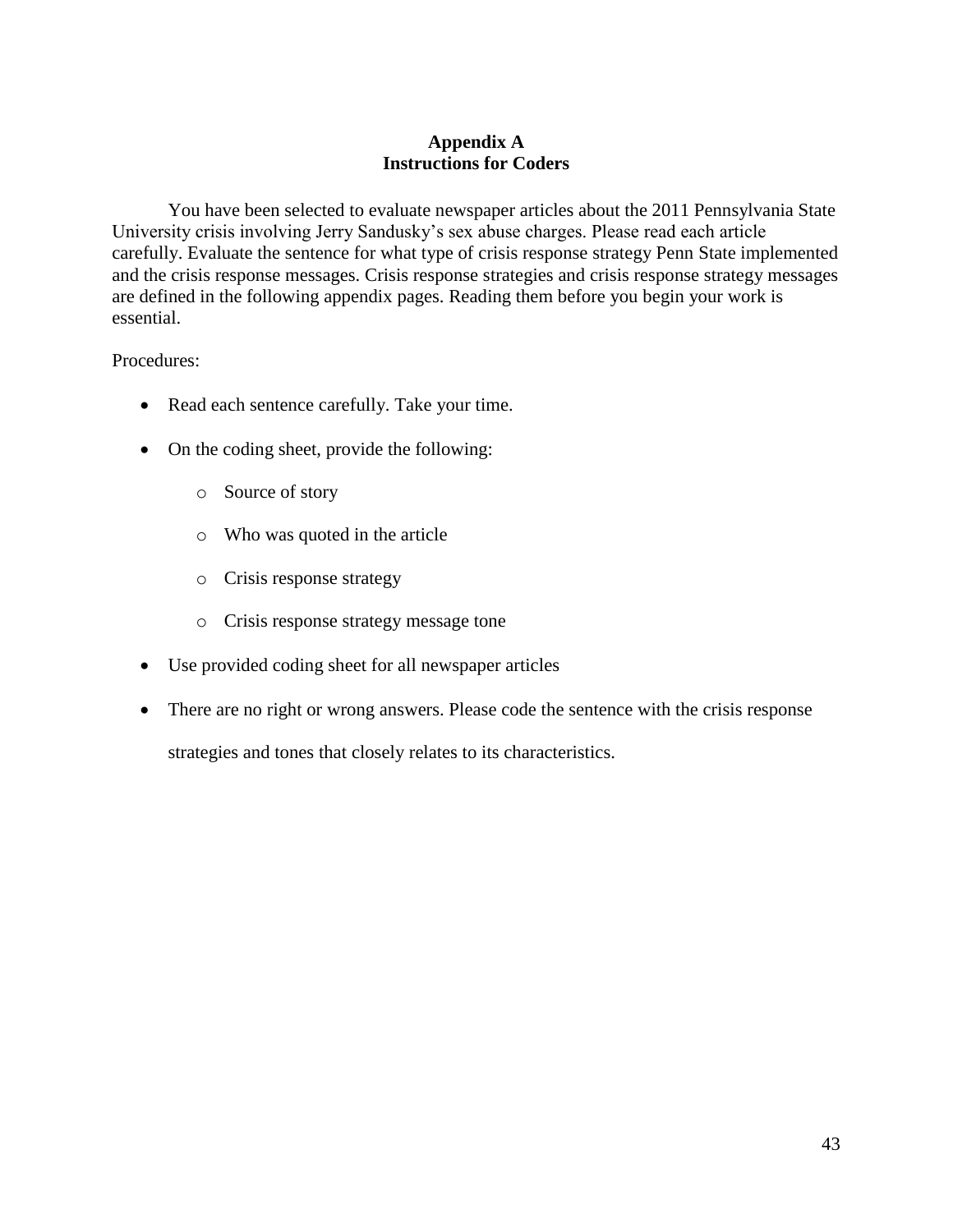# **Appendix B Coding Sheet**

## **1. Indicate the source of the article:**

*New York Times* or *Centre Daily Times*.

# **Indicate which sources the author quoted in the story.**

Penn State President Graham Spanier = 1 Penn State Interim President Rodney Erickson = 2 Penn State Board of Trustee Chair Steve Garban = 3 Penn State Board of Trustee Vice Chair John Surma = 4 Any Penn State Board of Trustees member = 5 Penn State Interim Director of Athletics David Joyner = 6 Anyone designated to speak on behalf of Penn State  $= 7$ Any Penn State issued statements  $= 8$ 

# **2. What crisis response strategy was demonstrated:**

| Attack the accuser | Ingratiation             |   |
|--------------------|--------------------------|---|
| Denial             | <b>Corrective Action</b> | 6 |
| Excuse             | <b>Full Apology</b>      |   |
| Justification      | Mortification            |   |

\*\* If the coder does not think any crisis response strategy is demonstrated please code quote/paraphrase as zero, 0.

## **3. Indicate the tone of the crisis response strategy message implemented by Penn State:**

| <b>Traditional Public</b><br>Relations |  |
|----------------------------------------|--|
| <b>Traditional Legal</b>               |  |
| Mixed                                  |  |
| Diversionary                           |  |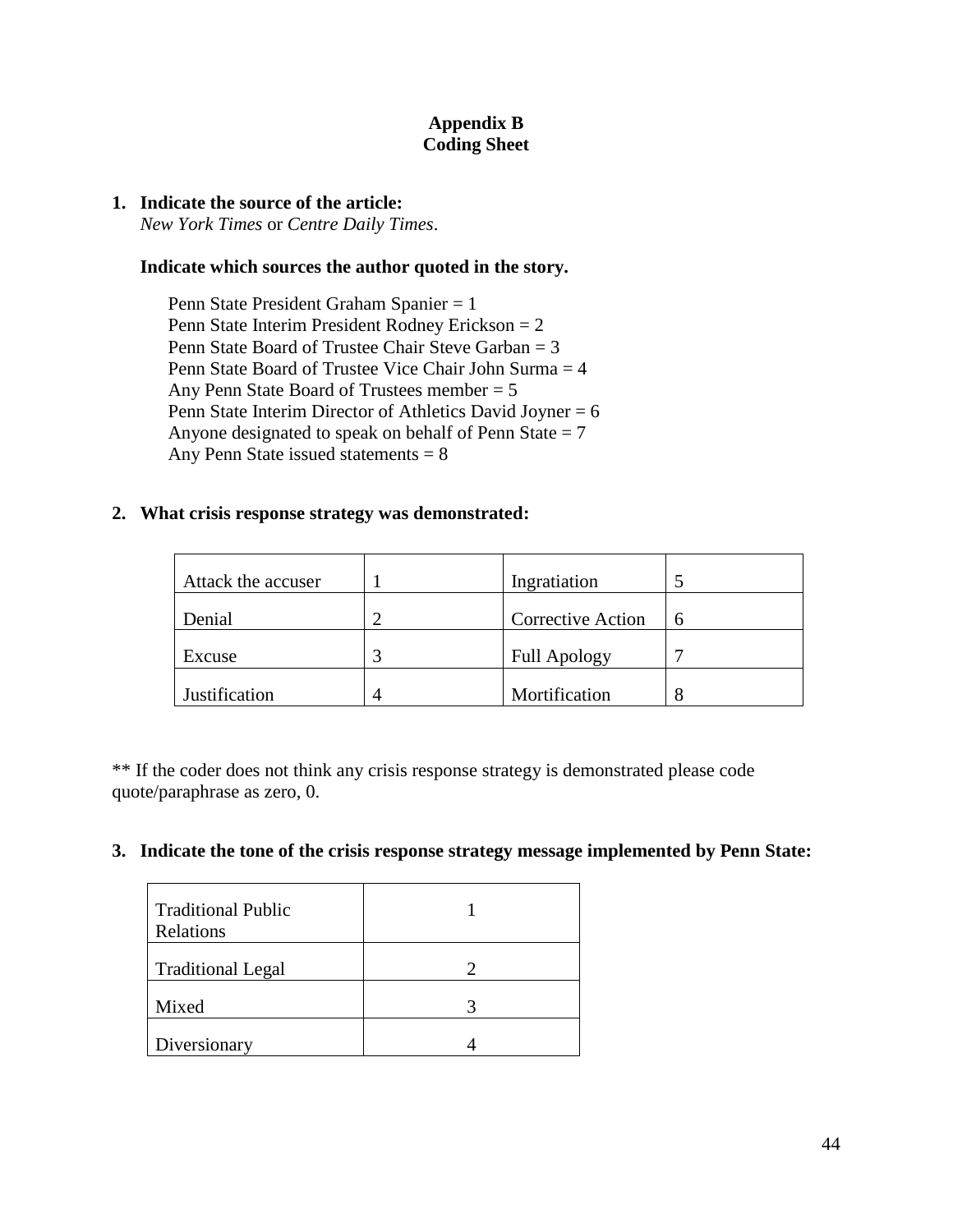# **Appendix C Crisis Response Strategies Defined**

**Attack the accuser** (1)– Crisis manager confronts the accuser and attempts to reduce an attacker's credibility. (EXAMPLE: The accuser is lying. Those so-called sexual interactions were never shared with Penn State administrators.)

**Denial** (2)– There is no crisis. This may include explaining why there is no crisis and refusing to take blame for the crisis. (EXAMPLE: We were never notified of any sexual instances involving Jerry Sandusky.)

**Excuse** (3)– Minimize the organization's responsibility for the crisis; saying the organization had no control over the events that led to the crisis.

**Justifications** (4) – Crisis managers attempt to minimize the perceived damage associated with the crisis. This can include saying there was no serious damage or injuries. (EXAMPLE: Penn State revoked Sandusky's keys to access Penn State facilities so more children couldn't be hurt by him.)

**Ingratiation** (5) – Actions are designed to make stakeholders like the organization. The organization reminds the public of past good deeds.

**Corrective action** (6) – crisis managers seek to repair damage from the crisis, take steps to prevent a repeat of the crisis, or both.

**Full apology** (7) - Apologize for the act. (EXAMPLE: We apologize to the students and families affected by sexual abuse.)

**Mortification** (8) – tries to gain forgiveness for the organization or ease the pain. (EXAMPLE: Penn State administrators are going to donate \$1 million to help sexually abused children.)

(Coombs, 1998, 2004; Benoit, 1995)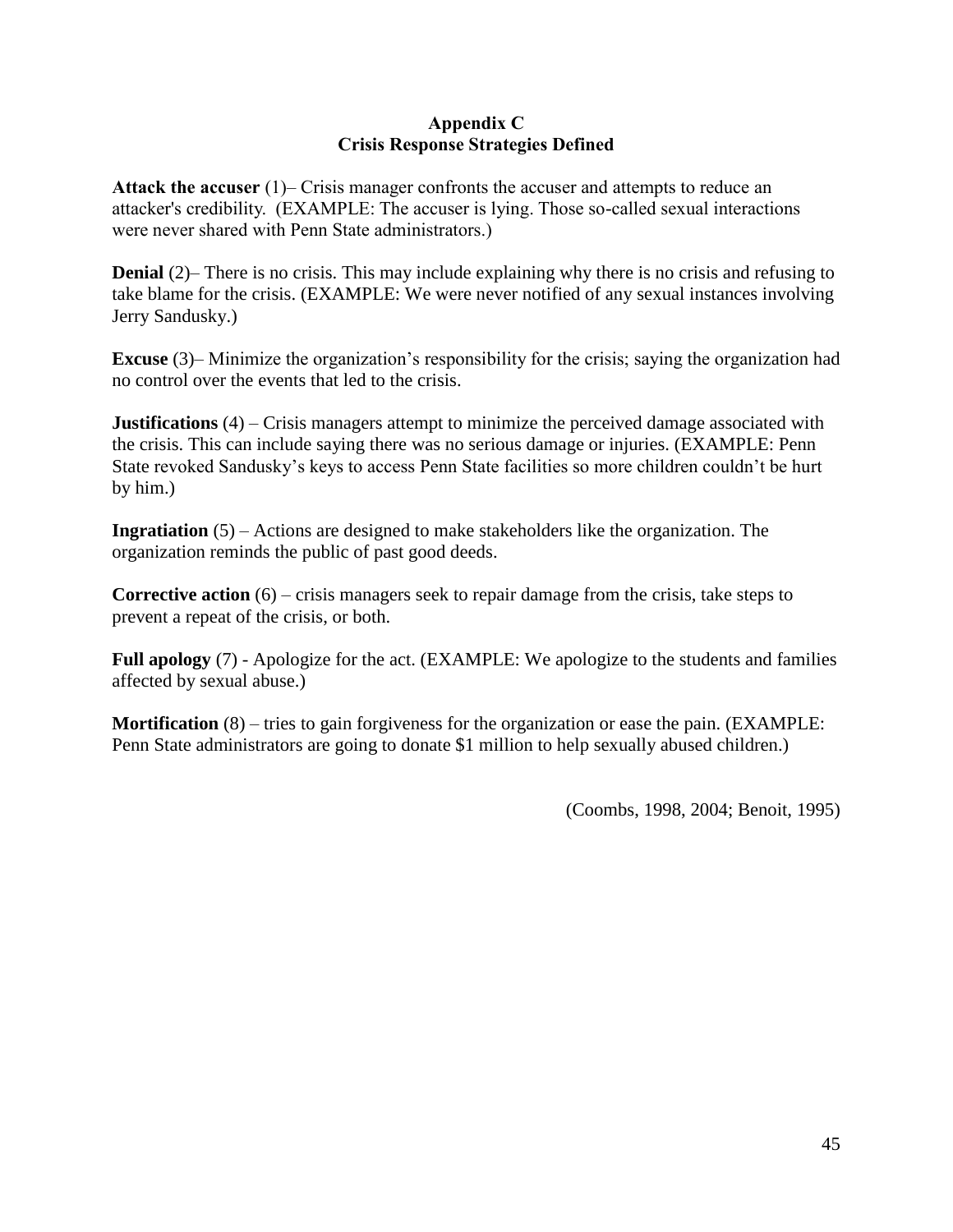## **Appendix D Crisis Response Strategy Classifications**

| <b>Strategy</b>                     | <b>Classification/Explanation</b>                |
|-------------------------------------|--------------------------------------------------|
|                                     | State company policy on the issue (if            |
|                                     | appropriate); investigate the allegations; act   |
| <b>Traditional Public Relations</b> | candid, voluntarily admit that a problem         |
|                                     | exists (if true) and announce and implement      |
|                                     | corrective measures as quickly as possible       |
|                                     | Say nothing; say little as possible and          |
|                                     | release it quietly as possible; say as little as |
|                                     | possible, cite privacy laws, company policy      |
|                                     | or sensitivity; deny guilt and/or act            |
| <b>Traditional Legal</b>            | indignant that such charges could possibly       |
|                                     | have been made; or shift or share the blame      |
|                                     | with the plaintiff. Other defending              |
|                                     | statements were made about the                   |
|                                     | organization                                     |
|                                     | A mixed strategy encourages an                   |
|                                     | organization to deny any fault while             |
| Mixed                               | expressing remorse that the issue happened       |
|                                     | and taking action. Also includes                 |
|                                     | investigating event and determining another      |
|                                     | party is at fault.                               |
|                                     | attempts to divert media and public attention    |
|                                     | away from the accusations; tell the media        |
|                                     | that the organization is outraged at the         |
| Diversionary                        | situation, while taking little or no             |
|                                     | substantive actions; and/or announce that        |
|                                     | the problem is solved or that the alleged        |
|                                     | offender is leaving the organization for         |
|                                     | unrelated reasons(i.e. personal)                 |

(Fitzpatrick and Rubin, 1995)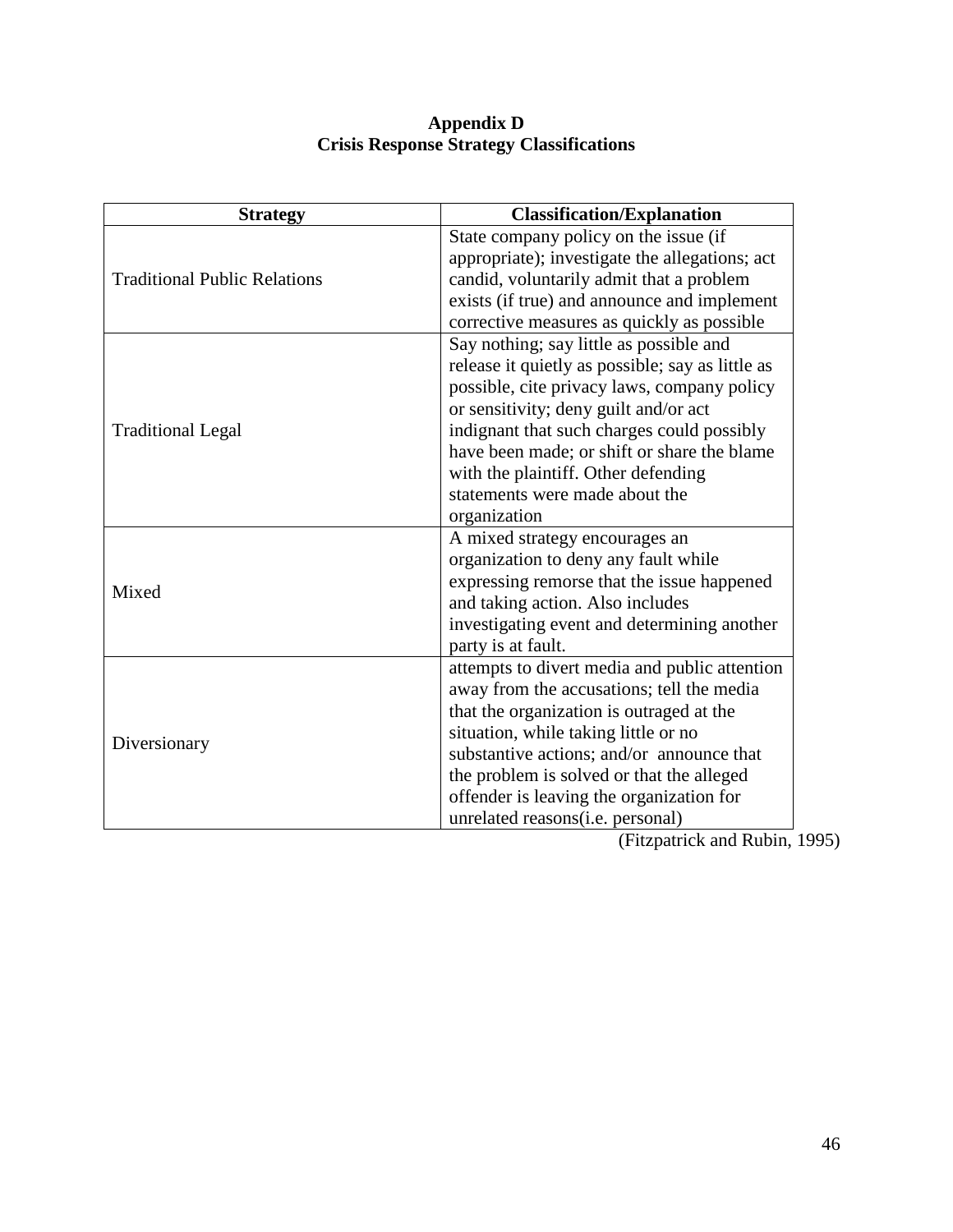### **REFERENCES**

- Allen, M. W. and Caillouet R. H. (1994). 'Legitimation endeavors: Impression management strategies used by an organization in crisis'. Communication Monographs, 61, 44 – 62.
- Arpan, L. M. & Roskos-Ewoldsen, D. R. (2005). Stealing thunder: Analysis of the effects of proactive disclosure of crisis information. *Public Relations Review*, 31(3), 425–433.
- Associated Press (2007, June 19). Duke, Lacrosse Players Reach Settlement. Retrieved from http://www.foxnews.com/story/2007/06/19/duke-lacrosse-players-reach-settlement/
- Associated Press. (2012, July 19). Under Fire, Trustee Resigns at Penn State. *The New York Times*. Retrieved from http://www.nytimes.com/2012/07/20/sports/ncaafootball/p ennstate-trustee-steve-garban-resigns.html
- Associated Press. (2012, November 4). Freeh Report: Penn St. hid key facts. *Associated Press***.** Retrieved from http://msn.foxsports.com/collegefootball/story/Freeh-Report-release-says-Penn-State-leaders-disregarded-childrens-welfare-071212
- Audited Media. (2013). Top U.S. Newspapers for March 2012. Retrieved from http://www.auditedmedia.com/news/research-and-data/top-25-us-newspapers-for-march-2012.aspx
- Barton, L. (2001). *Crisis in organizations II* (2<sup>nd</sup> ed.). Cincinnati, OH: South-Western Cengage Learning.
- Benoit, W. L. (1995). *Accounts, excuses, and apologies: A theory of image restoration*. Albany, NY: State University of New York Press
- Benoit, W. L. (1997). Image repair discourse and crisis communication. *Public Relations Review,* 23. 177-180.
- Berelson, B. (1952)**.** *Content analysis in communication research***.** Glencoe, Ill.: Free Press.
- Berube, M. (2011, November 17). At Penn State, a bitter reckoning. Retrieved from http://www.nytimes.com/2011/11/18/opinion/at-penn-state-a-bitter-reckoning.html
- Brinson, S. L., & Benoit, W. L. (1996). Dow Corning's image repair strategies in the breast implant crisis. *Communication Quarterly*, 44(1), 29-41.
- Brown, N. R. (2012, July 24). SMU 'Death Penalty' Walk in the Park Compared to Penn State. *Bleacher Report*. Retrieved from http://bleacherreport.com/articles/1270032-smu-deathpenalty-walk-in-the-park-compared-to-penn-state
- Brummett, B. (1980). Towards a theory of silence as a political strategy. *Quarterly Journal of Speech*, 66(3), 289-303.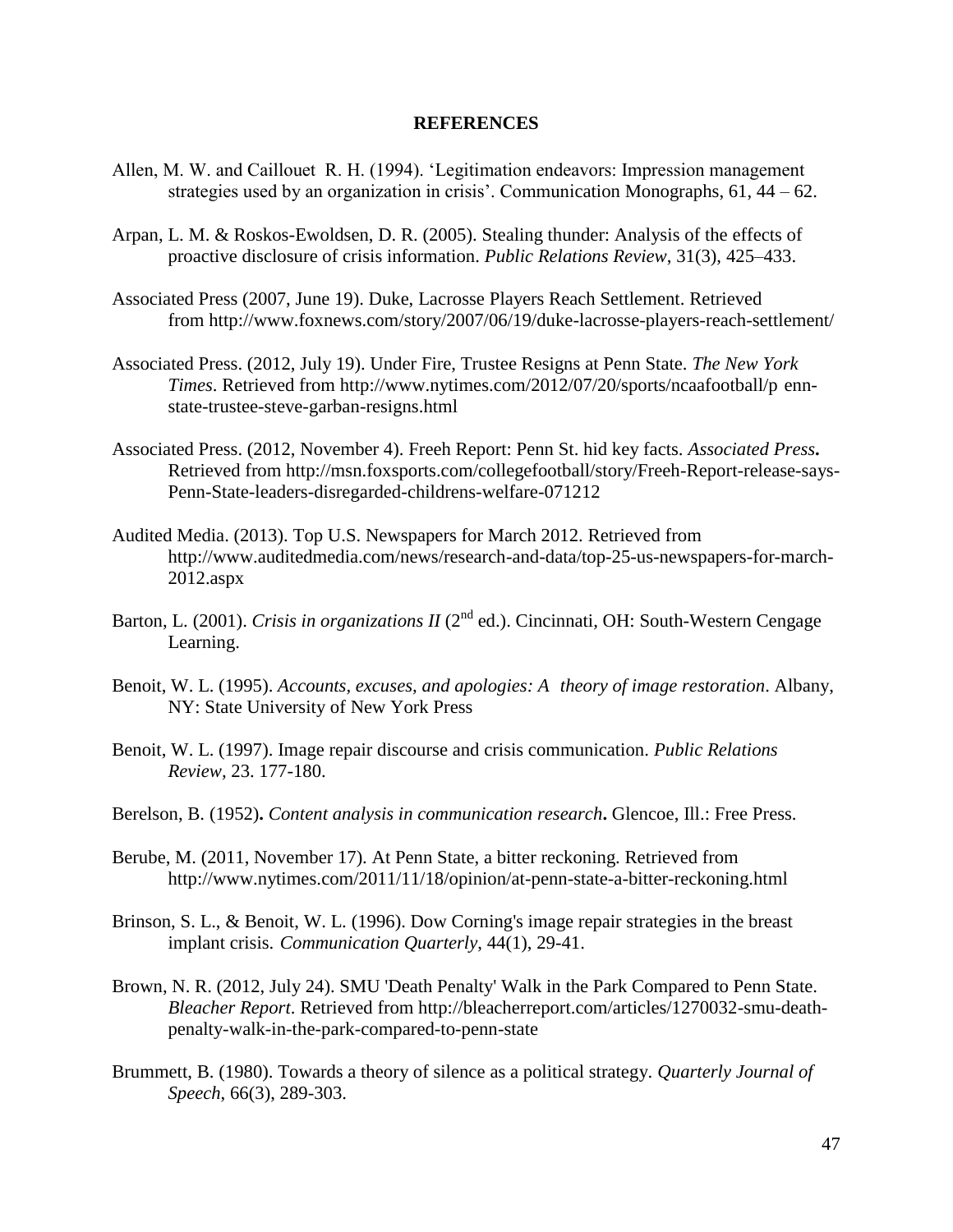- CBSNEWS. (2006) Duke Case Chronology. Retrieved from http://www.cbsnews.com/elements/2006/04/19/in\_depth\_us/timeline1515358.shtml
- Chappell, B. (2012, June 21). Penn State abuse scandal: A guide and timeline. Retrieved from http://www.npr.org/2011/11/08/142111804/penn-state-abuse-scandal-a-guide-andtimeline
- Collegian Online. (2011, November 4). Sandusky Grand Jury Presentment. Retrieved from http://www.collegian.psu.edu/archive/2011/11/10/SanduskyGrandJuryPresentment.aspx
- Cooley, S.C. and Cooley, A.B. (2011). An examination of the situational crisis communication theory through the general motors bankruptcy. *Journal of Media and Communication Studies*, 3(6), 203-211.
- Coombs, W. T. (1998). An analytic framework for crisis situations: Better response from a better understanding of the situation. *Journal of Public Relations Research*, 10(3), 177-191.
- Coombs, T.W. (1999) Ongoing crisis communication: planning, managing, and responding. (3rd ed.). Thousand Oaks, CA: Sage Publications
- Coombs, W. T. (2000). Designing post-crisis messages: Lessons for crisis response strategies. *Review of Business*, 21(3), 37-41.
- Coombs, W. T. (2002). Deep and surface threats: Conceptual practical implications for "crisis" vs. "problems". *Public Relations Review,* 28(4), 339-345.
- Coombs, W. T. (2006). The prospective powers of crisis response strategies: Managing reputation assets during a crisis. *Journal of Promotional Management,* 12(3-4), 241-260.
- Coombs, W. T. (2007). Protecting organization reputations during a crisis: The development and application of situational crisis communication theory. *Corporate Reputation Review*, *10*(3), 163-176.
- Coombs, W. T. & Holladay, S. J. (2002). Helping crisis managers protect reputational assets: Initial tests of the situational crisis communication theory. *Management Communications Quarterly,* 16(2), 165-186.
- Chappell, B. (2012, January 21). Penn State abuse scandal: A guide and timeline. New York City: National Public Radio. Retrieved from http://www.npr.org/2011/11/08/142111804/penn-state-abuse-scandal-a-guide-andtimeline
- Delatte, J. M. (1993). *How should sports organizations handle a crisis?: A focus on collegiate institutions* (Masters thesis). Retrieved from http://etd.lsu.edu/docs/available/etd-1112103-092155/unrestricted/Delatte\_thesis.pdf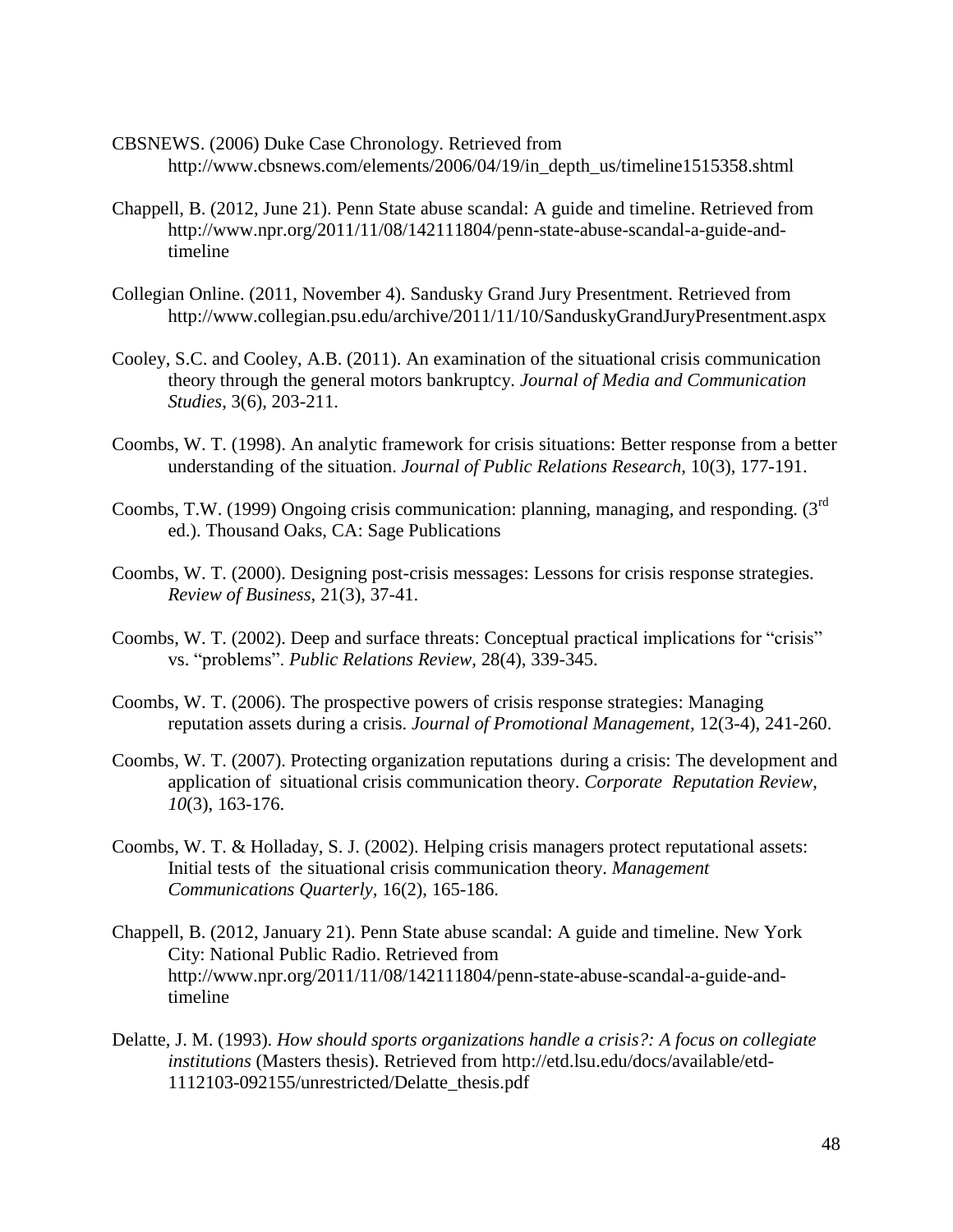- Eder, S. (2012, November 1). Former Penn State President is charged in Sandusky Case. Retrieved from http://www.nytimes.com/2012/11/02/sports/ncaafootball/graham-bspanier-former-penn-state-president-charged-in-sanduskycase.html?pagewanted=all& $r=1$ &
- Fearn-Banks, K. (2002). *Crisis communications: A casebook approach* (2<sup>nd</sup> ed.). Mahwah, NJ: Lawrence Erlbaum Associates, Inc.
- Fink, S. (1986) *Crisis management: Planning for the inevitable*. New York, NY: American Management Association.
- Fink, S. L., Beak, J., and Taddeo, K. (1971). Organizational crisis and change. *Journal of Applied Behavioral Science*, 7(1), 15-37.
- Fitzpatrick, K. R. and Rubin, M. S. (1995). Public Relations vs. Legal Strategies in Organizational Crisis Decisions. *Public Relations Review*, 21(1), 21-33.
- Flandez, R. (2011). Penn Sate grapples with angry donors. Retrieved from http://philanthropy.com/article/Penn-State-Grapples-With-Angry/129859/
- Frantz, J. (2011 November 9). Police in riot gear deal with Penn State students gathering to support Joe Paterno. Retrieved from http://www.pennlive.com/midstate/index.ssf/2011/11/police\_in\_riot\_gear\_deal\_with.html
- Freeh Sporkin & Sullivan. (2012, July 12). *Report of the Special Investigative Counsel Regarding the Actions of The Pennsylvania State University Related to the Child Sexual Abuse Committed by Gerald A. Sandusky.* Retrieved from http://progress.psu.edu/assets/content/REPORT\_FINAL\_071212.pdf
- Forbes (2011). College football's most valuable teams. Retrieved from http://www.forbes.com/pictures/emdm45el/college-footballs-most-valuable-teams-3/
- Ganim, S. (2011, March 31). Jerry Sandusky, former Penn State football staffer, subject of grand jury investigation. *The Patriot-News*. Retrieved from http://www.pennlive.com/midstate/index.ssf/2011/03/jerry\_sandusky\_former\_penn\_sta.ht ml
- Giroux, H. (2007). *The University in Chains: Confronting the Military-Industrial-Academic*. Boulder, CO: Paradigm Publishers.
- Goodwin, M. (1987, February 26). N.C.A.A. bans football at S.M.U. for '87 season. *New York Times*. Retrieved from http://www.nytimes.com/1987/02/26/sports/ncaa-bans-football-atsmu-for-87-season.html

Grand Jury Report. (2011). Spanier, Schultz, and Curley Grand Jury Presentment. Retrieved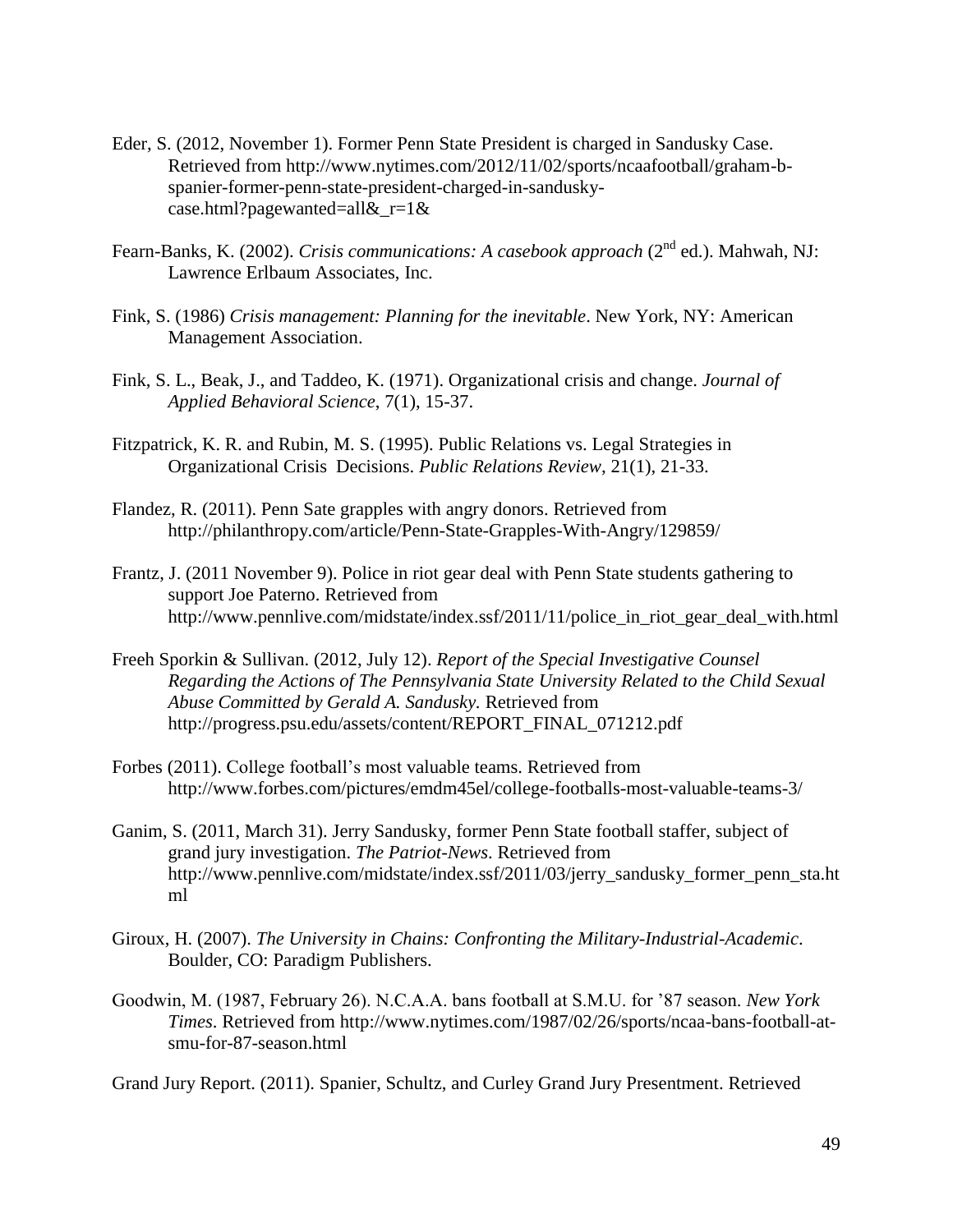from http://www.attorneygeneral.gov/uploadedFiles/Press/spanier-schultzcurley\_presentment-11-1-12.pdf

- Gregory, S. (2011, June 3). Fixing the leadership crisis in sports. *Time Magazine*. Retrieved from http://keepingscore.blogs.time.com/2011/06/03/fixing-the-leadership-crisis-in-sports/
- Gronberg, R. (2013, February 27). Duke settles federal case with former lacrosse players. Retrieved from http://www.heraldsun.com/news/x670458847/Duke-settles-federal-casewith-former-lacrosse-players
- Harrison-Dyer, S. (2011, July 13). Ethical dilemmas in collegiate athletics: The role of coaches and the codes of ethic. Retrieved from http://thesportdigest.com/2011/07/ethicaldilemmas-in-collegiate-athletics-the-role-of-coaches-and-the-codes-of-ethic/
- Heath, R. L. and Palenchar, M. J. (2009). *Strategic Issues Management: Organizations and Public Policy Challenges (2nd ed.)*. Thousand Oaks, CA: Sage Publications.
- Hearit K. M. (1994). Apologies and public relations crisis at Chrysler, Toshiba, and Volvo. *Public Relations Review*, 20(2), 113-125.
- Hearit, K. M. (1996). The use of counter-attack in apologetic public relations crises: The case of General Motors vs. Dateline NBC. *Public Relations Review*, 22(3), 233-248.
- Hearit, K. M. (2001). Corporate apologia: When an organization speaks in defense of itself. In R. L. Heath (Ed.), *Handbook of public relations* (pp. 501-511). Thousand Oaks, CA: Sage.
- Hermann, C. F. (1972) International crisis: Insights from behavioral research (ed.). New York: Free Press.
- Hochberg, (2007, April 11). Citing 'Tragic Rush,' Prosecutor Clears Duke Players. Retrieved from http://www.npr.org/templates/story/story.php?storyId=9521053
- Horne, K. (2013). 2011-2012 Penn State Athletics revenue figures released. Retrieved from http://onwardstate.com/2013/04/09/2011-2012-penn-state-athletics-revenue-figuresreleased/
- Institute for Crisis Management. (2008). Crisis Definitions. Retrieved from http://www.crisisbusinessmanagement.com/crisisdef\_main. htm
- Karp, H. (2011, July 9). Ohio State take a shutout for 2010. *The Wall Street Journal*. Retrieved from http://online.wsj.com/article/SB1000142405270230354460576434081653333642.html
- Klopman, M. (2012, July 13) Penn State scandal among worst ever in college sports. *The Huffington Post.* Retrieved from http://www.huffingtonpost.com/2012/07/13/penn-statescandal-worst-college-sports\_n\_1669693.html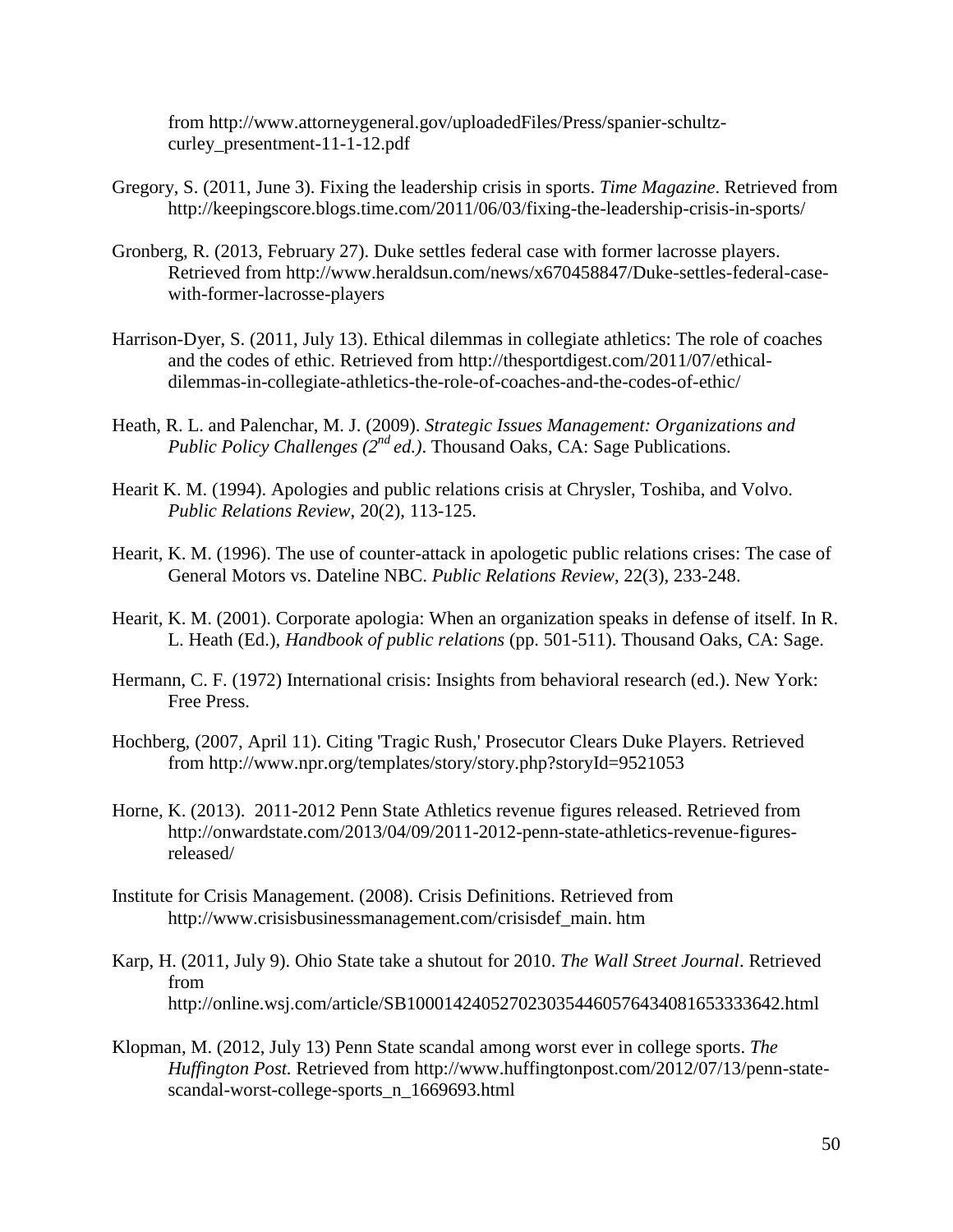- Khandwalla, P. N. (1978) Crisis responses of competing versus noncompeting organization. In C.F. Smart & W. T. Stanbury (1978). *Studies on crisis management.* (151-178). Toronto: Butterworth & Co.
- Krippendorff, K. (1980). *Content analysis an introduction to its methodology*. Newbury Park, CA: Sage Publications
- Locke, E. A., (1991). *The essence of leadership: The four keys to leading successfully.* Lanham, MD:Lexington Books
- Ludlow, R. (2011, December 20). NCAA: Ohio State banned from postseason play next season, lose scholarship, placed on probation. *The Columbus Dispatch*. Retrieved from http://buckeyextra.dispatch.com/content/stories/2011/12/20/ncaa-report.html
- Malawskey, N. (2012, November 2). Ex-Penn State officials Tim Curley, Gary Schultz released following hearing; attorney's 'stunned' by testimony of Cynthia Baldwin.
- Marklein, M. B. & Snyder, A. (2011, December 14). Will Penn State grads have trouble finding jobs? Retrieved from http://usatoday30.usatoday.com/money/perfi/college/story/011-12- 14/penn-state-reputation/51929992/1
- Martinelli, K. A. and Briggs, W. (1999) Integrating public relations and legal responses during a crisis: The case of Odwalla, Inc., *Public Relations Review*, 24(4), 443-460.
- Mcaloon, T. J. (2011, November 9). Penn State scandal: New victims dig deeper hole for university. Bleacher Report. Retrieved from http://bleacherreport.com/articles/933094 penn-state-scandal-new-victims-dig-deeper-hole-for-university
- Mitroff, I. I. (1994). Crisis management and environmentalism: a natural fit. *California Management Review*, 36(2), 101-113.
- Mitroff, I. and Anagnos, G. (2001). *Managing a crisis before they happen: What every executive and manager needs to know about crisis management*. New York, NY: Amacom
- NCAA (2013a, January 19). Where does money go?. Retrieved from http://www.ncaa.org/wps/wcm/connect/public/NCAA/Answers/Nine+points+to+consider \_one
- NCAA. (2013b). Chronology of Enforcement Retrieved from http://www.ncaa.org/wps/wcm/connect/public/NCAA/Enforcement/Resources/Chronolog y+of+Enforcement
- NCAA (2012, July). Penn State failures draw unprecedented NCAA sanctions. Retrieved from http://www.ncaa.org/wps/wcm/connect/public/ncaa/resources/latest+news/2012/july/212 07231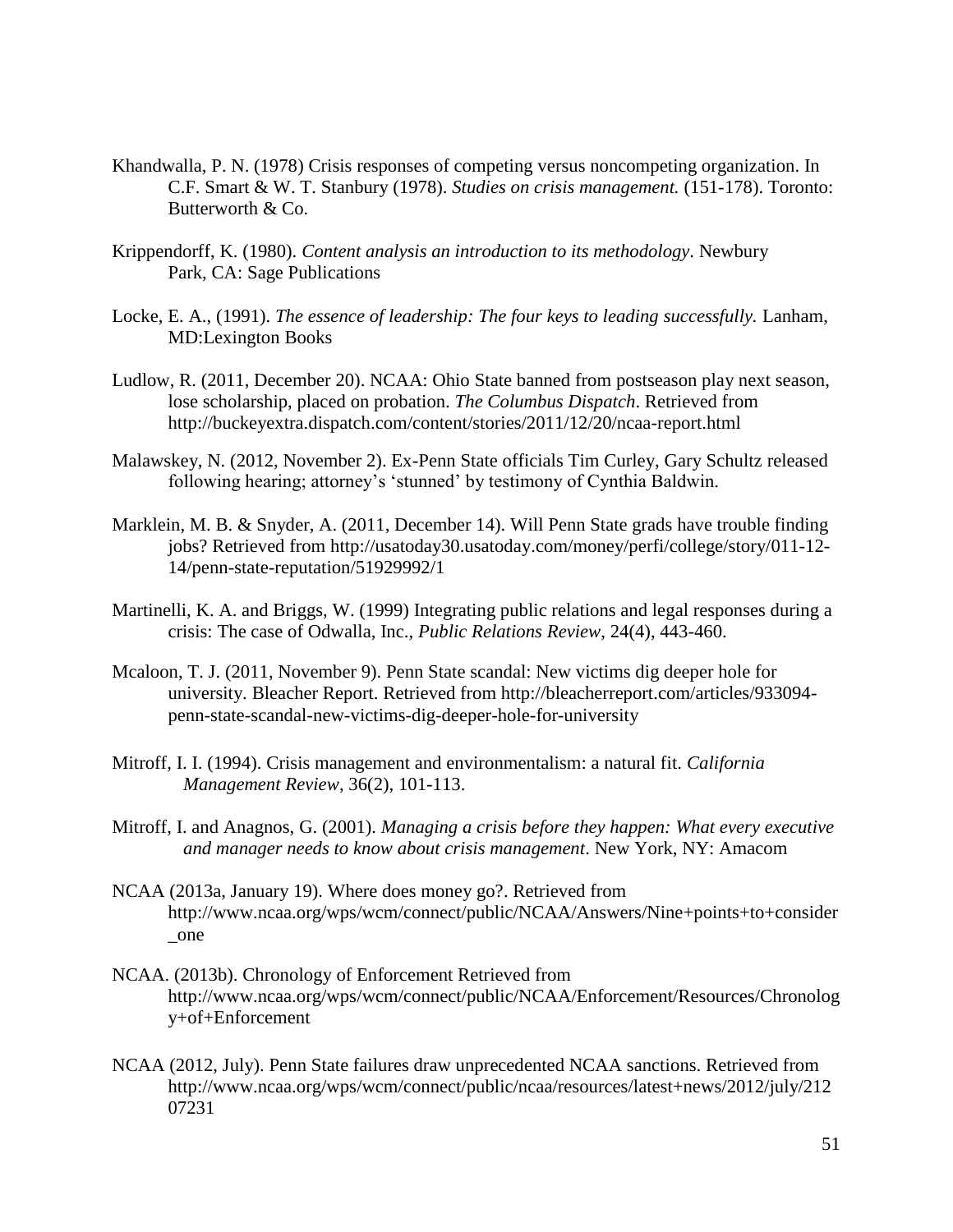- Neuendorf, K. A. (2002). *The Content Analysis Guidebook*. Thousand Oaks, CA: Sage Publications, Inc.
- Parry, K. W. (1998). Grounded theory and social process: A new direction for leadership research. *Leadership Quarterly*, 9(1), 85.
- Patriot-News (2011, December 10). Penn State transparency: New president has yet to show real change. Retrieved from http://www.pennlive.com/editorials/index.ssf/2011/12/penn\_tate\_transparency\_new\_pr
- Penn State Athletics, (2011, November 10). Statement from Penn State athletics. Retrieved from http://www.gopsusports.com/sports/m-footbl/spec-rel/111011aam.html
- Penn State. (2011a, November 7). Trustees announce 2 officials to step down while case is investigated. Retrieved from http://news.psu.edu/story/153816/2011/11/07/trusteesannounce-2-officials-step-down-while-case-investigated
- Penn State. (2011b, November 8). Statement by The Pennsylvania State University Board of Trustees. Retrieved from http://news.psu.edu/story/153757/2011/11/08/statementpennsylvania-state-university-board-trustees
- Penn State. (2011c, November 21). Former FBI director Freeh to conduct independent investigation. Retrieved from http://news.psu.edu/story/153530/2011/11/21/former-fbidirector-freeh-conduct-independent-investigation
- Penn State. (2011d, November 11). A message from Rodney Erickson. Retrieved from http://www.psu.edu/ur/playground/erickson- current/messages.html
- Penn State. (2011e, November 11). President Rodney Erickson shares promises with Penn State community. Retrieved from http://news.psu.edu/story/153710/2011/11/11/presidentrodney-erickson-shares-promises-penn-state-community
- Penn State. (2011f, November 15). Pangborn named acting executive vice president and provost. Retrieved from http://news.psu.edu/story/153665/2011/11/15/pangborn-named-actingexecutive-vice-president-and-provost
- Penn State. (2011g, November 18). Faculty Senate endorses resolution in special meeting. Retrieved from http://news.psu.edu/story/153549/2011/11/18/faculty-senateendorses-resolution-special-meeting
- Pennsylvania Attorney General. (2011, November 5). Child sex charges filed against Jerry Sandusky; two top Penn State University officials charged with perjury & failure to report suspected child abuse. [press release]. Retrieved from http://www.attorneygeneral.gov/press.aspx?id=6270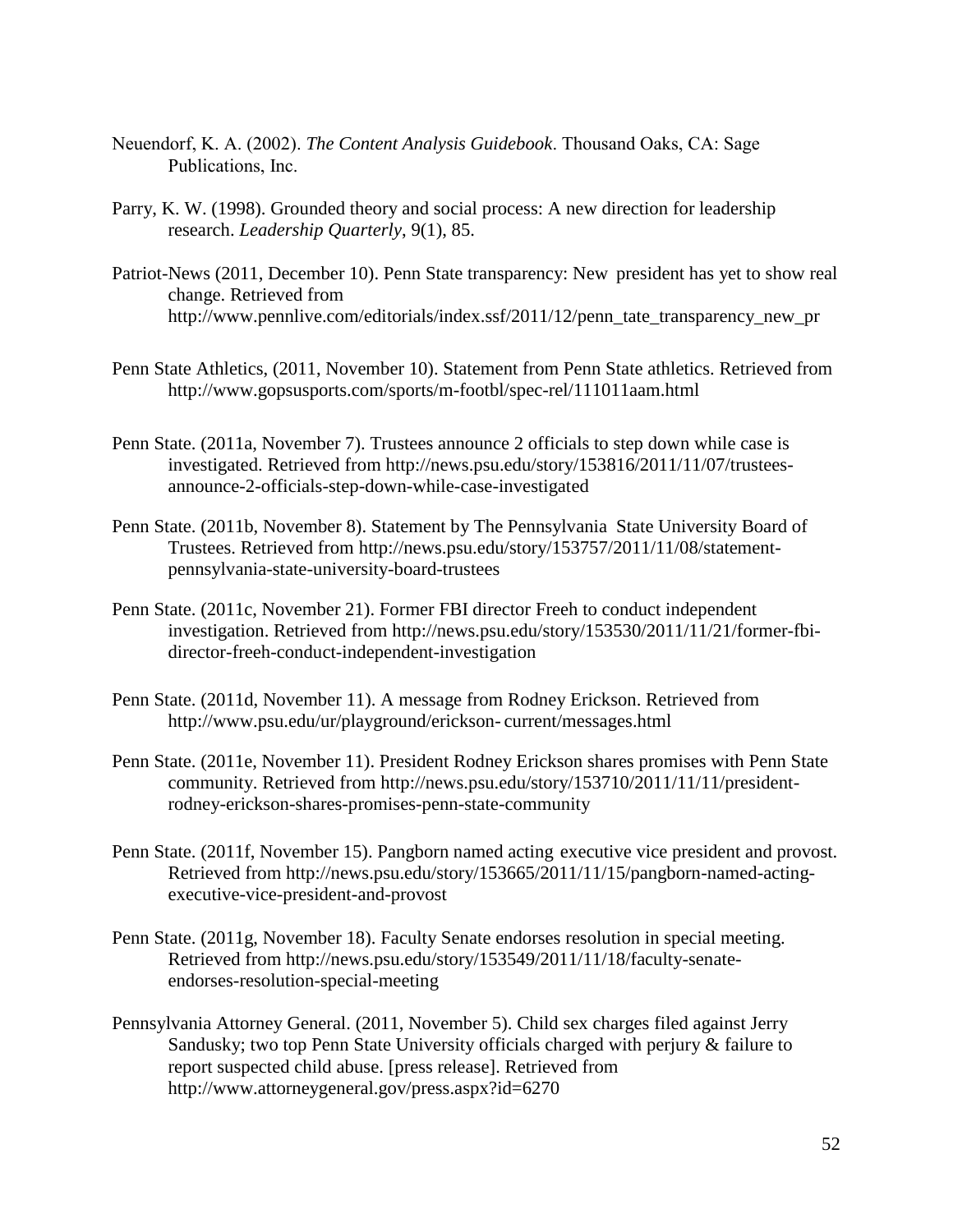- Rittenberg, A. (2012, July 23). PSU case conjures up memories of SMU. *ESPN*. Retrieved from http://espn.go.com/blog/bigten/post/\_/id/53728/psu-case-conjures-up-memories-of-smu
- Schweber, N. (2011, November 10). Penn State students clash with police in unrest after announcement. *New York Times*. Retrieved from http://www.nytimes.com/2011/11/11/sports/ncaafootball/penn-state-students-in-clashesafter-joe-paterno-is-ousted.html
- Seeger, M. W. (2002). Chaos and crisis: propositions for a general theory of crisis communication, *Public Relations Review*, 28(4), 329-337.
- Seeger, M. W., Sellnow, T. L., and Ulmer, R. R. (1998). Communication, organization, and crisis. *Communication Yearbook* 21: 231–275.
- Sen, F., & Egelhoff, W. G. (1991). Six years and counting: Learning from crisis management at Bhopal. *Public Relations Review*, 17(1), 69-83.
- Smith, C. (2012a, July 24). Worse punishment: Penn State sanctions or SMU death penalty? *Forbes*. Retrieved from http://www.forbes.com/sites/chrissmith/2012/07/24/worsepunishment-penn-state-sanctions-or-smu-death-penalty/
- Smith, C. (2012b, December 19). College football's most valuable teams: Texas Longhorns on top, Notre Dame falls. Retrieved from http://www.forbes.com/sites/chrissmith/2012/12/19/college-footballs-most-valuableteams-texas-longhorns-still-on-top/
- Spannos, C. (2011, November 11). Henry A. Giroux: Penn State Crisis the Failure of the University (Radio Interview). Retrieved from http://www.truthout.org/news/item/4786:henry-a-giroux-penn-state-crisis--the-failure-of-the-universityradio-interview
- Stacks, D. W. (2010). *Primer of public relations research (2nd ed.)*. New York, NY: The Guilford Press.
- Stacks, D. W. and Michaelson, D. (2010). A Practioner's Guide to Public Relations Research, Measurement and Evaluation. New York, NY: Business Expert Press, LLC.
- Stahl, L. (2012, July 17). NCAA death penalty for SMU a blow for decades; should Penn State suffer same fate? The *Washington Post.* Retrieved from http://www.washingtonpost.com/blogs/she-the-people/post/ncaa-death-penalty-for-smua-blow-for-decades/2012/07/17/gJQA1t5pqW\_blog.html
- Stannard, M. J. (2012, July 19). Henry Giroux on Penn State, College Athletics, and Capitalism: Solidarity "impossible when sports are driven by market values". Retrieved from http://politicalcontext.org/blog/2012/07/henry-giroux-on-penn-state-college-athleticsand-capitalism-solidarity-impossible-when-sports-are-driven-by-market-values/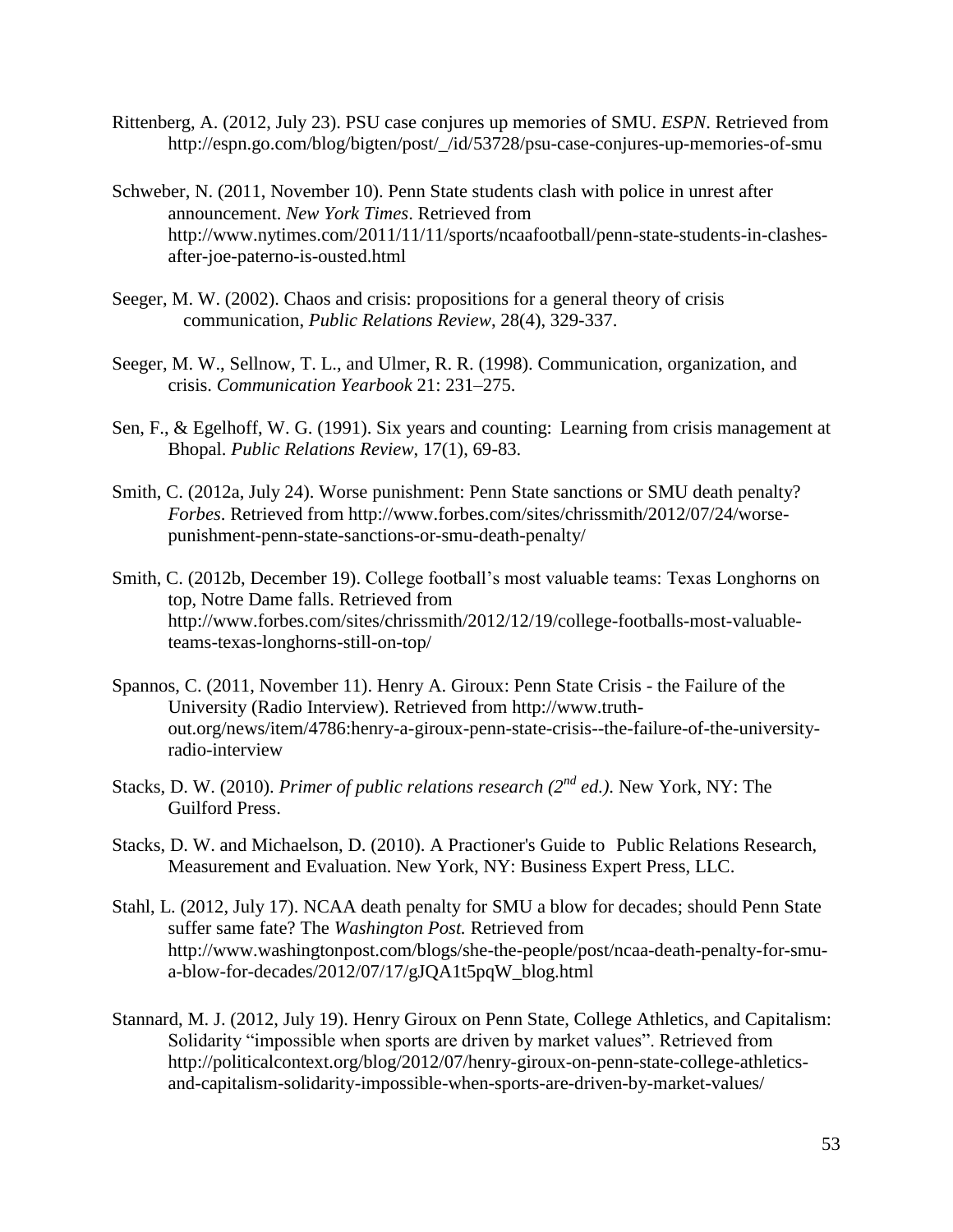- Staples, A. (2012, July 22). NCAA puts power in question with rapid decision regarding Penn State. *Sports Illustrated*. Retrieved from http://sportsillustrated.cnn.com/2012/writers/andy\_staples/07/22/ncaa-penn-statedecision/index.html
- Sullivan, R. and Neff, C. (1987). Shame on you, SMU. *Sports Illustrated*. Retrieved from http://sportsillustrated.cnn.com/vault/article/magazine/MAG1135953/1/index.htm
- Syme, C. K. (2012, March 22). The state of crisis communication in college athletics. Retrieved from http://cksyme.org/the-state-of-crisis-communications-in-college-athletics-survey/
- Taylor, S. JR. & Johnson, K.C. (2012, July 18). Johnson and Taylor: Penn State, Duke and integrity. *The Wall Street Journal*. Retrieved from http://online.wsj.com/article/SB10001424052702303933704577532891512167490.html
- The McClathcy Company. (2013). *Centre Daily Times*. Retrieved from http://www.mcclatchy.com/2006/06/08/351/centre-daily-times.html
- The National Football Foundation & College Hall of Fame. (2013, July 9). Record Number of Colleges Add NCAA Football Teams in 2013. Retrieved from http://www.footballfoundation.org/News/NewsDetail/tabid/567/Article/53890/recordnumber-of-colleges-add-ncaa-football-teams-in-2013.aspx
- Thompson, W. (2007, August 9). For the 1951 point-shavers, a life lived in infamy. Retrieved from http://sports.espn.go.com/espn/cheat/news/story?id=2958786
- Viera, M. and Thamel, P. (2011, November 9) Abuse scandal seen leading to Paterno Exit at Penn State. Retrieved from http://www.nytimes.com/2011/11/09/sports/ncaafootball/penn-state-said-to-be-planningpaternos-exit.html?pagewanted=all
- Weick, K.E. (1988). Enacting sensemaking in crisis situations. *Journal of Management Studies 25(4), 305- 317.*
- Weiner, B. (1985). An attributional theory of achievement motivation and emotion, *Psychology Review*, 92, 548 – 573.
- Weiner, B. (1986). *An Attributional Theory of Motivation and Emotion*. New York: Springer-Verlag.
- Weiner, B. (2006). *Social Motivation, Justice, and the Moral Emotions: An Attributional Approach*. Mahwah, NJ: Lawrence Erlbaum Associates, Inc.
- Wetzel, D. (2012, July 23). Penn State NCAA sanctions worse that 'death' because the program will be crippled for years. Retrieved from http://sports.yahoo.com/news/ncaaf--pennstate-sanctions-postseason-ban-mark-emmert-ncaa--60-million-scholarships-.html